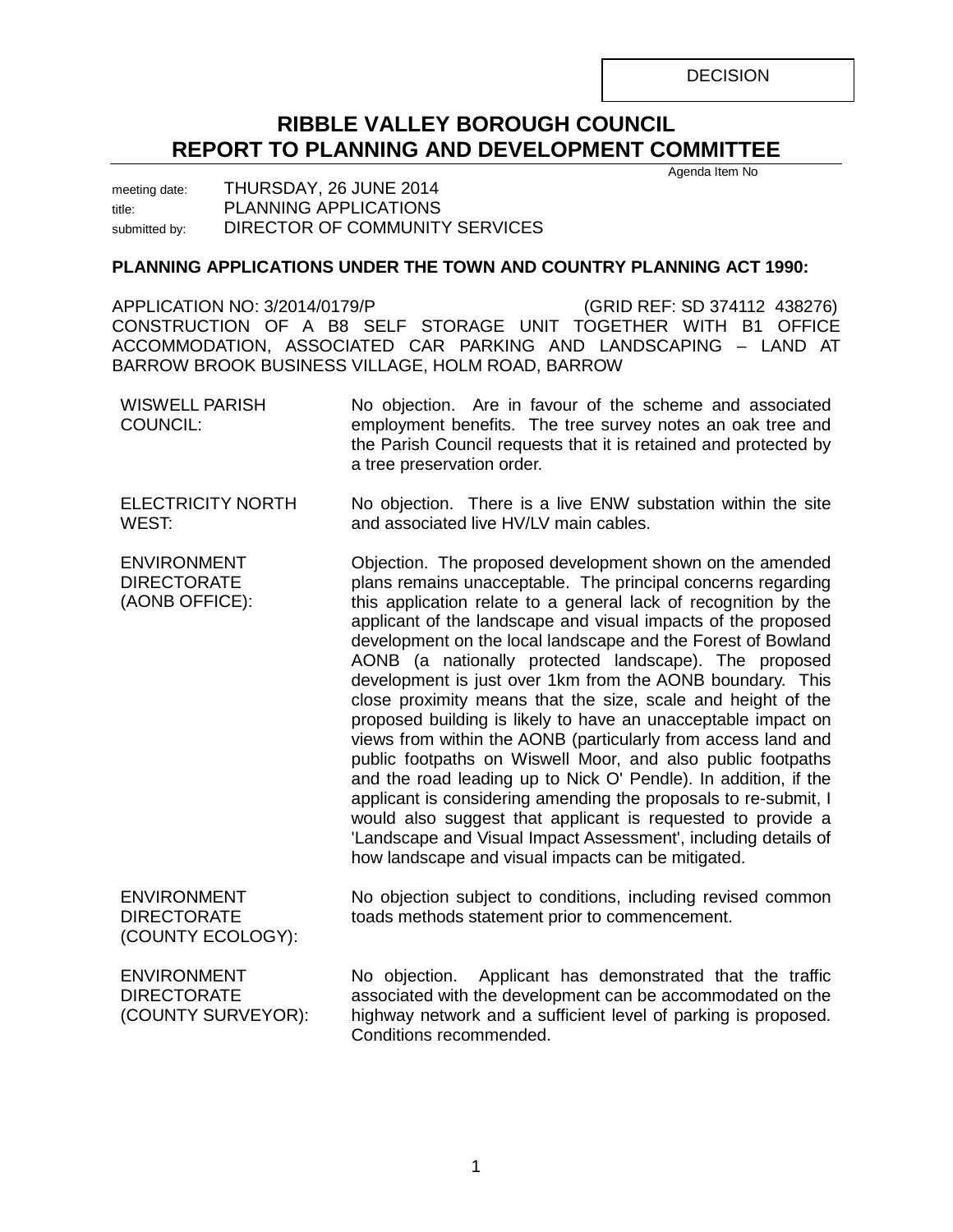ENVIRONMENT AGENCY: Amended flood risk assessment overcomes previous objection. Conditions recommended to require internal floor levels to be 150mm above external ground level and to require submission of a surface water drainage scheme.

**LANCASHIRE** CONSTABULARY: No objection. Recommend measures to reduce the risk of crime.

UNITED UTILITIES: No objection subject to drainage conditions.

Three letters of objection have been received from local residents on Hey Road. The main concerns raised include:

- Barrow Brook is also a residential area and the development proposal should be considered carefully.
- There would be an increase in traffic and HGVs that would make the roads more hazardous for residents and in particular children.
- There is noise already from Total Foods with trucks arriving at 6am and alarms/beeping sounds disturbing sleep. 24 hour operation is not suitable so close to residential properties.
- The introduction of a 24 hour storage warehouse of the size proposed would increase noise pollution to intolerable levels and would impact heavily on the family and local wildlife. Consideration should be given to assess the suitability to 24 hour access at this site. What will be done to reduce noise pollution?
- Proposed signage is unsightly and contravenes restrictions at McDonalds.
- Point of access should be moved to the east near to the petrol station. The current access is near residential properties.
- The unit would be an eyesore and will restrict view. It will be a high building with no windows.
- Potential impact of lighting on sleep.

## **Proposal**

ADDITIONAL

REPRESENTATIONS:

Planning permission is sought for the erection of a two to two and a half storey building to accommodate B8 self storage floor space and B1 office floor space, with associated car parking and landscaping. The applicant proposes that the facility would be open 24 hours a day, seven days a week. Vehicular access to the site would be taken from the existing access off Holm Road, which was constructed under a previous consent.

#### **Site Location**

The application site lies within the Barrow Brook Business Village to the north of Holm Road, which is tree lined and provides access from the A59 to the residential and commercial uses located within Barrow Brook. The Texaco petrol station and food store lies to the east of the site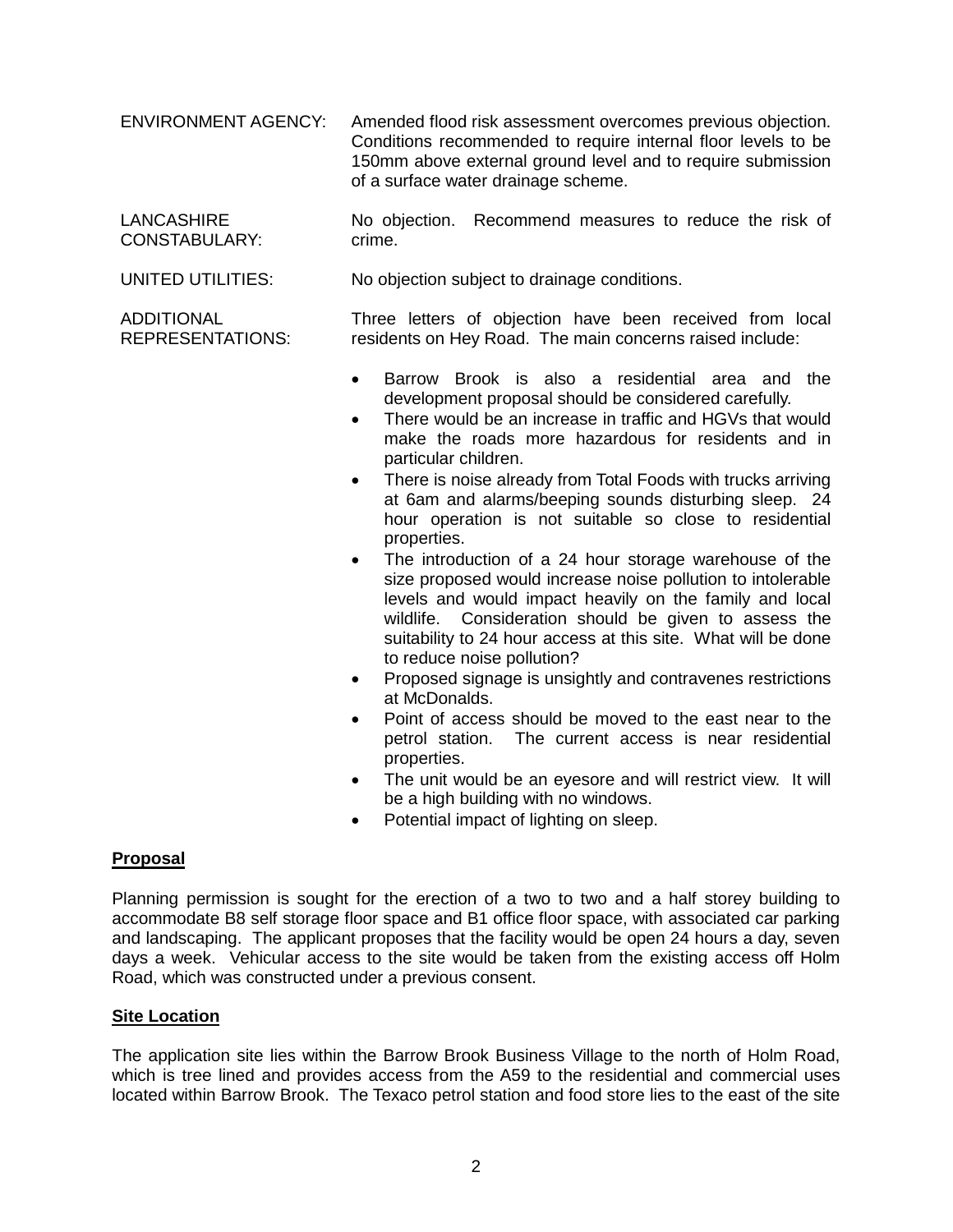and beyond this immediately adjacent to the A59 is McDonalds. On the opposite side of Holm Road, to the south of the site is a large pond and on the opposite side of the roundabout to the south west of the site is the Printworks building, beyond which are recently constructed residential properties on Hey Road. To the west of the site is a two to two and a half storey warehouse building occupied by Total Foods. Land immediately to the north of the site benefits from an extant outline consent for the erection of B1, B2 and B8 business units. The vacant site to the west benefits from an extant consent for the erection of office buildings.

## **Relevant History**

3/2006/0643 - Construction of 2 arterial roads (extension of existing on-site road networks to allow access to outer parts of the site) – Approved March 2007.

## **Land off Middle Lodge Road**

3/2013/0771 - Proposed residential development of 102 dwellings (including twenty affordable units) – Committee resolution to grant - awaiting s106.

3/2012/0158 - Outline application for the erection of 73 open market detached dwellings and 31 social housing properties - Appeal Allowed November 2012.

#### **Land to North**

3/2012/0739 - Outline planning application with all matters reserved for up 13,000 sq.m of mixed use Class B1m B2 and B8 employment floorspace with access and assorted landscaping.– Approved February 2013.

3/2012/0346 - Outline application for mixed B1, B2 and B8 industrial use including means of access – Approved February 2013.

#### **Barrow Brook**

3/2011/0307 - Residential development of 37 dwellings – Approved February 2012.

3/2010/0568 - Proposed erection of 64no. dwellings and associated infrastructure – Approved November 2010.

3/2007/1065 - Unit No. 1 office complex - plans and elevations as a revision to the reserved matters approval 3/2002/0878 – Approved February 2008.

3/2006/0564 - Proposed food service distribution facility and associated offices (site area = 1.5 acres) – Approved September 2006.

3/2005/0568 – Certificate of lawfulness for erection of office blocks in accordance with reserved matters application 3/02/0878 approved on 12 August 2003 for siting, design and external appearance – Granted August 2005.

#### **Relevant Policies**

Ribble Valley Districtwide Local Plan (1998):

Policy G1 - Development Control Policy G4 – Settlement Strategy Policy G11 - Crime Prevention Policy EMP8 – Employment outside Main Settlements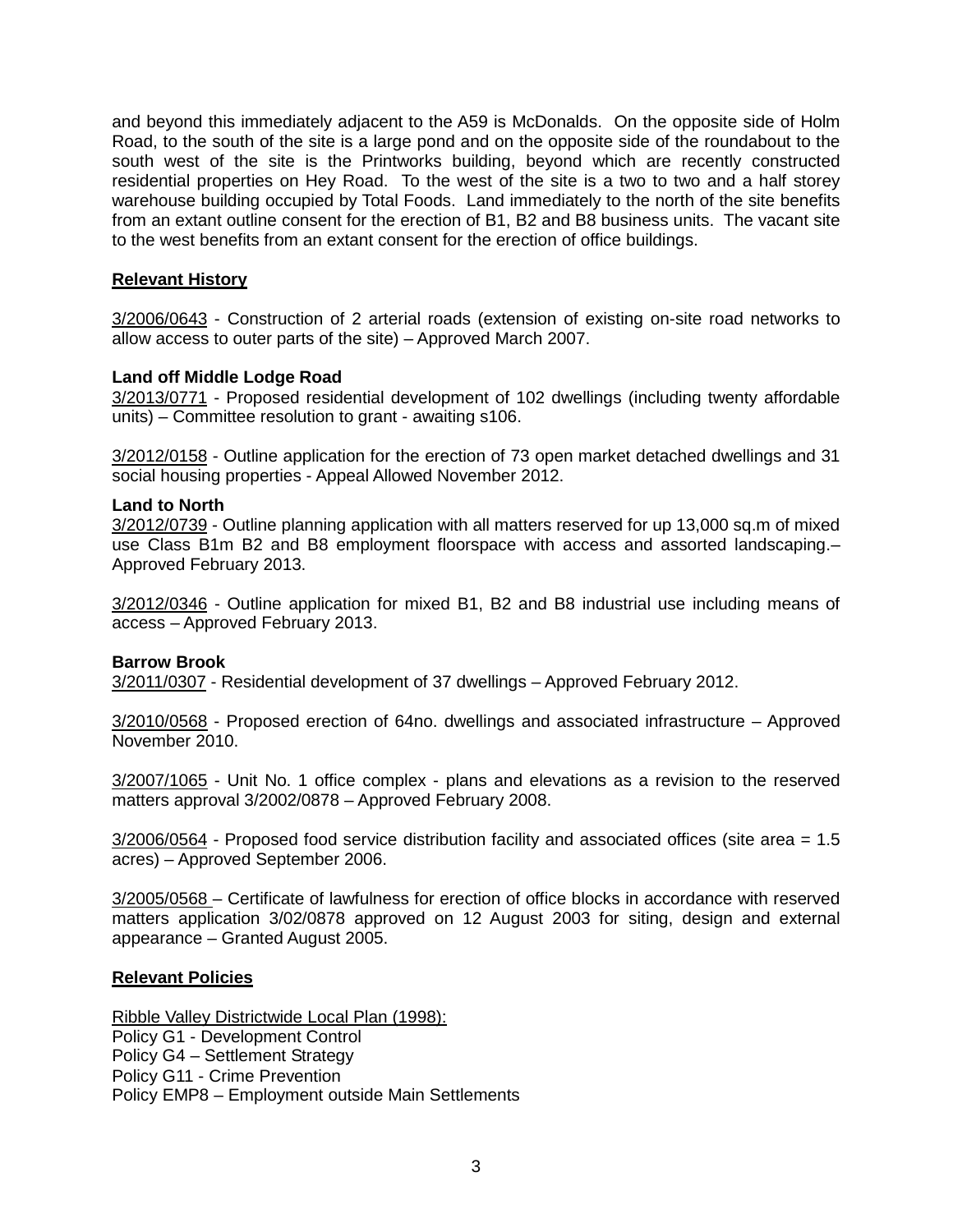Policy ENV2 – Development outside the AONB

Policy ENV7 - Species Protection

Policy ENV10 - Development Affecting Nature Conservation

Policy ENV13 - Landscape Protection

Policy T1 - Development Proposals - Transport Implications

Policy T7 - Parking Provision

Draft Ribble Valley Core Strategy 2008-2028 (Regulation 22 Submission Draft Post Submission

Version Including Proposed Main Changes): Key Statement DS1 – Development Strategy Key Statement DS2 – Sustainable Development Key Statement EN2 – Landscape Key Statement EN3 – Sustainable Development and Climate Change Key Statement EN4 – Biodiversity and Geodiversity Key Statement EC1 – Business and Employment Development Key Statement DMI1 – Planning Obligations Key Statement DMI2 – Transport Considerations Policy DMG1 – General Considerations Policy DMG2 – Strategic Considerations Policy DMG3 – Transport and Mobility Policy DME1 – Protecting Trees and Woodlands Policy DME2 – Landscape and Townscape Protection Policy DME3 – Site and Species Protection and Conservation Policy DME4 – Protecting Heritage Assets Policy DME6 – Water Management

**Other Material Considerations:** 

National Planning Policy Framework (NPPF)

Technical Guidance to the National Planning Policy Framework Planning Practice Guidance (PPG)

## **Environmental, AONB, Human Rights and Other Issues**

## **Principle**

Development proposals are required to be determined in accordance with the development plan unless material considerations indicate otherwise. It is recognised that the Districtwide local plan adopted in 1998 could be regarded as out of date, but where policies in the plan are consistent with the National Planning Policy Framework (NPPF) and the draft core strategy, they can be afforded weight in planning decisions. In cases where the local plan is out of date, the presumption in favour of sustainable development applies and planning permission should be granted unless the adverse impacts of doing so would significantly and demonstrably outweigh the benefits. The core strategy is at an advanced stage and is also therefore a material consideration.

The application site lies in the Barrow Brook Business Village, which is also known as Barrow Brook Enterprise Park and is promoted by the Council as one of the key employment areas in the Borough - the draft Core Strategy notes that it has significant potential to provide economic growth and deliver sustainable development. The development proposes a mixed use comprising B1 office accommodation and B8 self storage accommodation. The principle of the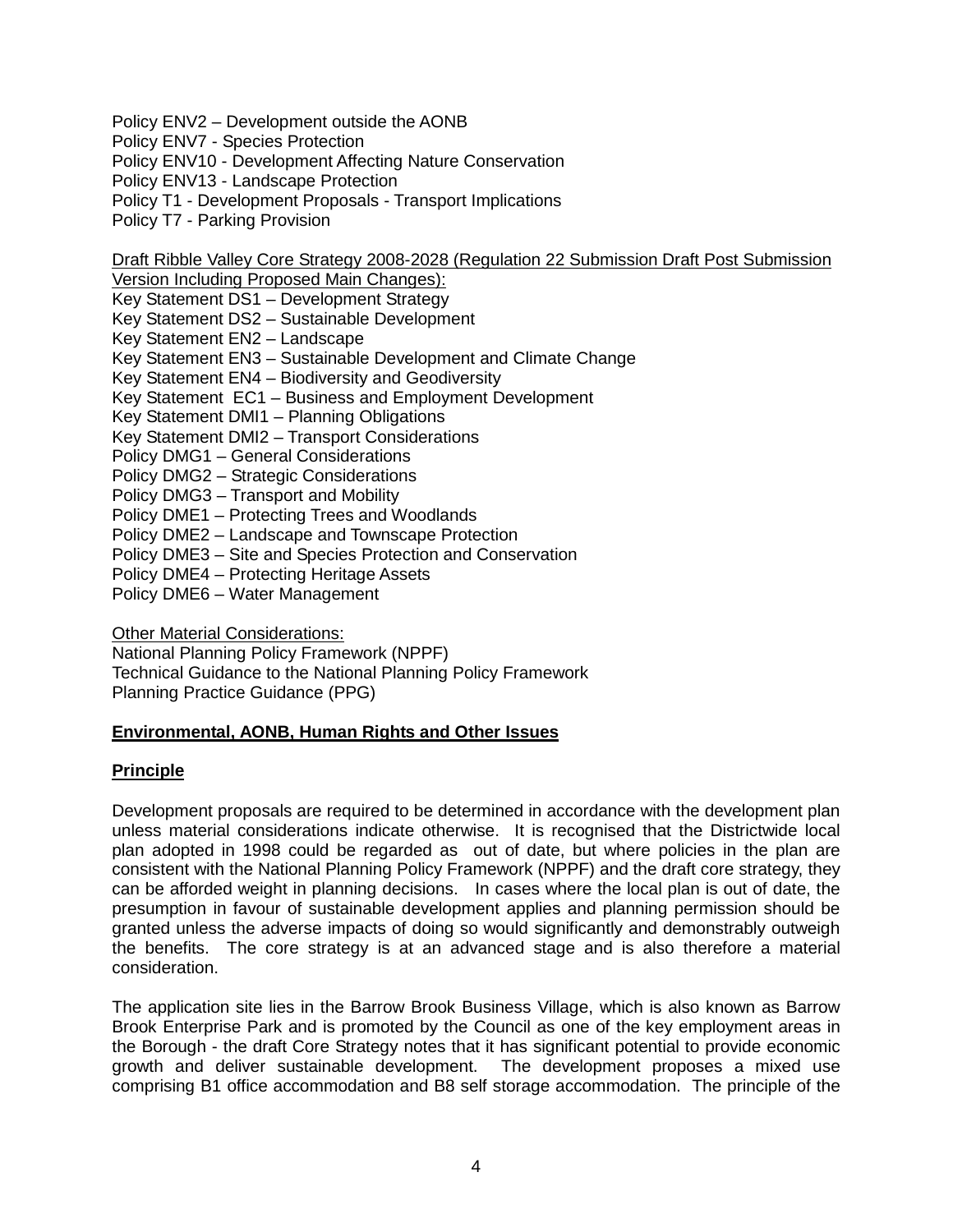proposed development is considered to be acceptable in this location in accordance with Policy EMP8 of the Districtwide Local Plan and Policies DMB1 and EC1 of the draft Core Strategy.

Whilst the economic benefits of the proposal have not been quantified, the applicant states that Store First will assist small and local businesses by providing suitable facilities on a flexible basis at reasonable costs. Customers range from small start-up businesses including plumbers, plasters, printers, solicitors, schools, solar panel specialists to large companies such as British Gas. Store First provide a range of storage units alongside office facilities including PO Box addresses, meeting rooms, desks and workstations, a gym and canteen.

## **Design and AONB**

Barrow Brook lies on the western side of the A59 within the setting of Pendle Hill, part of the Forest of Bowland Area of Outstanding Natural Beauty (AONB) to the east of the A59. The AONB is a nationally designated protected landscape and is also a designated heritage asset and therefore whilst the principle of the development is acceptable, the site is located within a sensitive area forming the setting of the AONB and the proposed development of the site therefore needs to be appropriate in its context. Policy DMG1 also states that development must protect and enhance heritage assets and their settings and Key Statement EN2 of the draft Core Strategy notes that the landscape and character of those areas that contribute to the setting and character of the AONB will be protected and conserved and wherever possible, enhanced. Particular regard, consistent with the designation as AONB, will be given to matters of design and impact with an expectation that the highest standards of design will be required developers should adopt a non-standardised approach to design which recognises and enhances local distinctiveness.

Despite the sensitivity of the landscape, the applicant did not engage in pre-application discussions in relation to this major development and this has resulted in considerable officer time expended in negotiating an appropriate form of development for this site. The proposal also attracted an objection from the AONB officer. The application site slopes down from east to west and there is a difference of approximately 5m in levels across the site.

Following extensive discussions with the applicant, the height of the proposed building has been reduced from three storey to between two and two and a half storey and discussions are ongoing in respect of the design, massing, elevational treatment, site layout and materials. Amendments have been requested to further reduce the visual impact and these amended plans will be reported in the late item. Subject to the requested amendments being made, it is anticipated that the amended proposals, along with appropriate conditions and a high quality landscaping scheme, would overcome some of the concerns raised by the AONB officer and would result in an acceptable form of development.

Holm Road is a tree lined avenue and the trees and landscaping already planted in association with the existing developments are important features in the street scene. Additional tree planting is required to enhance this avenue of trees and a high quality landscaping scheme would assimilate the development into the surrounding area. Tree protection measures are also necessary to protect the existing trees during construction works.

Whilst I am mindful that the signage have been raised by objectors, the signage is indicative only and would require a separate application for advertisement consent. Amenity and public safety would be considered in respect of any future application for advertisement consent to ensure the signage is appropriate in the context of the area.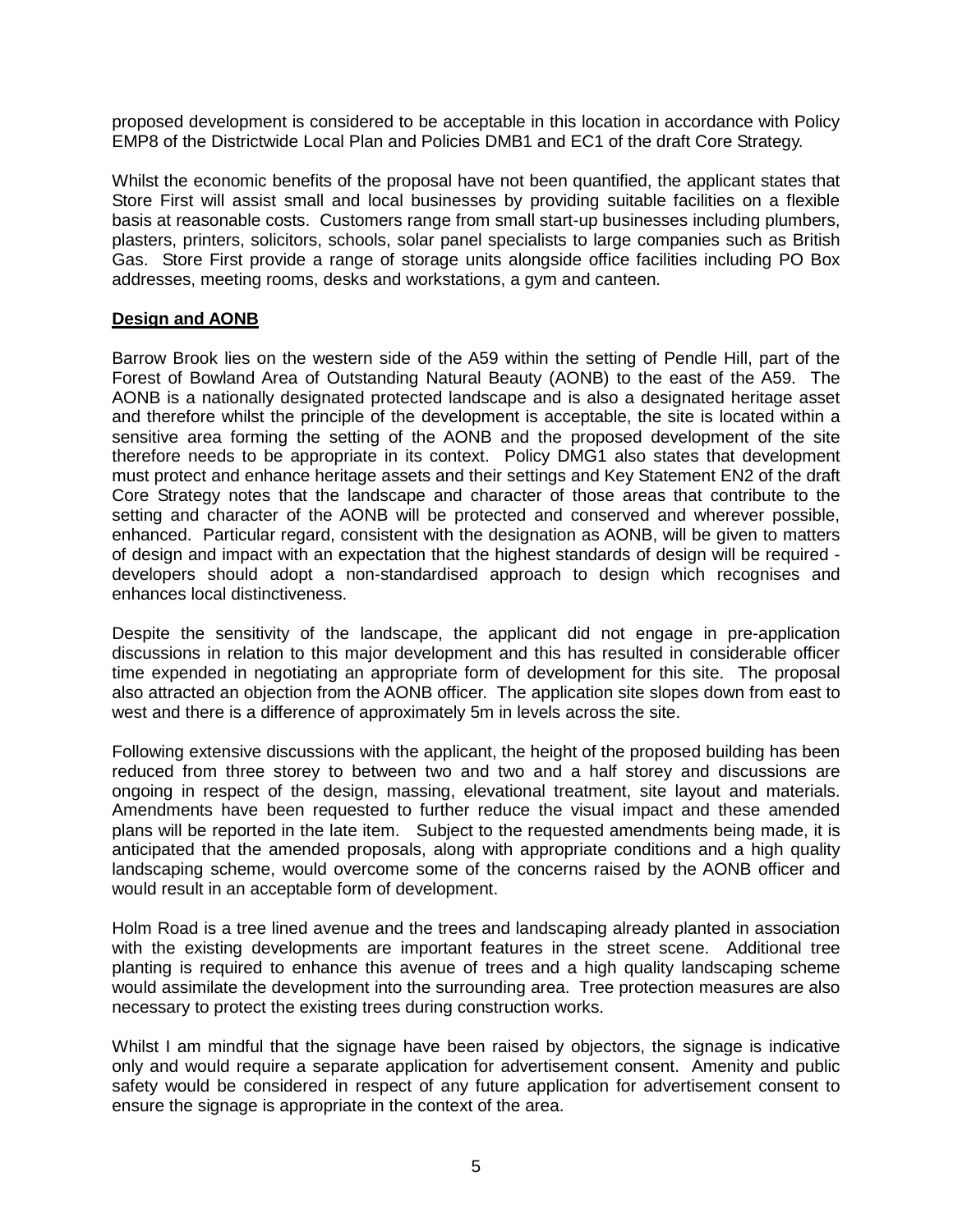# **Amenity**

Following the completion of the residential development on Hey Road to the south west of the site (planning permission reference 3/2011/0307) and the approval on appeal of a scheme for 104 dwellings to the south of the site, Barrow Brook is becoming a mixed use area and the residential dwellings are/would be accessed from the roundabout adjacent to the site. There are residential dwellings in close proximity to the application site on Hey Road and the potential impact of this development on the amenity of these residents requires careful consideration.

The proposed building would be more than 100m from the nearest residential property on Hey Road and given the orientation and siting of the building in respect of properties on Hey Road, no undue loss of light, overbearing impact or loss of privacy would arise. The outlook from these properties would clearly change, however there are extant consents for the development of various sites in Barrow Brook for similar commercial uses, including the vacant site immediately opposite the dwellings on Hey Road and it is therefore considered that, in the context of the area, the proposed building is acceptable and would have no undue impact on the amenity of the occupants of neighbouring properties.

In respect of the proposed use of the building, the facility is proposed to be accessible 24 hours a day 7 days a week. The servicing area is proposed to the north of the building and the plans indicate this would be accessible by HGVs. It is unclear whether staff would be present 24 hours a day or whether clients would be provided with unsupervised access but given the nature of the use, users of the facility could access the facility at any time. Potential sources of noise nuisance include reversing beepers on vehicles including at unsociable hours, such as in the early morning as noted by objectors.

Whilst residents living in a mixed use area such as Barrow Brook should expect noise levels to be generally higher than they would be in a residential area during the day, noise at unsociable hours such as early morning and late evening should be avoided to protect the amenity of these residents. As vehicles accessing the facility would do so from the roundabout, unrestricted access by HGVs and other service vehicles and the potential loading and unloading of goods externally could result in undue noise disturbance if undertaken at unsociable hours. A noise assessment has been requested by the environmental health officer and the applicant intends to provide this in advance of the committee meeting to inform suitable conditions to protect these residents from activities at the site. This could for example include restrictions on the times that HGV and service vehicles can access the site and management measures to control reversing warning sounds. Further information would be reported in the late item but conditions are recommended in the event that this report is not available prior to committee.

Site lighting would need to be afforded careful consideration to protect the amenity of neighbouring residential properties. No details of lighting have been provided with the application, hence a lighting scheme would be required by condition.

## **Access, Highways and Parking**

The local highway authority considers that the proposal would have no undue impact on the local highway network and the proposed access and parking arrangements are also confirmed to be acceptable. Facilities are proposed for motorcycles and covered cycle parking would also be provided on site. A travel plan would be required to encourage sustainable modes of travel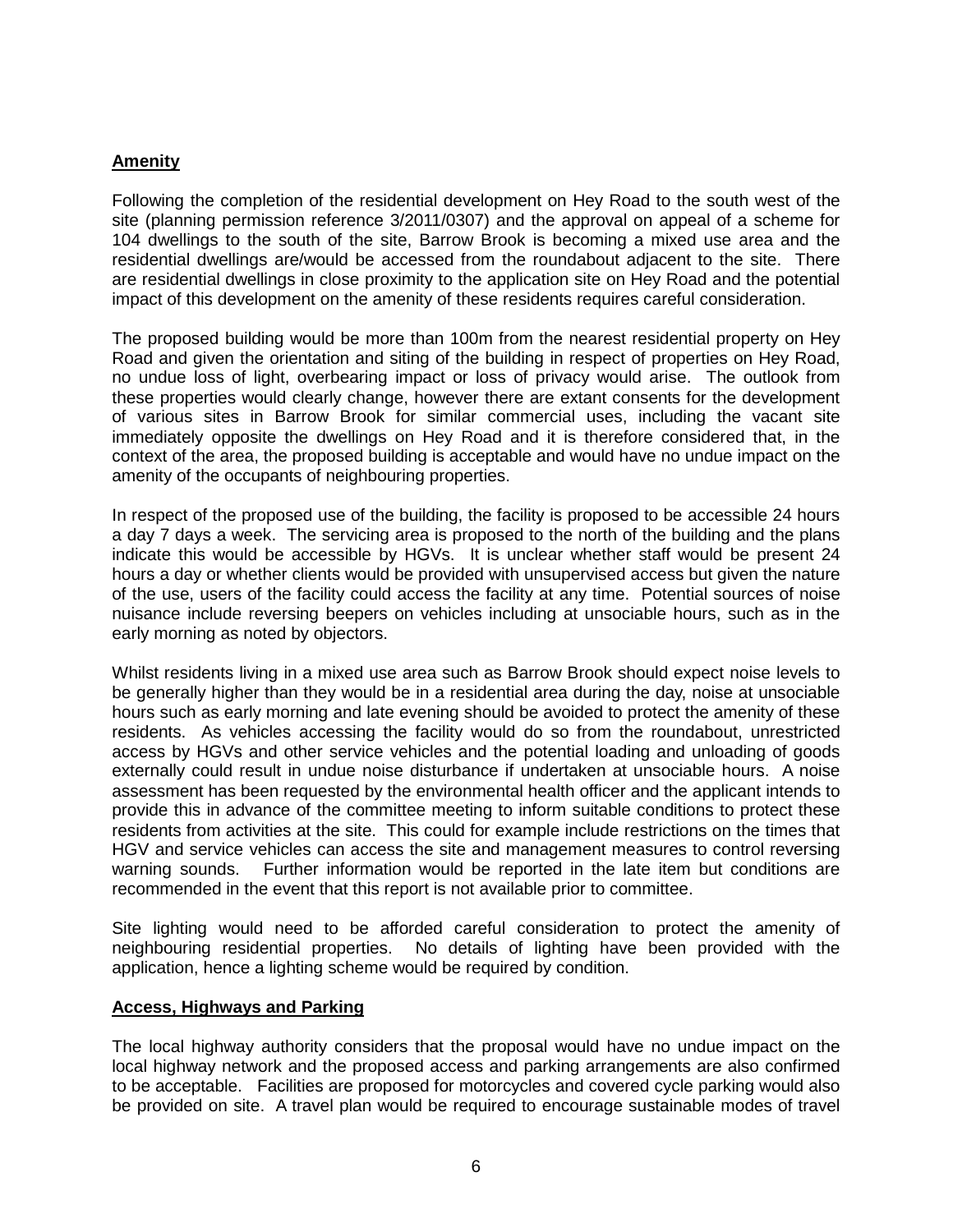and Lancashire County Council have requested a contribution of £6000 is secured for the monitoring of this. Conditions are recommended accordingly.

Whilst I am mindful of objectors concerns that the increase in HGVs would make the roads more hazardous for residents and in particular children, Barrow Brook is a mixed use area accommodating both residential and commercial uses and there are extant consents for B1, B2 and B8 uses to be delivered in Barrow Brook. Such vehicles are to be expected in this area and the roads have been planned to accommodate HGVs - pedestrian pavements in the vicinity of the site provide refuge for pedestrians and the local highway authority considers that the development would have no undue impact on highway and pedestrian safety. The proposal is therefore in accordance with Policies T1 and T7 of the Districtwide Local Plan and Policy DMG3 of the draft Core Strategy.

## **Ecology and Biodiversity**

The NPPF states that pursuing sustainable development involves moving from a net loss of biodiversity to achieving net gains for nature (paragraph 9). Specifically, paragraph 109 states that the planning system should contribute to and enhance the natural and local environment by minimising impacts on biodiversity and providing net gain in biodiversity where possible, contributing to the Government's commitment to halt the overall decline in biodiversity. An appropriate landscaping scheme would be secured by condition.

Ecological assessment has been undertaken by the applicant and subject to an amended common toad methods statement, the proposed development would have no undue impact on species and habitats. Conditions are recommended accordingly. Given the proximity of the site to the water on the opposite side of Holm Road, opportunities for bat and bird boxes and high quality landscaping should be maximised.

## **Conclusion**

The principle of the proposed development is considered to be acceptable in this location and accords with the strategic vision for Barrow Enterprise Park. Subject to the receipt of amended plans and a noise assessment that demonstrates that there would be no undue noise disturbance with appropriate mitigation, there would be no significant adverse impacts that would outweigh the benefits of the proposal and I therefore recommend accordingly.

RECOMMENDATION: Grant subject to the following conditions:

1. The development must be begun no later than the expiration of three years beginning with the date of this permission.

REASON: Required to be imposed in pursuance to Section 91 of the Town and Country Planning Act 1990.

2. The development hereby permitted shall be carried out in accordance with the amended plans received by the local planning authority on \_\_ June 2014 and drawing reference numbers:

(To be listed on receipt of amended plans)

REASON: To clarify the permission.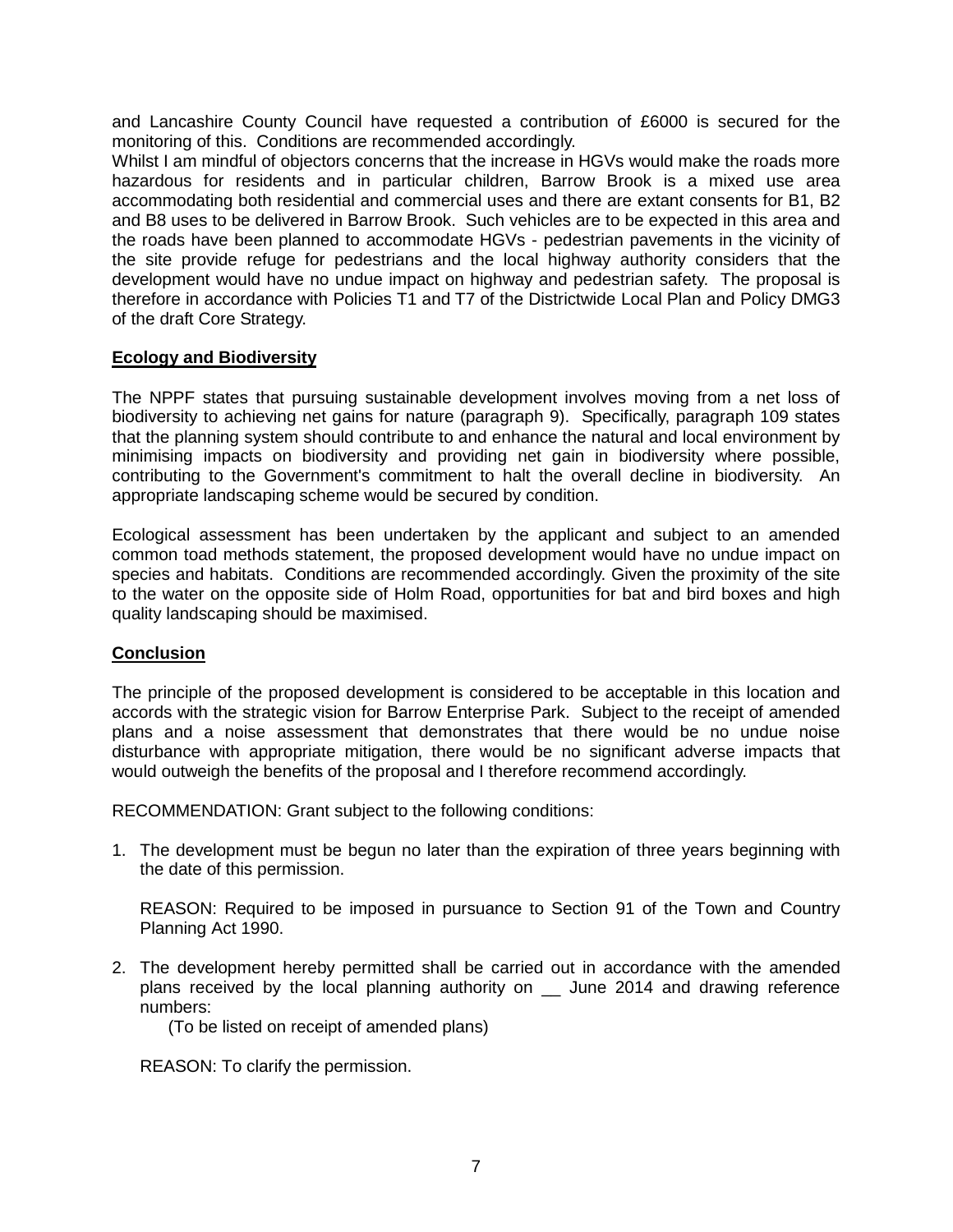3. Notwithstanding the submitted details, samples of the materials to be used in the construction of the external surfaces of the development hereby permitted shall be submitted to and approved in writing by the local planning authority prior to their use in the proposed works. The development shall be carried out in accordance with the approved details prior to the first occupation of the development.

REASON: In the interests of visual amenity, having regard to Policies G1 and ENV2 of the Districtwide Local Plan and Policies DMG1 and DME4 of the draft Core Strategy (post submission version including proposed main changes).

4. No part of the development hereby permitted shall be occupied or brought into use until the parking/turning/servicing areas are provided in accordance with the approved plans. The areas shall be retained thereafter at all times when the premises are in use and shall not be used for any purpose other than parking/turning/loading and unloading of vehicles. There shall be no outside storage of materials at any time and notwithstanding the provisions of the Town and Country Planning (General Permitted Development) Order 1995 there shall not at any time be erected or planted or allowed to remain upon the land identified as the visibility splay any building, wall or fence and any hedge, tree or shrub planted therein shall be maintained at height of not more than 600mm at all times.

REASON: In the interests of highway and pedestrian safety, having regard to Policies G1 and T7 of the Districtwide Local Plan and Policies DMG1 and DMG3 of the draft Core Strategy (post submission version including proposed main changes).

- 5. No site works shall take place unless and until a Construction Management Plan has been submitted to and approved in writing by the Local Planning Authority. The approved plan shall be adhered to throughout the construction period and shall provide for:
	- i. The parking of vehicles of site operatives and visitors;
	- ii. Loading, unloading and storage of plant and materials;
	- iii. Wheel washing facilities;
	- iv. Periods when plant and materials trips should not be made to and from the site;
	- v. Measures to ensure that construction vehicles do not impede adjoining accesses;
	- vi. Details of the storage of potential ground and water contaminants; and
	- vii. A scheme to control noise during the construction phase.

REASON: In the interests of protecting residential amenity from noise and disturbance and in the interests of highway safety in accordance with Policies G1 and T7 of the Districtwide Local Plan and Policies DMG1 and DMG3 of the draft Core Strategy (post submission version including proposed main changes).

6. Prior to the commencement of the development, a scheme for the disposal of foul and surface waters shall be submitted to and approved in writing by the local planning authority. The surface water drainage scheme for the site shall be based on sustainable drainage principles and an assessment of the hydrological and hydrogeological context of the development and should demonstrate the surface water run-off generated up to and including the 1 in 100 year plus climate change critical storm will not exceed the run-off from the undeveloped site following the corresponding rainfall event. The scheme shall be implemented in accordance with the approved details prior to the first occupation of the development and retained thereafter at all times.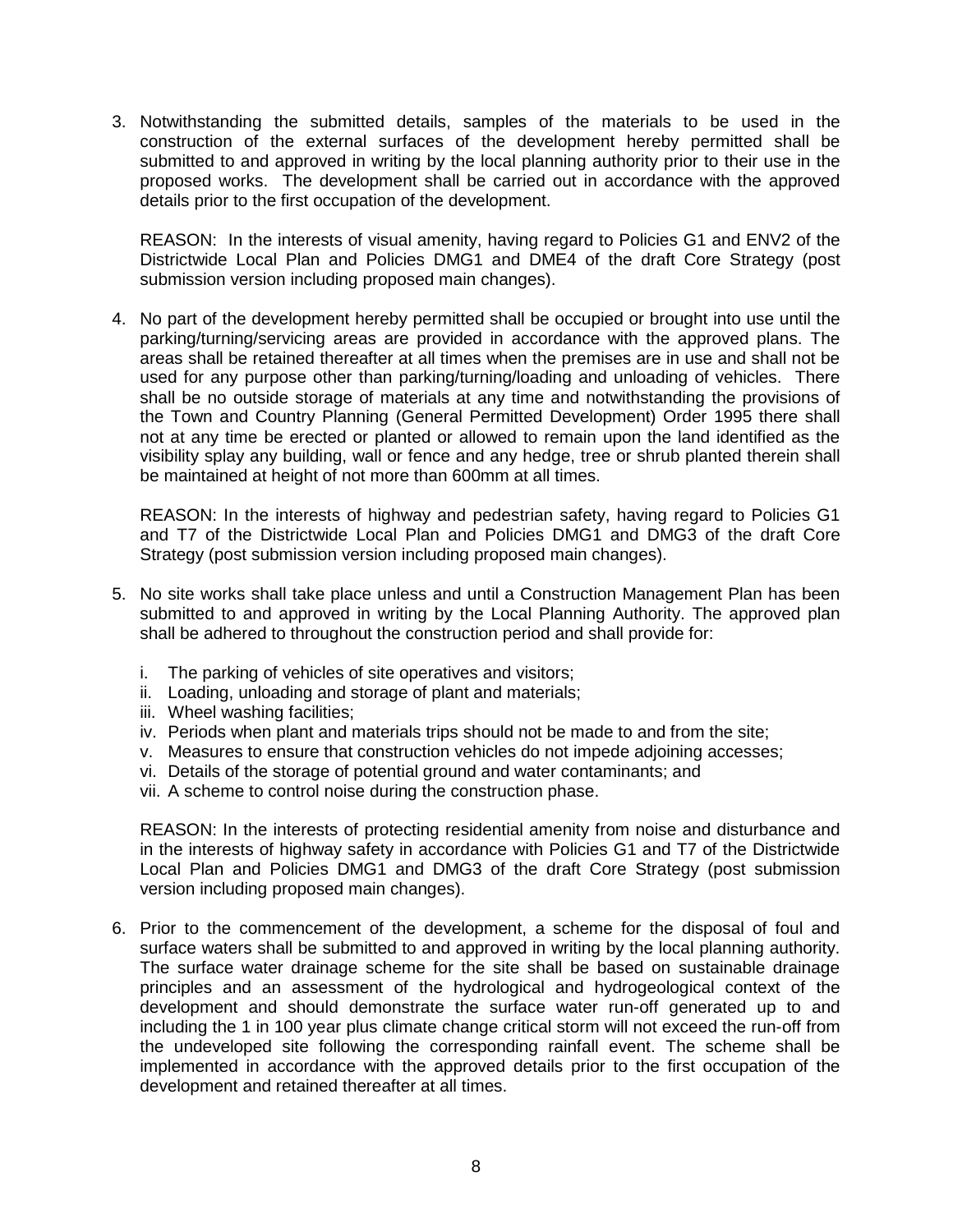REASON: To prevent pollution of the water environment and flooding in accordance with Policy G1 of the Districtwide Local Plan and Policy DMG1 of the draft Core Strategy (post submission version including proposed main changes).

7. No tree felling, vegetation clearance works, site clearance works, demolition work or other works that may affect nesting birds shall take place between 1st March and 31<sup>st</sup> August inclusive, unless the site has been subject to additional surveys by a competent ecologist, the results of which shall be submitted to and approved in writing by the local planning authority. The development shall thereafter be carried out in accordance with the ecological survey.

REASON: To protect any nesting birds that may be present on the site, having regard to Policies G1, ENV7 and ENV10 of the Districtwide Local Plan and Policies DMI1, DME1 and DME3 of the draft Core Strategy (post submission version including proposed main changes).

8. Prior to the commencement of any site works, a revised common toad mitigation method statement shall be submitted to and approved in writing by the local planning authority. For the avoidance of doubt, the revised methods statement shall accord with the comments of Lancashire County Council dated  $29<sup>th</sup>$  April 2014. Site works shall thereafter be carried out in complete accordance with the approved method statement.

REASON: In the interests of amphibians and in accordance with Policies G1, ENV7 and ENV10 of the Districtwide Local Plan and Policies DMI1, DME1 and DME3 of the draft Core Strategy (post submission version including proposed main changes).

9. Prior to commencement of any site works, including delivery of building materials and excavations for foundations or services, a tree protection and monitoring scheme shall be submitted to and approved in writing by the local planning authority. Trees shall be protected in accordance with BS5837 2012 'Trees in Relation to Construction'. No excavations or changes in ground levels shall take place and no building materials/spoil/soil/rubble shall be stored or redistributed within the protection zone and no impermeable surfacing shall be constructed within the protection zone. No tree surgery or pruning shall be implemented without prior written consent.

REASON: To protect trees and hedgerows on and adjacent to the site during the construction works in accordance with Policies G1, ENV7 and ENV10 of the Districtwide Local Plan and Policies DME1 and DME3 of the draft Core Strategy (post submission version including proposed main changes).

10. Prior to installation of any external lighting, a scheme for the external lighting of the site shall be submitted to and approved in writing by the local planning authority. The scheme shall be implemented in accordance with the approved details prior to the first occupation of the development. External lighting associated with the development shall be directed downwards and designed to avoid excessive light spill and shall not illuminate bat roosting opportunities including trees and hedgerows within or adjacent to the site.

REASON: In the interests of visual and residential amenity and in the interests of protected species, having regard to Policies G1, ENV7 and ENV10 of the Districtwide Local Plan and Policies DMG1, DME1 and DME3 of the draft Core Strategy (post submission version including proposed main changes).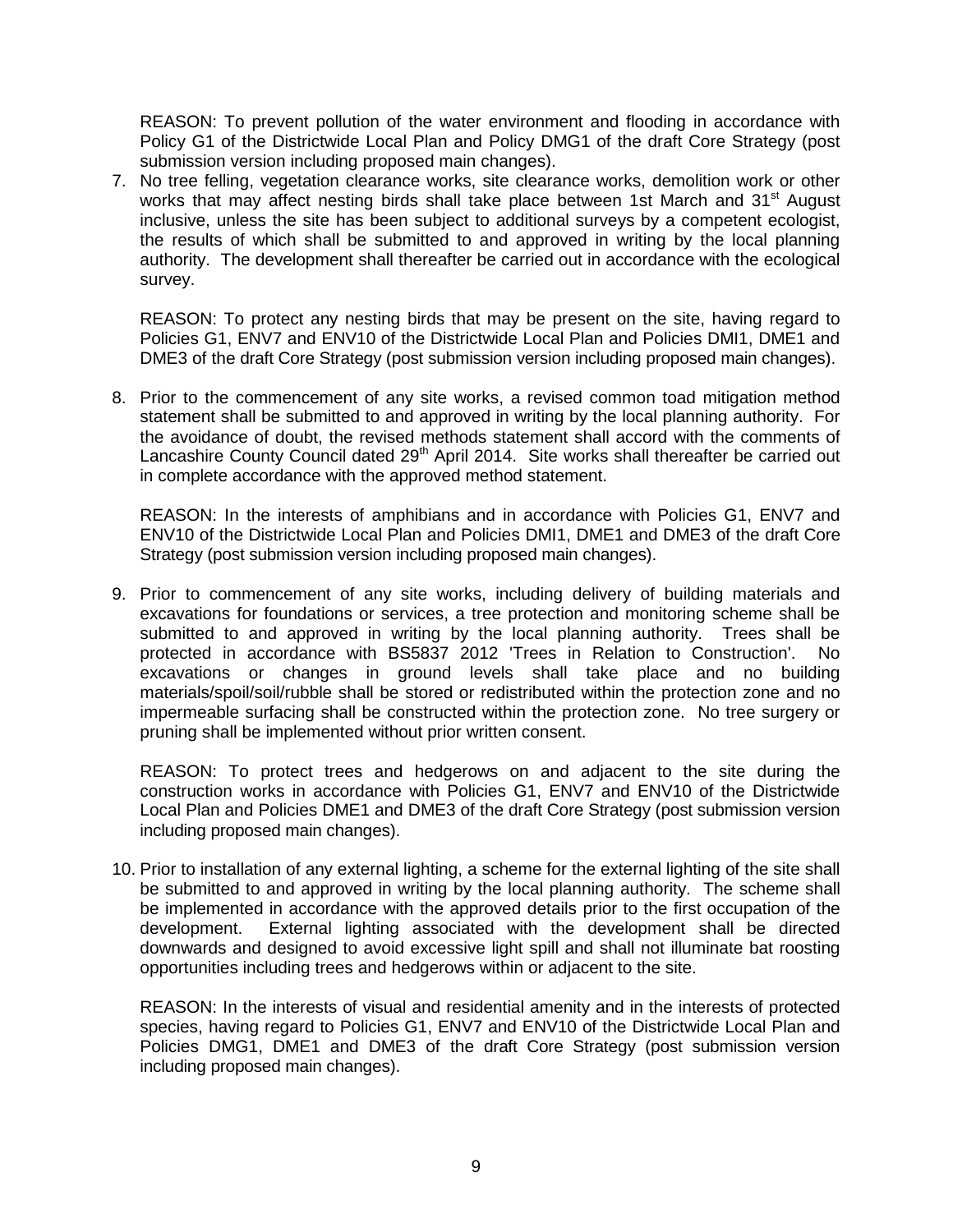11. No site works shall take place unless and until a hard and soft landscaping scheme and scheme for boundary treatment including vegetation and hedgerows to be retained, has been submitted to and approved in writing by the local planning authority. The hard landscaping shall be implemented in accordance with the approved details prior to the first occupation of the development and the soft landscaping shall be implemented in accordance with the approved details in the first planting season following completion of the development and shall be maintained for a period of not less than 5 years to the satisfaction of the local planning authority. This maintenance shall include the replanting of any tree or shrub that dies, becomes diseased or seriously damaged, or is removed with a similar species of the same size as originally planted.

REASON: To ensure the site is satisfactorily landscaped and to ensure adequate provision for pedestrian movement within the site, having regard to Policies G1 and ENV13 of the Districtwide Local Plan and Policies DMG1 and DME1 of the draft Core Strategy (post submission version including proposed main changes).

12. Notwithstanding the provisions of the Town and Country Planning (Use Classes) Order 1987 (As Amended) the development hereby permitted shall be used as B1 (office) and B8 (storage and distribution) and for no other purpose. The B1 (office) floor space shall not exceed square metres and notwithstanding the provisions of the General Permitted Development Order 1995 (as amended) no fencing shall be erected unless consent has first been granted on application to the local planning authority.

REASON: To protect the amenity of the occupants of nearby residential properties, the visual amenities of the area and in the interests of highway safety, having regard to Policies G1 and T7 of the Districtwide Local Plan and Policies DMG1 and DMG3 of the draft Core Strategy (post submission version including proposed main changes).

13. Prior to the commencement of the development, details of the finished floor levels and finished ground levels shall be submitted to and approved in writing by the local planning authority. Finished floor levels shall be no lower than 150mm above external ground levels.

REASON: To reduce the risk of flooding in accordance with Policy G1 of the Districtwide Local Plan and Policies DMG1 and DME6 of the draft Core Strategy (post submission version including proposed main changes).

14. Prior to the commencement of the development, a noise assessment shall be submitted to and approved in writing by the local planning authority. The development and use shall thereafter be carried out in accordance with the approved noise assessment at all times unless otherwise agreed in writing by the local planning authority.

REASON: To protect the amenity of the occupants of nearby residential properties in accordance with Policy G1 of the Districtwide Local Plan and Policy DMG1 of the draft Core Strategy (post submission version including proposed main changes).

15. Prior to the commencement of any site works, the site shall be surveyed for species listed in Schedule 9 of the Wildlife and Countryside Act 1981 (as amended). Any Schedule 9 species that occur on site shall be eradicated and working methods shall be adopted to prevent their spread in accordance with Environment Agency guidance.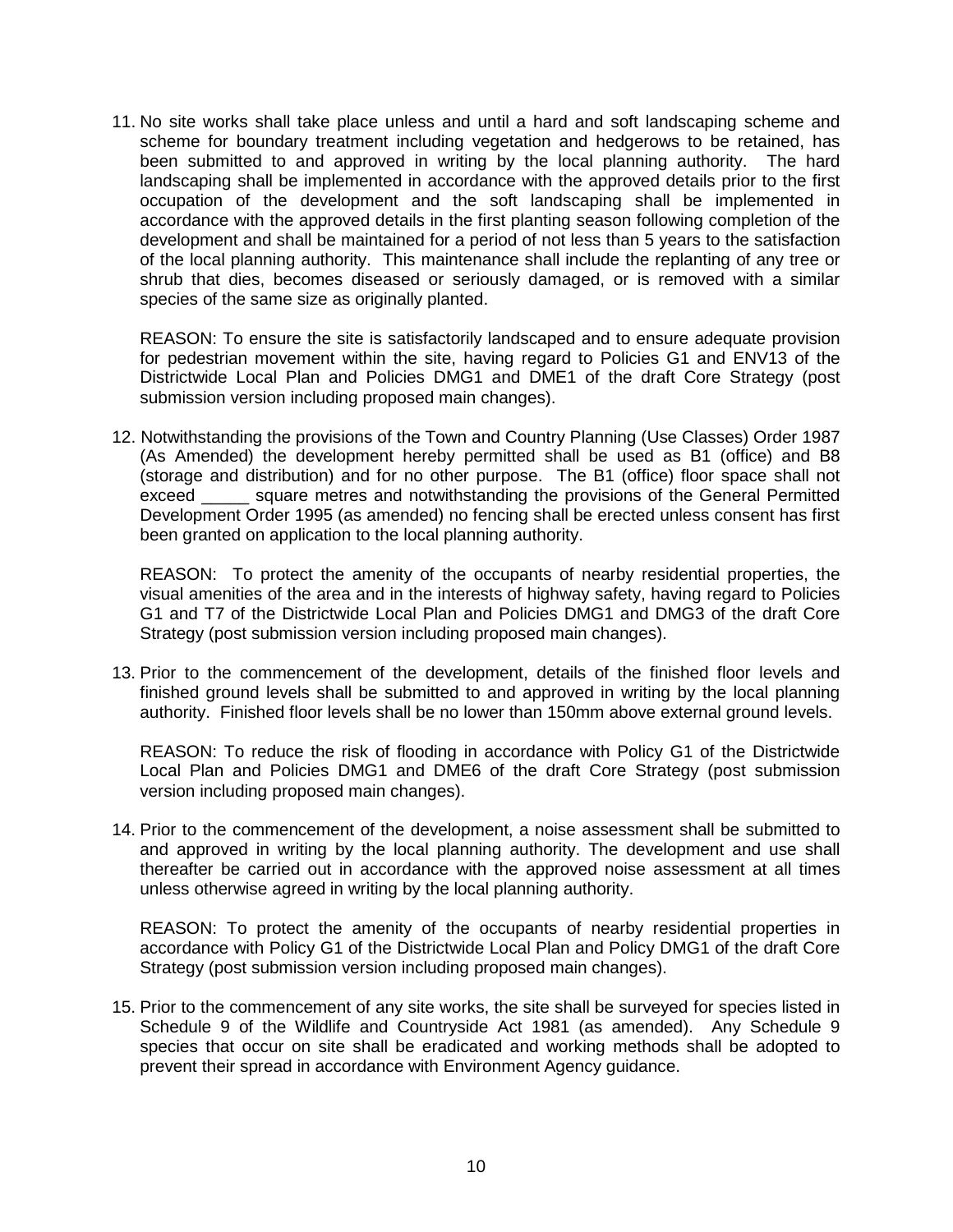REASON: To ensure that there is no risk of further spread of a non-native plant species and to ensure no non-native plant species parts remain in accordance with Policy G1 of the Districtwide Local Plan and Policy DMG1 of the draft Core Strategy (post submission version including proposed main changes).

16. Prior to the first occupation of the development, full details of cycle and motorcycle parking provision shall be submitted to and approved in writing by the local planning authority. The cycle and motorcycle parking shall be implemented prior to the first occupation of the development and retained thereafter at all times unless otherwise agreed in writing by the local planning authority.

REASON: To ensure adequate provision is made for the parking of cycles and motor cycles in accordance with Policies G1 and T7 of the Districtwide Local Plan and Policies DMG3 and DMI2 of the draft Core Strategy (post submission version including proposed main changes).

17. The development hereby permitted shall not be accessed by wagons and HGVs except between the hours of 07.00 – 20:00 Monday to Friday; 07:30-18:00 on Saturdays and 09:30- 17:00 on Sundays and Bank Holidays.

REASON: To safeguard the living conditions of occupiers of nearby dwellings, having regard to Policy G1 of the Districtwide Local Plan and Policy DMG1 of the draft Core Strategy (post submission version including proposed main changes).

18. Prior to the commencement of development, the following information shall be submitted to the Local Planning Authority (LPA) for approval in writing:

(a) A Desk Study which assesses the risk of the potential for on-site contamination and ground gases and migration of both on and off-site contamination and ground gases.

(b) If the Desk Study identifies potential contamination and ground gases, a detailed Site Investigation shall be carried out to address the nature, degree and distribution of contamination and ground gases and shall include an identification and assessment of the risk to receptors as defined under the Environmental Protection Act 1990, Part IIA, focusing primarily on risks to human health and controlled waters. The investigation shall also address the implications of the health and safety of site workers, of nearby occupied building structures, on services and landscaping schemes and on wider environmental receptors including ecological systems and property.

The sampling and analytical strategy shall be submitted to and be approved in writing by the LPA prior to the start of the site investigation survey.

(c) A Remediation Statement, detailing the recommendations and remedial measures to be implemented within the site.

Any works identified in these reports shall be undertaken when required with all remedial works implemented by the developer prior to the first use of the development. On completion of the development/remedial works, the developer shall submit a Verification Report to the LPA which certifies that all works were completed in accordance with the agreed Remediation Statement.

REASON: To ensure the site is suitable for its end use and to prevent pollution of ground and surface waters, in accordance with Policy G1 of the Districtwide Local Plan and Policies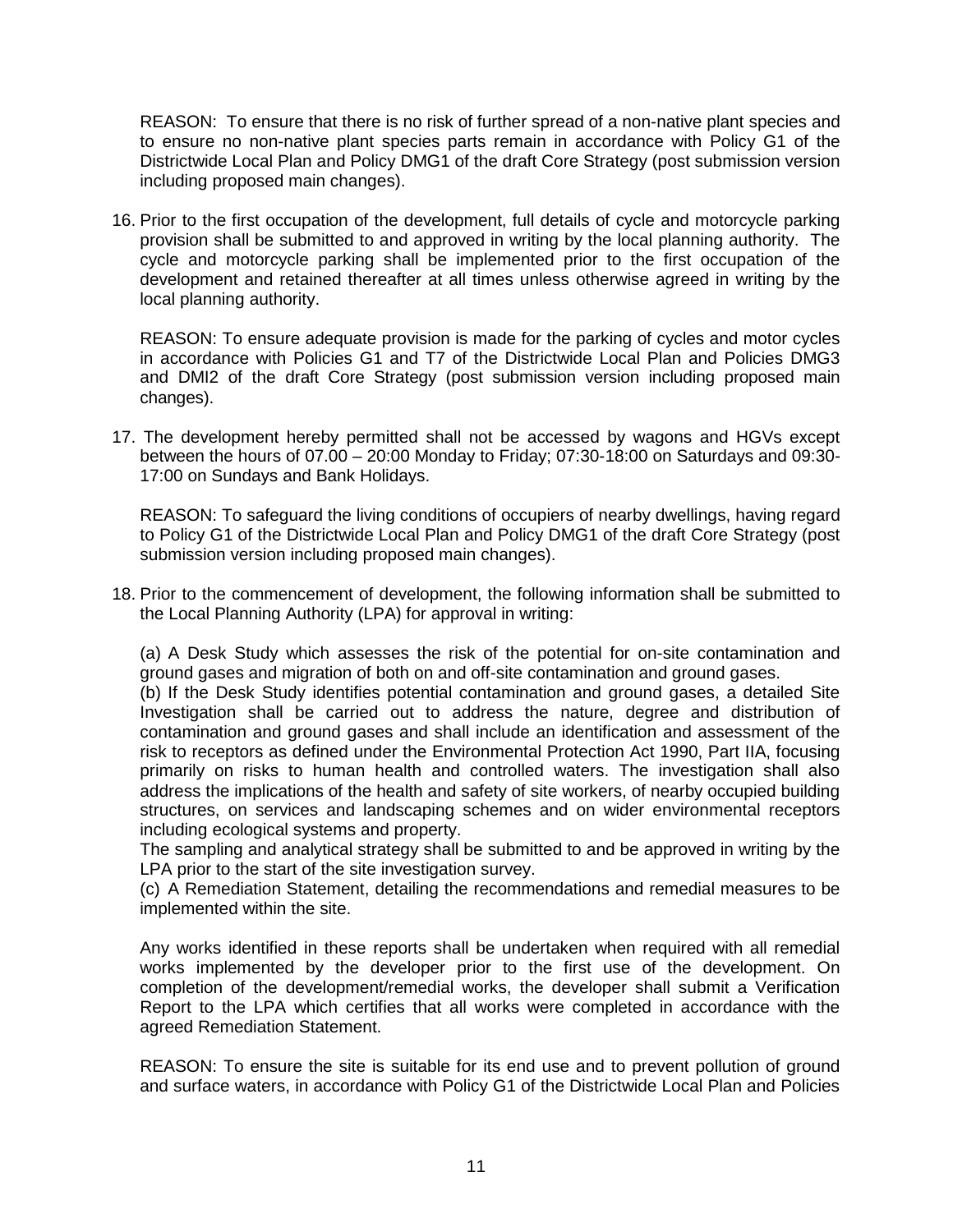DMG1 and DME6 of the draft Core Strategy (post submission version including proposed main changes).

19. No development shall commence until a Travel Plan has been submitted to and approved in writing by the local planning authority. Monitoring of the travel plan will require the applicant to enter into a legal agreement with Lancashire County Council prior to commencement of the development unless otherwise agreed in writing by the local planning authority. The the development unless otherwise agreed in writing by the local planning authority. provisions of the Travel Plan shall be implemented and operated in accordance with the timetable contained therein unless otherwise agreed in writing with the Local Planning Authority and all elements shall continue to be implemented at all times thereafter for as long as any part of the development is occupied or used, for a minimum period of at least 5 years.

REASON: To ensure that the development provides sustainable transport options in accordance with Policies G1 and T7 of the Districtwide Local Plan and Policies DMG1 and DMG3 of the draft Core Strategy (post submission version including proposed main changes).

20. No development shall take place until a scheme artificial bird and bat boxes/roosting sites has been submitted to and approved in writing by the Local Planning Authority. The scheme shall be implemented in accordance with the approved details prior to the first use of the development unless otherwise agreed in writing by the Local Planning Authority.

REASON: In the interests of biodiversity and to enhance nesting/roosting opportunities for species of conservation concern in accordance with Policies G1, ENV7 and ENV10 of the Districtwide Local Plan and Policies DMI1, DME1 and DME3 of the draft Core Strategy (post submission version including proposed main changes).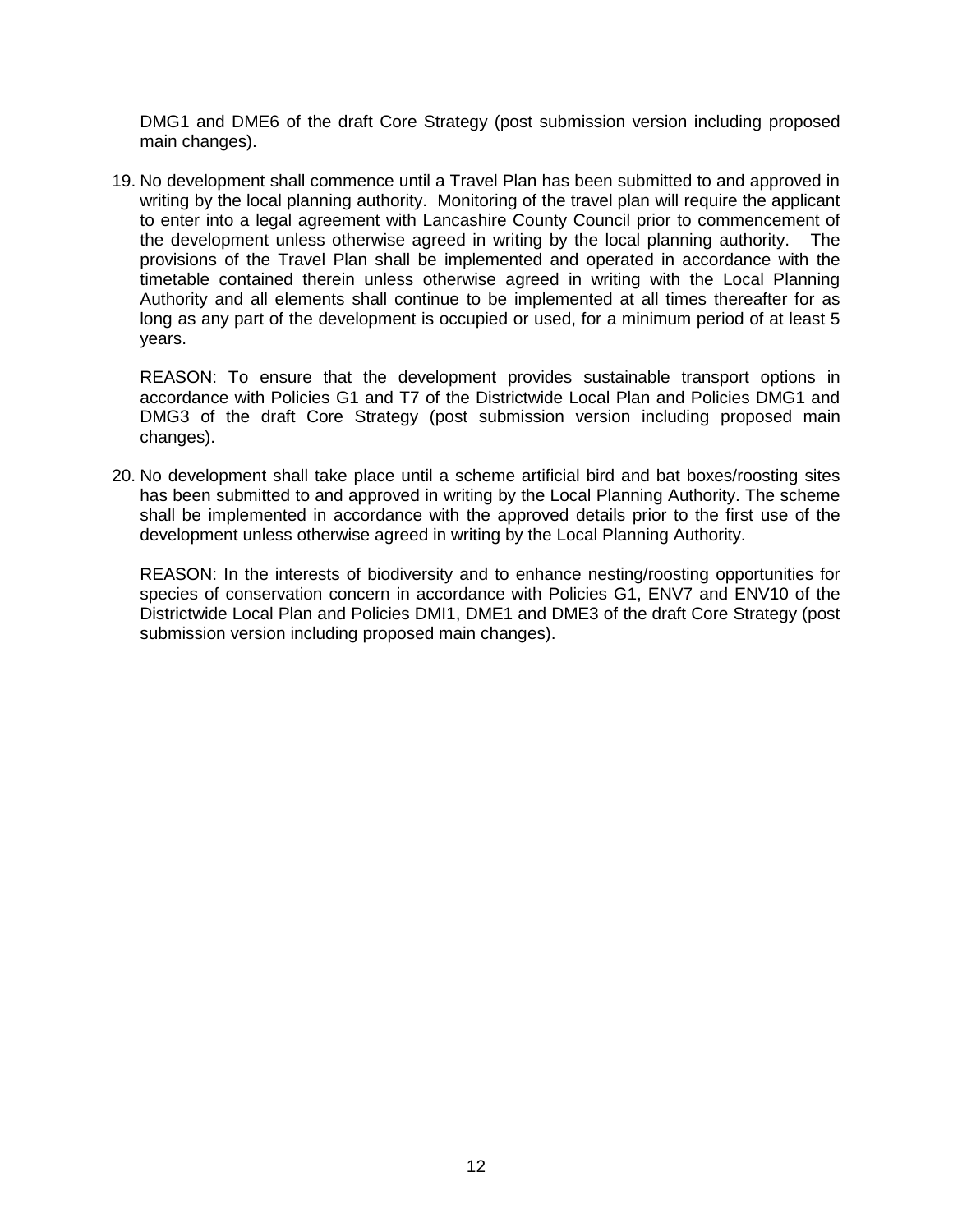## **C APPLICATIONS WHICH THE DIRECTOR OF COMMUNITY SERVICES RECOMMENDS FOR REFUSAL**

APPLICATION NO: 3/2014/0204/P (GRID REF: SD 368573 438134) OUTLINE PLANNING APPLICATION FOR THE ERECTION OF ONE NEW RESIDENTIAL DWELLING, THE WARREN, WARREN FOLD, HURST GREEN.

PARISH COUNCIL: No response received.

| <b>ENVIRONMENT</b><br><b>DIRECTORATE</b><br>(COUNTY SURVEYOR): | The County Surveyor raised no objection to the proposal                               |
|----------------------------------------------------------------|---------------------------------------------------------------------------------------|
| UNITED UTILITIES                                               | No objection.                                                                         |
| <b>LCC ARCHAEOLOGY</b>                                         | No objection.                                                                         |
| <b>ELECTRICITY N.W</b>                                         | No objection                                                                          |
| <b>ADDITIONAL</b><br><b>REPRESENTATIONS:</b>                   | One letter of representation has been received objecting on the<br>following grounds: |
|                                                                | The proposal is out with the defined adopted settlement<br>$\bullet$<br>boundary.     |

- The site lies within the AONB and therefore restrictions are in place relating to new development in such locations.
- The application is contrary to national and local policy and will set a dangerous precedent for future development in similar locations.

## **Proposal**

Consent is sought for Outline Planning Permission for the erection of one residential dwelling with approval being sought for matters of access only at land to north of The Warren, Warren Fold, Hurst Green, BB7 9QS.

The submitted details propose access off the existing track serving The Warren. The point of vehicular access to the proposed dwelling will be formed involving works to the existing access to The Warren resulting in the creation of a Stone Sett Radii to demark a vehicular turning area. The existing Public Footpath and field access is maintained. As part of the application the applicant has submitted a proposed site plan that illustrates an indicative footprint/location for the dwelling, it should be noted that as the application seeks consent for matters of access only, the siting of the dwelling and scale of the footprint are not for consideration at this stage.

The original submission sought consent for matters of access, layout and scale. Following officer concerns in relation to the overall footprint of the proposed dwelling, the articulation of the footprint and the scale parameters contained within the original submission the applicant subsequently amended the nature of the application to apply for consent for matters of access only.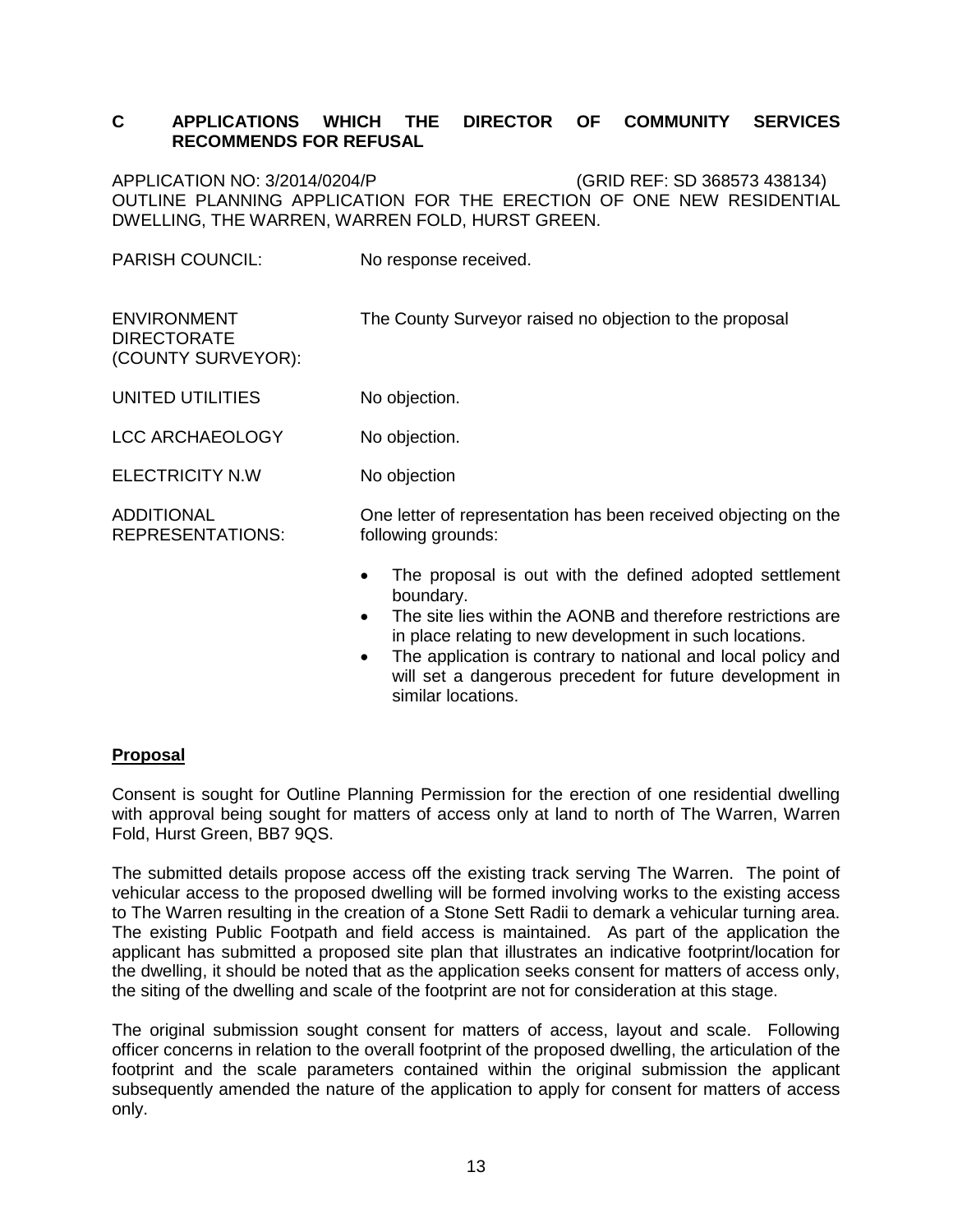In relation to the original submission it was considered the scale parameters suggested by the applicant could result in a dwelling that had the potential to be of detriment to the visual amenity of the area by virtue of a scale and a failure to relate to its immediate context or the inherent scale of properties found within the area.

Officer concerns were also raised at this stage in relation to the extensive groundworks/terracing proposed, no details of how this would be executed had been shown on the proposed layout. It was assumed that the level of ground-works would require significant banking/retaining walls and that the details of which should have formed part of the original submission in relation to overall layout.

## **Site Location**

The proposal site is a plot of land located directly to the north of The Warren, Warren Fold, Hurst Green. The land is being currently utilised as agricultural land and is located within the defined Forest of Bowland AONB. The proposed access point lies within the Hurst Green Conservation Area with the remainder of the site being located outside, but in close proximity to the defined boundary of the aforementioned Conservation Area.

## **Relevant Planning History**

- 3/2008/0400: Replacement dwelling, extension to residential curtilage and alterations to vehicular access, and redistribution of excavated material in existing hollows in surrounding agricultural land. (Granted)
- 3/2009/1014: Substitution of house type granted under consent 3/2008/0400P (Granted)
- 3/2010/0765: Substitution of house type previously granted in application 3/2009/1014P (Granted)
- 3/2011/0138: Substitution of house type for applications 3/2009/1014P and 3/2010/0765P (Granted)
- 3/2013/0963: New dwelling in garden of The Warren (Withdrawn)

#### **Relevant Policies**

Town and Country Planning (Listed Buildings and Conservation Areas) Act 1990.

*Ribble Valley Districtwide Local Plan* 

Policy G1 - Development Control.

Policy G4 – Remainder of the Settlements

Policy G5 - Settlement Strategy.

Policy H2 – Dwellings in the Open Countryside

Policy ENV3 – Development in open Countryside

Policy ENV13 - Landscape Protection.

Core Strategy 2008 – 2082 – a Local Plan for Ribble Valley Regulation 22 Consultation Draft Policy DMG1 – General Considerations.

Policy DMG2 – Strategic Considerations.

Policy DME2 – Landscape and Townscape Protection.

Policy DME3 – Site and Species Protection and Conservation.

Policy DMH3 – Dwellings in the Open Countryside

Policy EN2 – landscape & Townscape Protection

National Planning Policy Framework (NPPF).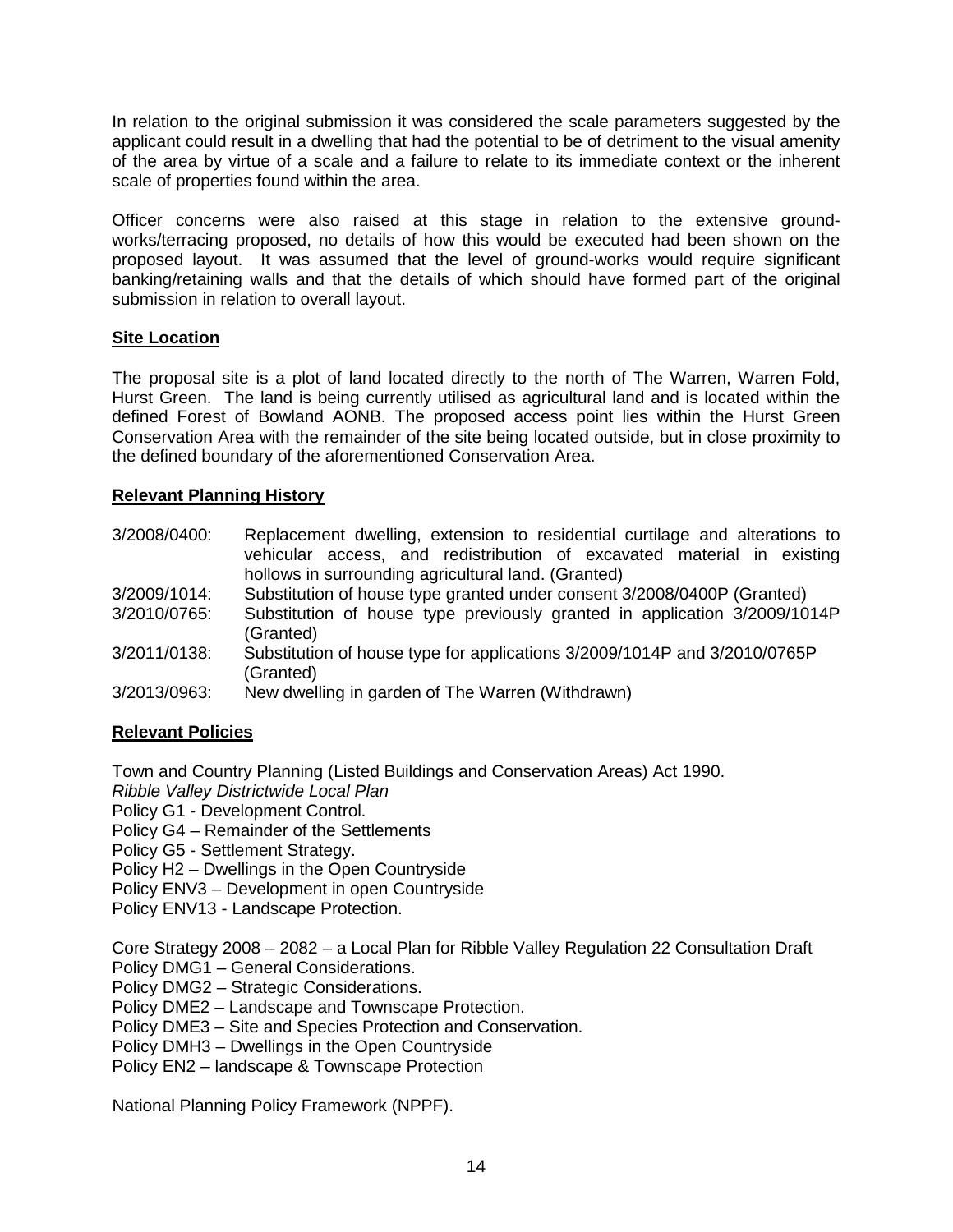Hurst Green Conservation Area Appraisal.

## **Environmental, AONB, Human Rights and Other Issues**

The matters to be considered in the determination of this application relate to the principle of the development in policy terms; any potential effects upon landscape, ecology and trees; the potential visual impact and any impacts upon the character of the Forest of Bowland AONB; and any issues in relation to highway safety.

#### **Principle of Development**

In assessing the proposal it is imperative to establish whether, in principle, the development would be considered acceptable in light of current and emerging policy considerations whilst fully considering the proposal against the aims and objective of the National Planning Policy Framework (NPPF).

In accordance with the economic role of sustainable development, housing is seen as a key component to economic growth and is recognised as such not only within the Framework but in the Government Policy 'The Plan for Growth'. The delivery of new housing of the right type, at the right time in the right location is fundamental to economic growth but what must be remembered is that this application is for a single dwelling and thus its contribution is limited. Para 47 of the NPPF requires LPA's to boost significantly the supply of housing and the theme throughout is that LPA's should make every effort to objectively identify and then meet housing needs. However the Council is in a position to identify a five year supply of housing sites in accordance with the Development Strategy of the emerging Plan.

The Core Strategy was submitted to the Secretary of State for Examination in September 2012 with the formal Hearing Sessions of the Examination in Public (EiP) taking place between 14 and 22 January 2014. Following those sessions it was considered that a series of Main Modifications be made for the purposes of soundness with those proposed Modifications out for a six week consultation period from 23 May to 7 July 2014. The Development Strategy put forward in Key Statement DS1 as proposed to be modified (Main Modification 21 & 25) has already been mentioned and this seeks to direct the main focus of new house building to the Strategic Site and the Principal Settlements of Clitheroe, Longridge and Whalley and Tier 1 villages which are considered the more sustainable of the 32 defined settlements. It further proposes that in the remaining 23 Tier 2 villages (which includes Hurst Geen) development will need to meet proven local needs or deliver regeneration benefits. It is considered the plan is at an advanced stage in the plan making process and the policies within the Core Strategy must therefore be afforded weight in the decision making process.

In respect of dwellings in the open countryside such as this site these are covered by Policy DMH3 which similarly seeks to resist such developments unless they are to meet an identified local need. The site is located outside the defined village boundary as set out in the Districtwide Local Plan.

In respect of the housing requirement for the borough, an annual figure of 280dpa is put forward in the Proposed Main Modifications to the Core Strategy and this has also been adopted for Development Management purposes. In terms of five year land supply, the latest position (31 March 2014) is that the Council is able to demonstrate a 5.16 year supply using the Sedgefield method of calculation. The figure of 250dpa was considered at the Hearing Sessions of the EiP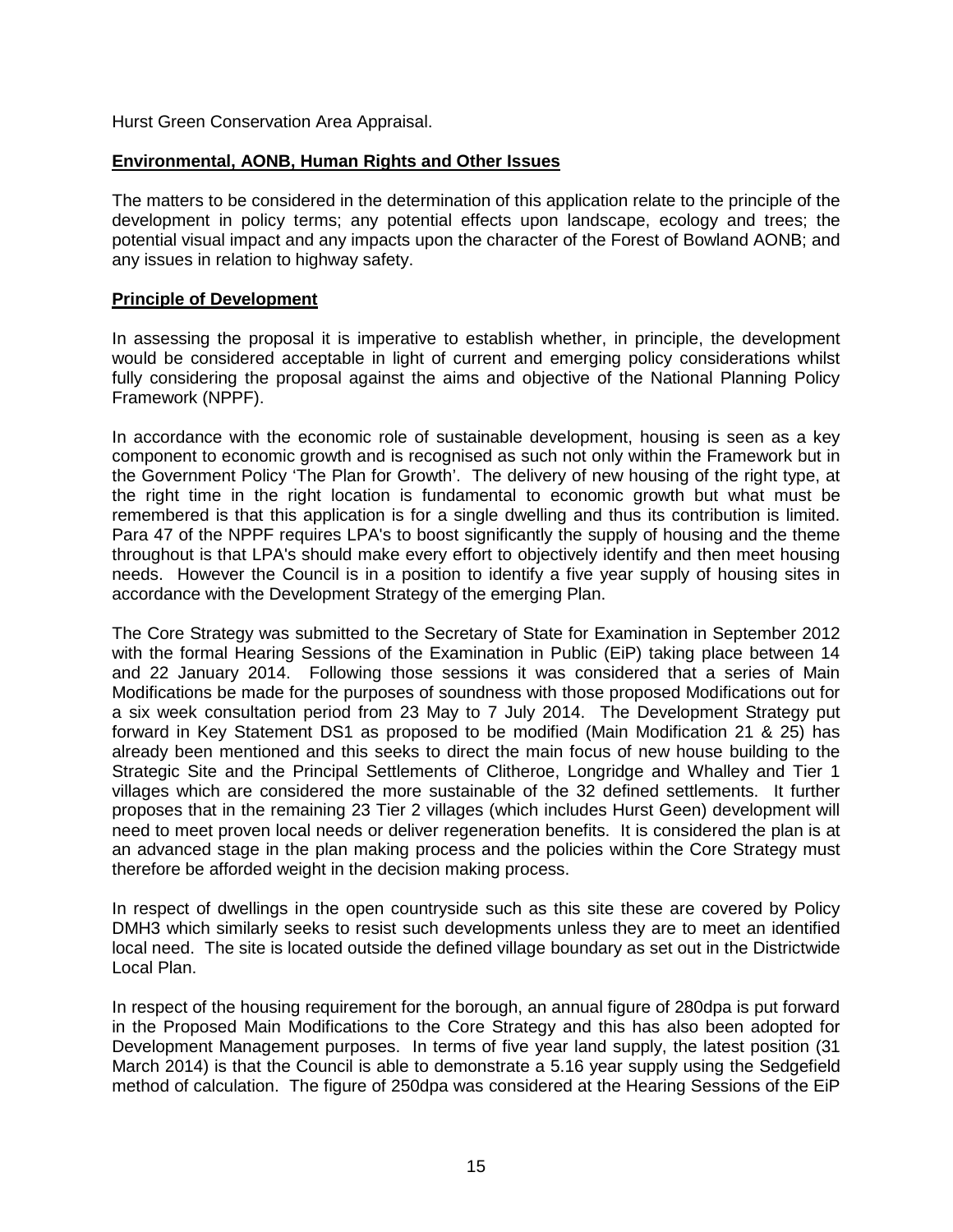and has now increased up to 280dpa as a result of comments made by the Inspector following on from those sessions in January of this year.

Housing provision is a benefit when it is of the right type and in the right location but the ability to demonstrate a five year supply alters the weight to be attributed to this 'benefit' in the planning balance under para 14 of the NPPF when determining applications. This said, the modification in relation to the 280 figure is subject of public consultation and may still attract objections and thus the weight to be attached to this and the emerging Development Strategy must be reflected in the overall planning balance. As a consequence I consider that whilst the principles of development still remain the in the first instance to be assessed against the provisions of the NPPF (due to the fact the Core Strategy has not yet been adopted) the weight to be attributed to the Core Strategy has increased post the EiP sessions and this, coupled with the ability to demonstrate a 5yr supply of housing, must be reflected in any decision taken.

The social role of the NPPF seeks to support communities by providing the supply of housing required to meet the needs of the present and future generations and by creating a high quality built environment. It has been determined that the outstanding housing requirement for the 32 'other' settlements in the borough (outside the Principal Settlements of Clitheroe, Longridge and Whalley) will be directed to the most sustainable of these (Tier 1) and that in Tier 2 villages and the open countryside residential development will be restricted to specific categories – none of which apply to this particular proposal for a single market dwelling that lies within open countryside and Forest of Bowland AONB. Thus, the contribution of this site to this aspect of the social role of the NPPF is considered to be limited.

# **Highways**

LCC Highways have raised no objection to the location or nature of the proposed access.

## **Residential Amenity**

In respect of potential impact upon residential amenity, the application seeks consent for matters of access only and therefore matters of any potential impact upon residential amenity in respect of the proposed dwelling would be considered at reserved matters stage. However it is considered that the nature of the vehicular access proposed would not result in any direct impact upon neighbouring residential amenity.

#### **Appearance & Visual Amenity**

In respect of the appearance of the proposed dwelling, the application seeks consent for matters of access only and therefore matters of appearance and detailed design would be considered at reserved matters stage. It is recognized that there will be some level of measurable visual impact as a result of the proposed development, the level of harm, if any, cannot be assessed or determined at this stage.

#### **Landscape**

In respect of landscape, the application seeks consent for matters of access only and therefore these matters would be considered at reserved matters stage. Given the location and immediate setting it would be considered that any subsequent reserved matters application would be expected to present robust landscaping proposals that would provide visual mitigation for any visual impact resultant.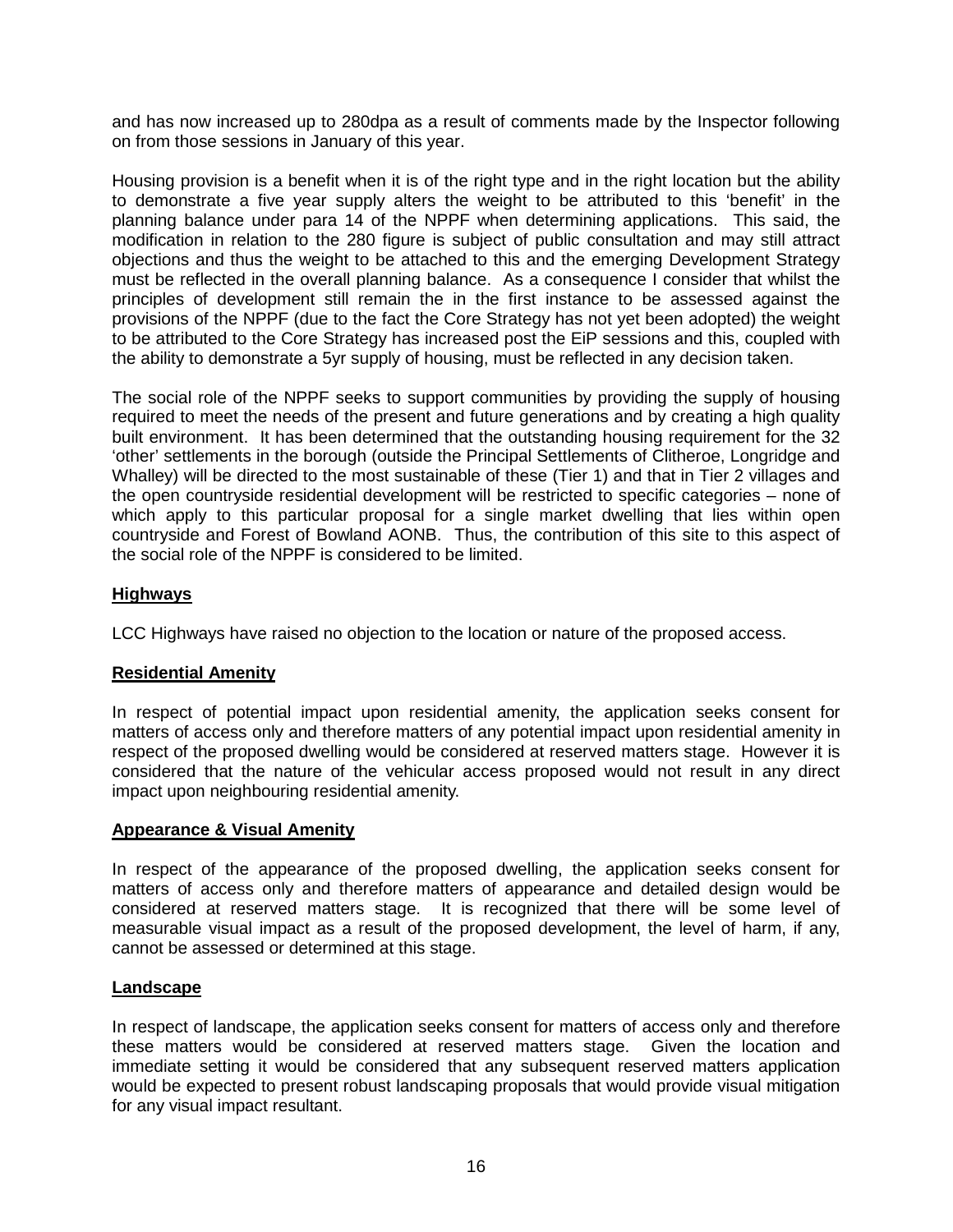## **Other Matters**

Representations have been received in respect of the application objecting on the grounds that the proposal is contrary to both Local and National Planning Policy, will set a dangerous precedent for future development and that the development site is located within the Forest of Bowland AONB therefore there are restriction in place regarding development.

#### **Conclusion/Planning Balance**

When assessing the proposals against the Core Strategy policies at this stage, one of the central issues for consideration is whether the proposals would cause harm to the Development Strategy (Key Statement DS1). It is considered that here are no identified economic or social benefits associated with the development that would outweigh the harm to the development strategy for the borough and the proposal, as submitted, is therefore considered to represent an unsustainable form of development.

RECOMMENDATION: That Planning Permission be refused for the following reasons:

- 1. The proposal is considered contrary to Policies G5 and H2 of the Ribble Valley Districtwide Local Plan and key Statement DS1 and policies DMG2 and DMH3 of the Ribble Valley Core Strategy Proposed Main Modifications (May 2014) in that the approval would lead to the creation of a new dwelling in the open countryside and Forest of Bowland AONB without sufficient justification which would cause harm to the development strategy for the borough as set out in the emerging core strategy leading to unsustainable development.
- 2. The proposed development would create a harmful precedent for the acceptance of other similar unjustified proposals without sufficient justification which would have an adverse impact on the implementation of the emerging planning policies of the Council contrary to the interests of the proper planning of the area in accordance with core principles and policies of the NPPF.

APPLICATION NO: 3/2014/0307/P (GRID REF: SD 367420 43382) PROPOSED OUTLINE APPLICATION (MATTERS OF ACCESS ONLY) FOR THE ERECTION OF UP TO 32 NO. DWELLINGS AND ASSOICATED WORKS. LAND AT ALBANY DRIVE, SALESBURY, COPSTER GREEN BB1 9EH

SALESBURY PARISH COUNCIL:

The Parish Council objects to the application of the following grounds:

- 1. The development, when taking into account existing consent and those under construction will equate to 50 dwellings having been approved in the area in a short period of time, representing a 45% increase in the number of dwellings within the settlement.
- 2. The proposal would undermine the character of the area due to the removal of the green open spaces that characterise the settlement.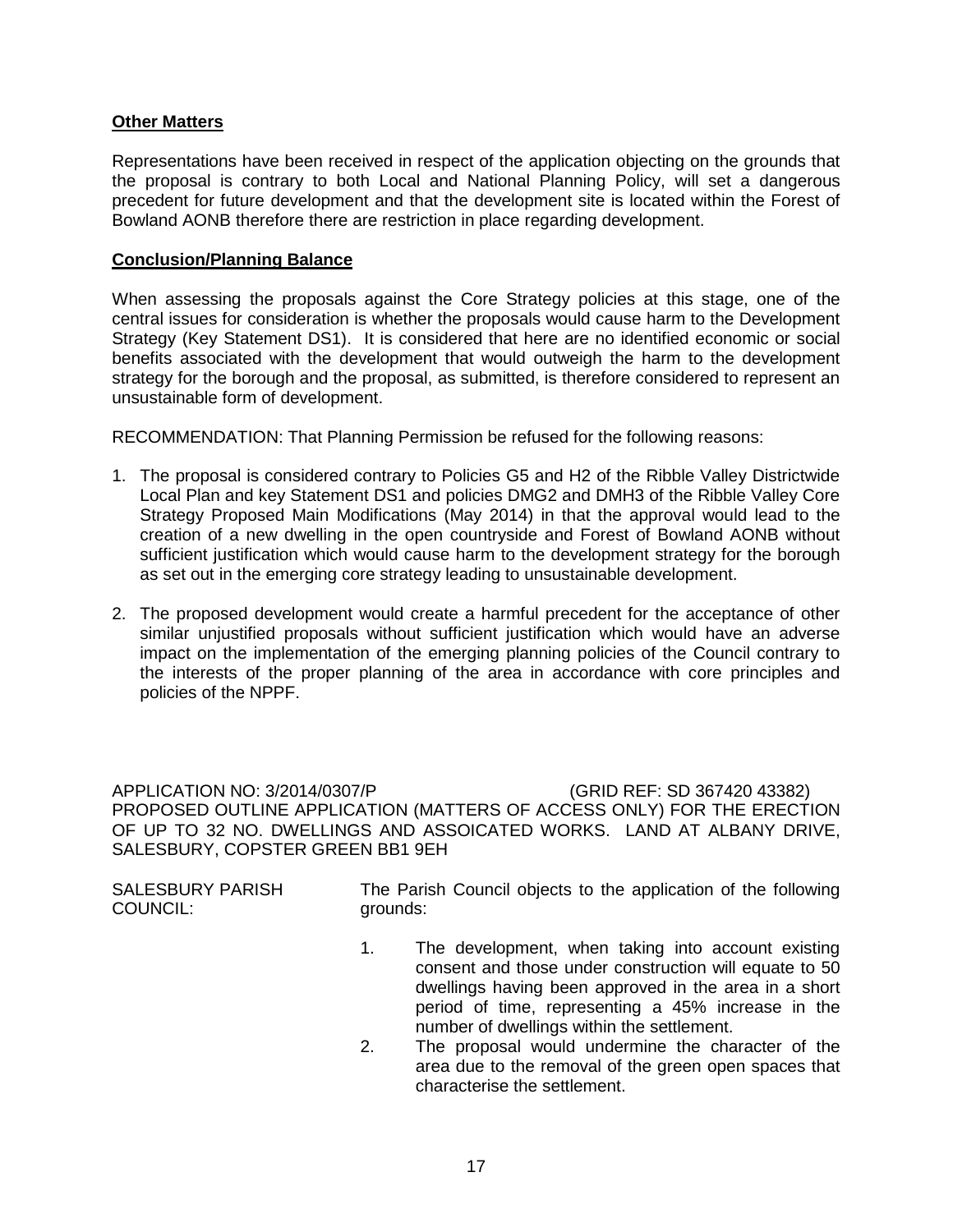|                                                  | 3.<br>4.<br>5.<br>6.<br>7.<br>8. | The development is of a high density.<br>The creation of 32 dwellings, being served off Albany<br>Drive will result in:<br>Additional<br>noise<br>and<br>impact upon<br>existing<br>$\bullet$<br>residents.<br>Increase in traffic numbers within the area.<br>٠<br>No local café facilities within walking distance.<br>$\bullet$<br>Nearest bus-stop is 400m from the site.<br>Local Schools have no capacity.<br>The proposals are contrary to the emerging Core<br>Strategy.<br>The contours for both the foul and surface water<br>drainage are vague. These do not appear to take into<br>consideration problems that already exist to properties<br>on and adjacent the site.<br>The site is green-field.<br>The traffic generated by the development would have<br>an adverse effect on highways safety when taking into<br>consideration farm traffic etc.<br>To facilitate this development a substantial of mature<br>and established trees would have to be removed. Thus<br>altering the environment both aesthetically and on an<br>ecological basis. |
|--------------------------------------------------|----------------------------------|---------------------------------------------------------------------------------------------------------------------------------------------------------------------------------------------------------------------------------------------------------------------------------------------------------------------------------------------------------------------------------------------------------------------------------------------------------------------------------------------------------------------------------------------------------------------------------------------------------------------------------------------------------------------------------------------------------------------------------------------------------------------------------------------------------------------------------------------------------------------------------------------------------------------------------------------------------------------------------------------------------------------------------------------------------------------|
| <b>CLAYTON LE DALE PARISH</b><br><b>COUNCIL:</b> |                                  | The Parish Council have recognised that the development is<br>outside their parish but the proposed development site borders<br>the parish boundary and have stated that parishioners have<br>stated concerns in relation to the following:                                                                                                                                                                                                                                                                                                                                                                                                                                                                                                                                                                                                                                                                                                                                                                                                                         |
|                                                  | 1.                               | Letters not received                                                                                                                                                                                                                                                                                                                                                                                                                                                                                                                                                                                                                                                                                                                                                                                                                                                                                                                                                                                                                                                |
|                                                  | 2.                               | Not enough signs on lamp-posts                                                                                                                                                                                                                                                                                                                                                                                                                                                                                                                                                                                                                                                                                                                                                                                                                                                                                                                                                                                                                                      |
|                                                  | 3.                               | Traffic, Transport & Highways implications                                                                                                                                                                                                                                                                                                                                                                                                                                                                                                                                                                                                                                                                                                                                                                                                                                                                                                                                                                                                                          |
|                                                  | 4.                               | Inadequacy of the drainage and sewage system in the<br>area.                                                                                                                                                                                                                                                                                                                                                                                                                                                                                                                                                                                                                                                                                                                                                                                                                                                                                                                                                                                                        |
| <b>ENVIRONMENT</b><br><b>DIRECTORATE</b>         | The<br>comments:                 | Surveyor<br>offered<br>following<br>County<br>has<br>the                                                                                                                                                                                                                                                                                                                                                                                                                                                                                                                                                                                                                                                                                                                                                                                                                                                                                                                                                                                                            |
| (COUNTY SURVEYOR):                               |                                  | The proposed development has been the subject to pre-<br>application discussions and I am satisfied that the proposals<br>will not result in any adverse highway conditions and would<br>therefore raise no objection to the proposal on highway<br>grounds. However looking at the sketch layout the formation of                                                                                                                                                                                                                                                                                                                                                                                                                                                                                                                                                                                                                                                                                                                                                  |

18

the access from Albany Drive needs a little work due to concerns as to how the new estate road links to the turning

head on Albany Drive (to the north of Plot 32).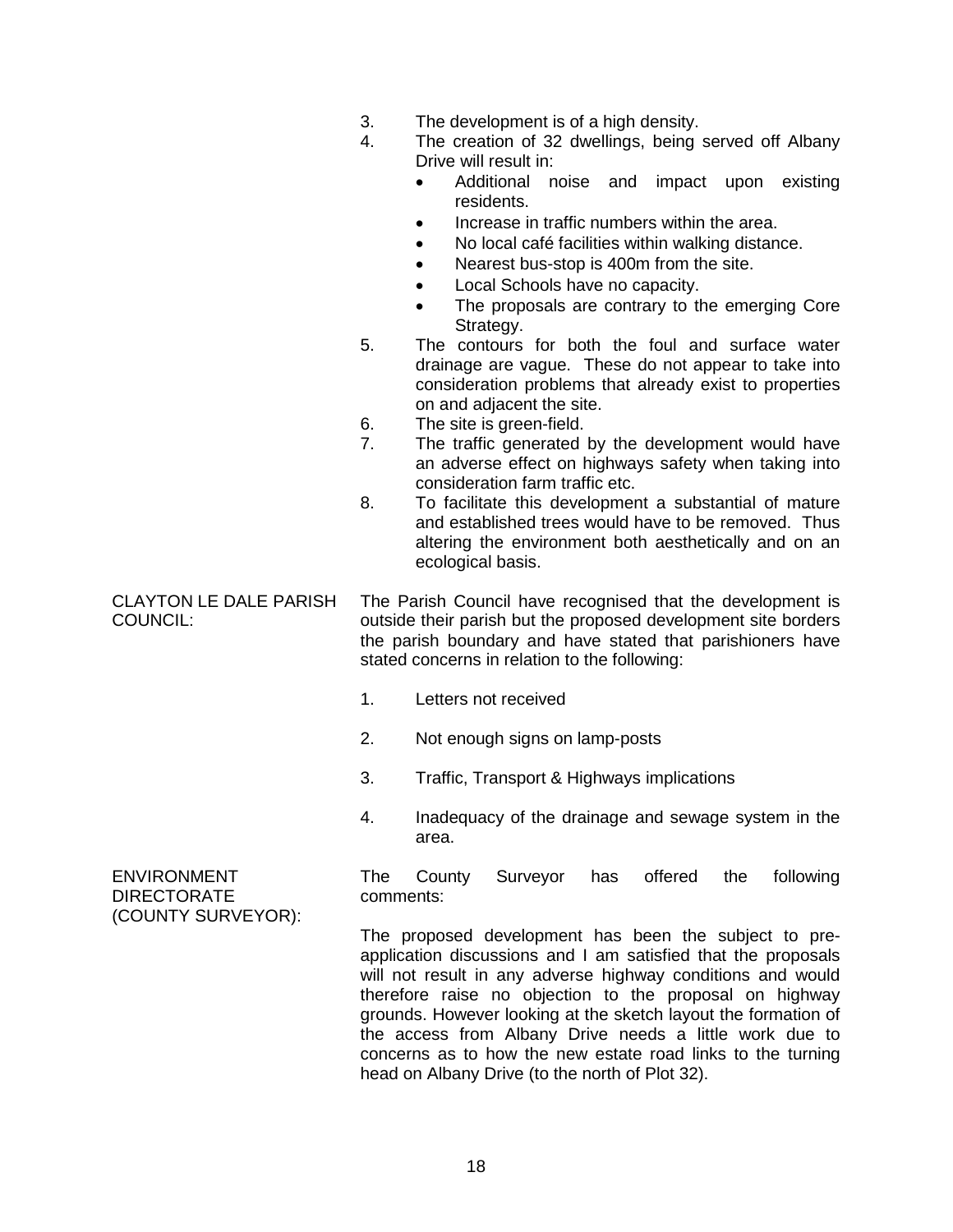|                                                                                           | I would not consider this to be an insurmountable problem and<br>it is one which could be discussed and resolved with the<br>applicant during the S38 plan approval process.                                                                                                                                                                                  |
|-------------------------------------------------------------------------------------------|---------------------------------------------------------------------------------------------------------------------------------------------------------------------------------------------------------------------------------------------------------------------------------------------------------------------------------------------------------------|
| <b>LANCASHIRE COUNTY</b><br>COUNCIL (ARCHAEOLOGY):                                        | No objections.                                                                                                                                                                                                                                                                                                                                                |
| <b>LANCASHIRE COUNTY</b><br><b>COUNCIL (PLANNING</b><br><b>CONTRIBUTIONS</b><br>OFFICER): | <b>Response Awaited</b>                                                                                                                                                                                                                                                                                                                                       |
| <b>ENVIRONMENT AGENCY:</b>                                                                | The Environment Agency originally objected to the proposal on<br>the following grounds:                                                                                                                                                                                                                                                                       |
|                                                                                           | In the absence of a Flood Risk assessment (FRA), we object to<br>this application and recommend refusal of planning permission<br>until a satisfactory FRA has been submitted.                                                                                                                                                                                |
|                                                                                           | The applicant subsequently submitted the requested Flood<br>Risk Assessment. The Environment Agency has requested<br>further information and clarification based on omissions within<br>the document.                                                                                                                                                         |
|                                                                                           | This information has now been provided with comments from<br>the Environment Agency currently awaited and these will be<br>reported verbally should they be received prior to the<br>Committee Meeting date.                                                                                                                                                  |
| UNITED UTILITIES:                                                                         | No objection subject to technical requirements.                                                                                                                                                                                                                                                                                                               |
| LCC ECOLOGY:                                                                              | Comments awaited.                                                                                                                                                                                                                                                                                                                                             |
| <b>ADDITIONAL</b><br><b>REPRESENTATIONS:</b>                                              | 78 letters of objection have been received in respect of the<br>proposed development.                                                                                                                                                                                                                                                                         |
|                                                                                           | Members will note that a number of these letters have multiple<br>aforementioned<br>in<br>addition<br>to<br>the<br>signatories<br>and<br>representations the Copster Green sub-group have submitted<br>a summary document that aims to collate and consolidate the<br>main points of objection by the community whilst raising<br>additional issues/concerns. |
|                                                                                           | Members are referred to the full file for detail.                                                                                                                                                                                                                                                                                                             |
|                                                                                           | The nature of the objections are as follows:                                                                                                                                                                                                                                                                                                                  |
|                                                                                           | The additional traffic and vehicular movements generated<br>by the development will be of detriment to the residential<br>amenities of existing occupiers.                                                                                                                                                                                                    |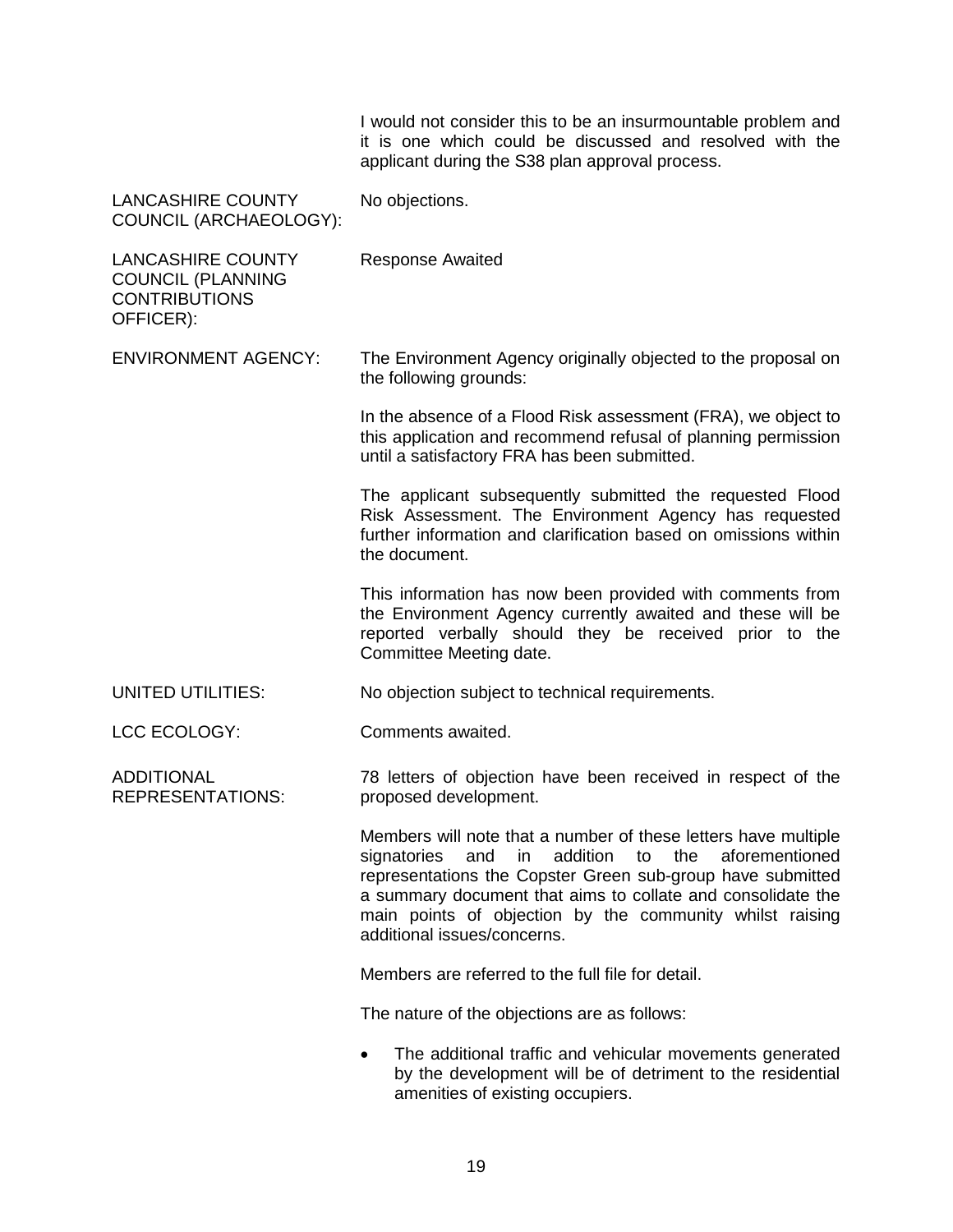- The nature of the access is inadequate and will be of detriment to Highways Safety.
- The increase in vehicular trips required due to the isolated location make the development unsustainable.
- The existing road will not be able to accommodate construction traffic.
- There is no footway along Lovely Hall Lane which would preclude the ability for residents to walk to and from the area safely.
- There is very limited public transport to and from the area making it an unsustainable location for such a development.
- There are no nearby amenities, services or shops, the development would therefore result in potential residents having to rely upon the private motor-vehicle.
- The proposed site is Green-Field and therefore has no regeneration benefits.
- Copster Green is a small hamlet community, with the proposed development representing a disproportionate level of growth over a short period of time.
- The site has a history of flooding and drainage problems
- The proposal represents an incursion into the defined open countryside contrary to local and national policy.
- The level of development will change the nature and character of the settlement.
- The existing problems created by on-going construction work in the area will be further exacerbated.
- Loss of privacy to existing residents as a number of the proposed dwellings will be located on ground that is significantly raised in relation to existing gardens.
- There are a number of sites in the area that are/will be coming forward for development. The approval of this proposal will make it harder to refuse these applications.
- There is no local need for market housing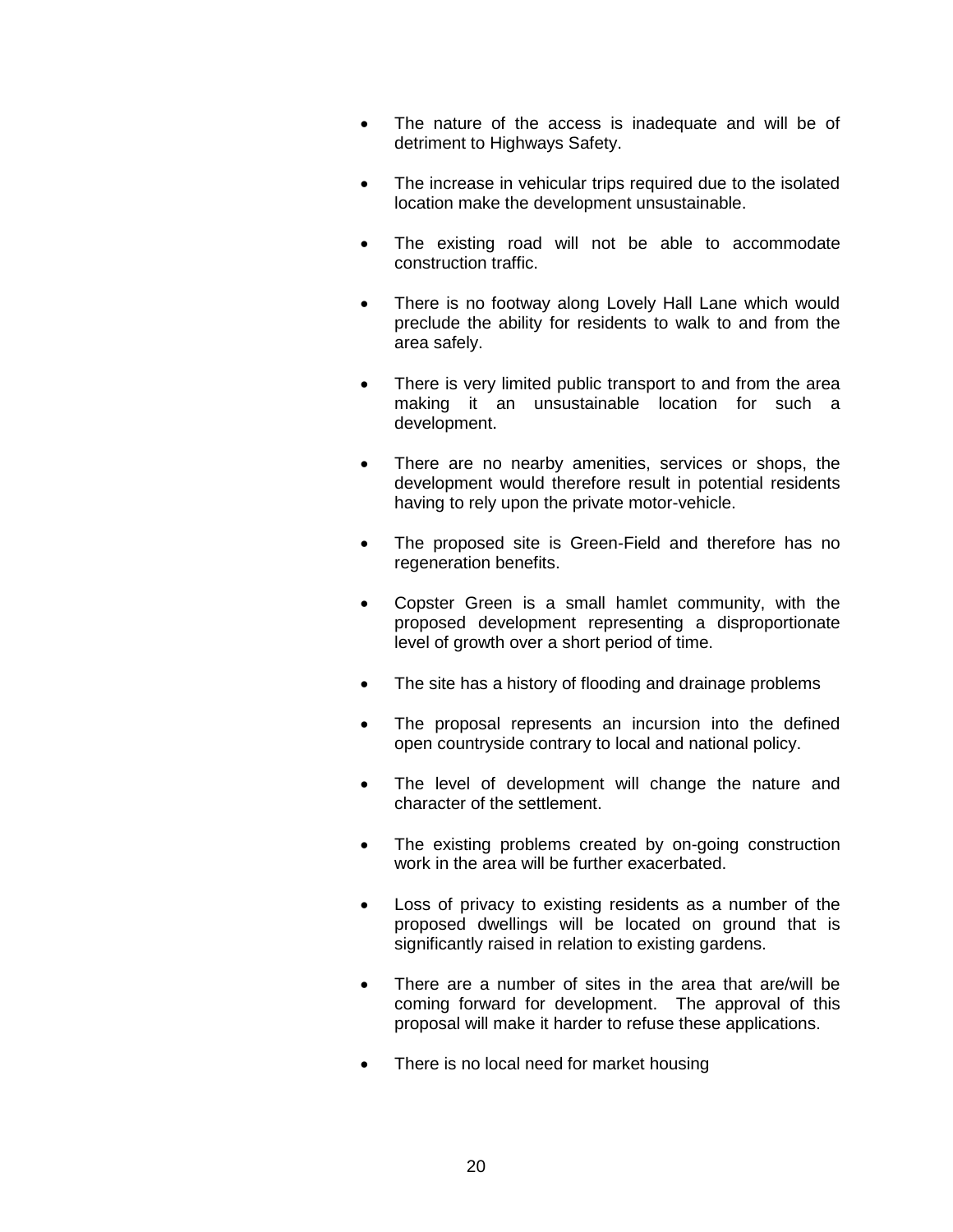• There will be a significant loss of wildlife and ecology resultant from the development.

## **Proposal**

This is an application made in outline with all matters reserved except for access for the erection of up to 32 residential dwellings and associated works at land off Albany Drive, Copster Green, BB1 9EH. The area of the development site is approximately 1.45ha and is currently used as informal grazing land.

The applicant has submitted a number of indicative site plans that show a primary vehicular route accessed off Albany Drive that sub-divides into two informal cul-de-sacs with courtyard arrangements. A number of the dwellings have in-curtilage parking with a number of detached garages also shown. The indicative site plan also shows a number of bungalows being located to the northern extents of the development site, adjacent the proposed access and to the south of the existing properties in the area.

It should be noted that as the application is for outline consent with solely matters of access applied for that the proposed site-plans/layouts should be considered as illustrative only and do not necessarily reflect an acceptable or the proposed form of development.

#### **Site Location**

The application site directly to the south of Albany Drive located within the Defined open Countryside and located outside the defined settlement limit for Copster Green. Albany Drive is a residential Cul-De-Sac that is predominantly occupied by bungalow type properties.

#### **Relevant History**

The site has no planning history that is relevant to the current application.

#### **Relevant Policies**

*Ribble Valley Districtwide Local Plan* Policy G1 - Development Control. Policy G2 - Settlement Strategy. Policy G5 - Settlement Strategy. Policy ENV3 - Development in Open Countryside. Policy ENV6 - Development Involving Agricultural Land. Policy ENV7 - Species Protection. Policy ENV13 - Landscape Protection. Policy H2 - Dwellings in the Open Countryside. Policy H20 - Affordable Housing - Villages and Countryside. Policy T1 - Development Proposals - Transport Implications. Policy T7 - Parking Provision. *Ribble Valley Core Strategy (Regulation 22 Submission Draft):* Key Statement DS1 – Development Strategy

Policy DMG1 – General Considerations Policy DMG2 – Strategic Considerations Policy DMG3 – Transport & Mobility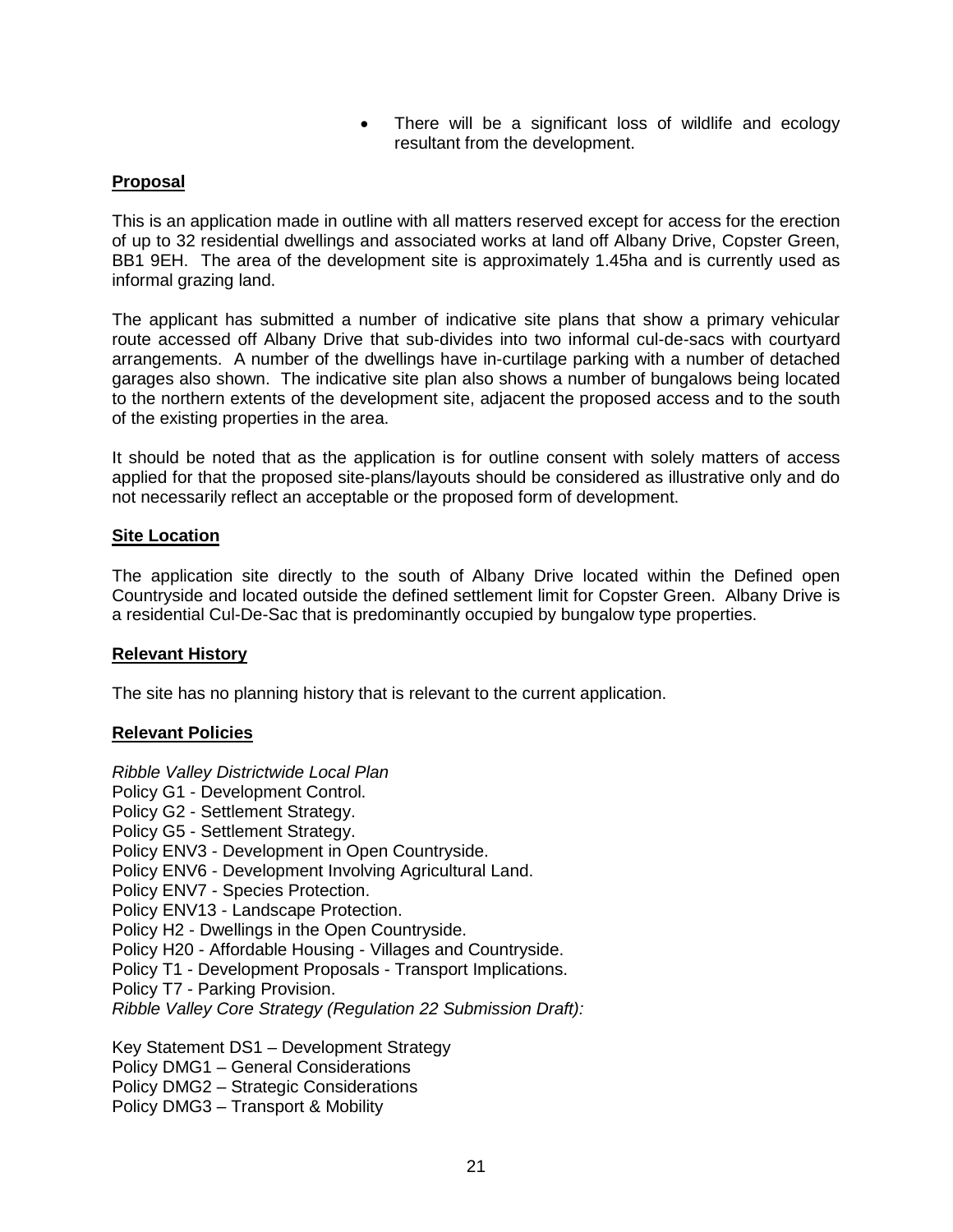Policy EN2 – Landscape & Townscape Protection Policy DME1 – Protecting Trees & Woodland Policy DME2 – Landscape & Townscape Protection Policy H3 – Affordable Housing Criteria

#### **Environmental, AONB, Human Rights and Other Issues**

*In assessing the proposal it is imperative to establish whether, in principle, the development would be considered acceptable in light of current and emerging policy considerations whilst fully considering the proposal against the aims and objective of the National Planning Policy Framework (NPPF).* 

In accordance with the economic role of sustainable development, housing is seen as a key component to economic growth and is recognised as such not only within the Framework but in the Government Policy 'The Plan for Growth'. Para 47 of the NPPF requires LPA's to boost significantly the supply of housing and the theme throughout is that LPA's should make every effort to objectively identify and then meet housing needs. However the Council is in a position to identify a five year supply of housing sites in accordance with the Development Strategy of the emerging Plan.

The Core Strategy was submitted to the Secretary of State for Examination in September 2012 with the formal Hearing Sessions of the Examination in Public (EiP) taking place between 14 and 22 January 2014. Following those sessions it was considered that a series of Main Modifications be made for the purposes of soundness with those proposed Modifications out for a six week consultation period from 23 May to 7 July 2014. The Development Strategy put forward in Key Statement DS1 as proposed to be modified (Main Modification 21 & 25) seeks to direct the main focus of new house building to the Strategic Site and the Principal Settlements of Clitheroe, Longridge and Whalley and Tier 1 villages which are considered the more sustainable of the 32 defined settlements. It further proposes that in the remaining 23 Tier 2 villages (which includes Copster Green) development will need to meet proven local needs or deliver regeneration benefits. It is considered the plan is at an advanced stage in the plan making process and the policies within the Core Strategy must therefore be afforded weight in the decision making process.

In respect of dwellings in the open countryside such as this site these are covered by Policy DMH3 which similarly seeks to resist such developments unless they are to meet an identified local need it should also be noted that the site is located outside the defined village boundary as set out in the Districtwide Local Plan.

In respect of the housing requirement for the borough, an annual figure of 280dpa is put forward in the Proposed Main Modifications to the Core Strategy and this has also been adopted for Development Management purposes. In terms of five year land supply, the latest position (31 March 2014) is that the Council is able to demonstrate a 5.16 year supply using the Sedgefield method of calculation. The figure of 250dpa was considered at the Hearing Sessions of the EiP and has now increased up to 280dpa as a result of comments made by the Inspector following on from those sessions in January of this year.

Housing provision is a benefit when it is of the right type and in the right location but the ability to demonstrate a five year supply alters the weight to be attributed to this 'benefit' in the planning balance under para 14 of the NPPF when determining applications. This said, the modification in relation to the 280 figure is subject of public consultation and may still attract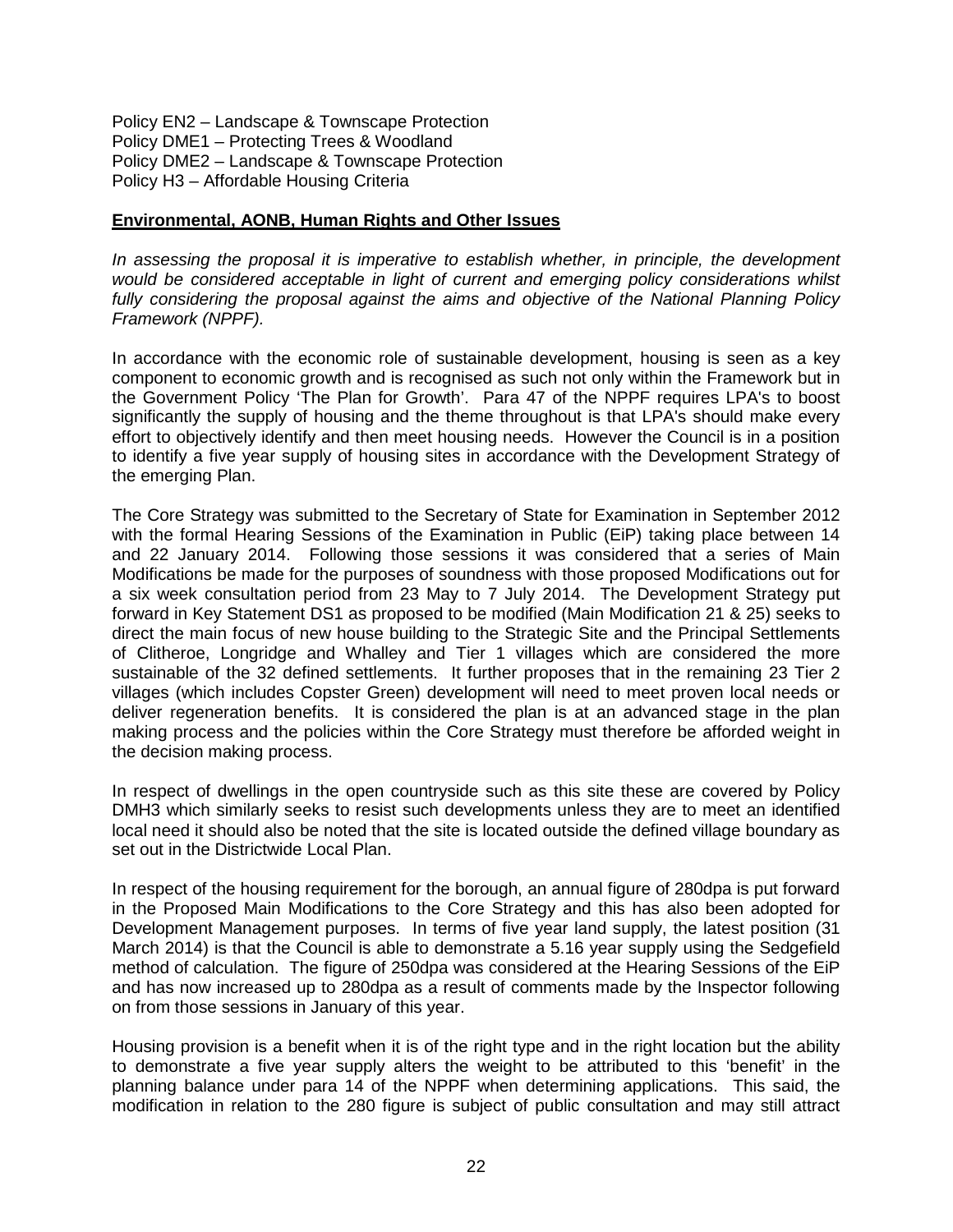objections and thus the weight to be attached to this and the emerging Development Strategy must be reflected in the overall planning balance.

As a consequence I consider that whilst the principles of development still remain the in the first instance to be assessed against the provisions of the NPPF (due to the fact the Core Strategy has not yet been adopted) the weight to be attributed to the Core Strategy has increased post the EiP sessions and this, coupled with the ability to demonstrate a 5yr supply of housing, must be reflected in any decision taken.

The social role of the NPPF seeks to support communities by providing the supply of housing required to meet the needs of the present and future generations and by creating a high quality built environment. It has been determined that the outstanding housing requirement for the 32 'other' settlements in the borough (outside the Principal Settlements of Clitheroe, Longridge and Whalley) will be directed to the most sustainable of these (Tier 1) and that in Tier 2 villages and the open countryside residential development will be restricted to specific categories.

It is recognised that the proposal for up to 32 dwellings includes provision for 5 affordable rented dwellings and 5 shared-ownership dwellings, not-withstanding this element, the consent then proposes an additional 22 open-market dwellings that would be located within the defined open countryside outside the defined settlement limit.

Thus, the contribution of this site to this aspect of the social role of the NPPF has to be considered and balanced against the potential harm to the overall Development Strategy for the Borough.

## **Affordable Housing**

In considering the affordable housing element of the proposal it is important to have regard to Policies H20 and H21 of the Ribble Valley Districtwide Local Plan and policy H3 of the Ribble Valley Core Strategy (Regulation 22 Submission Draft) and the latter requires that on sites over three dwellings or 0.1 hectare or more the Council will seek 30% of the units on site to be affordable.

A draft section 106 document has been submitted outlining that 30% of the proposed dwellings will be affordable comprising:

Affordable Rented Dwellings:

- 3 x 2 bedroom dwellings
- $\bullet$  1 x 3 bedroom dwelling
- 1 x 3 bedroom bungalow

Shared ownership Dwellings:

- 3 x 3 bedroom dwellings
- 2 x 3 bedroom bungalows

The tenure split offered is 50% Affordable Rented, and 50% Shared Ownership.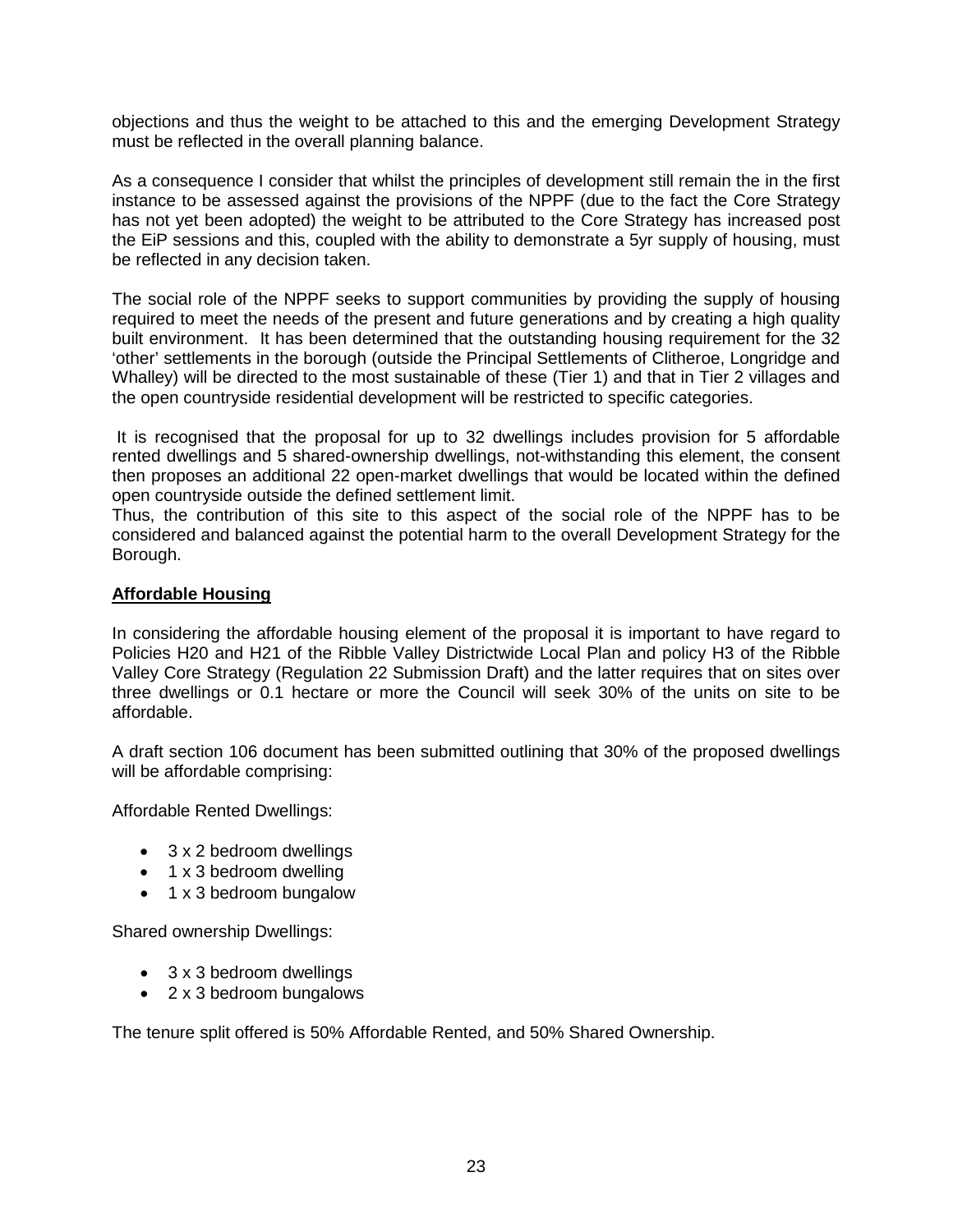## Highway Safety

The county Surveyor has raised no objection to the nature of the access in principle and has suggested that some minor modifications may have to be made at a later stage as part of any S.38 process.

#### Education

No request for educational contribution has been received as of yet. It is envisaged that should a request for contributions be made that this will be reported verbally.

#### Flooding/Drainage/Water Supply

The Environment Agency have raised a number of concerns with regards to the content/information contained within the revised Flood Risk assessment. The applicant has submitted further information to address these concerns, a further response from the Environment Agency is currently awaited.

It is envisaged that should further comments come forward that these will be reported verbally.

#### Nature Conservation – Protected Trees/Landscape/Trees

The applicant had submitted an initial preliminary Ecological Assessment and Phase 1 Habitat Survey that had suggested the need for further survey work to be undertaken with regards to the potential for the presence of Great Crested Newt (GCN) in the area.

This additional information has since been submitted that identifies that there is no evident of GCN on site or in any ponds/water courses within close vicinity of the site.

The submitted information concludes that, with the exception of bats, there was no conclusive evidence of any specifically protected species occurring on site or closely adjacent to the site that are likely to be affected by the proposals. Improvements to the wildlife corridor will ensure there is no residual impact upon bats and a favourable conservation status will be maintained. A number of mitigation methods have been proposed within the documentation, detailed comments in relation to these measures are currently from LCC Ecology and these will be reported verbally.

#### Layout/Scale/Visual Amenity

In respect of the layout/scale and appearance of the proposed development, the application seeks consent for matters of access only and therefore matters of appearance, landscaping, layout and scale would be considered at reserved matters stage.

It is recognized that there will be some level of measurable visual impact as a result of the proposed development and it is likely that the development would visually result in further encroachment of built form into the Defined Open Countryside potentially resulting in a discordant form of development.

The level of harm resultant, if any, cannot be fully assessed or determined at this outline stage.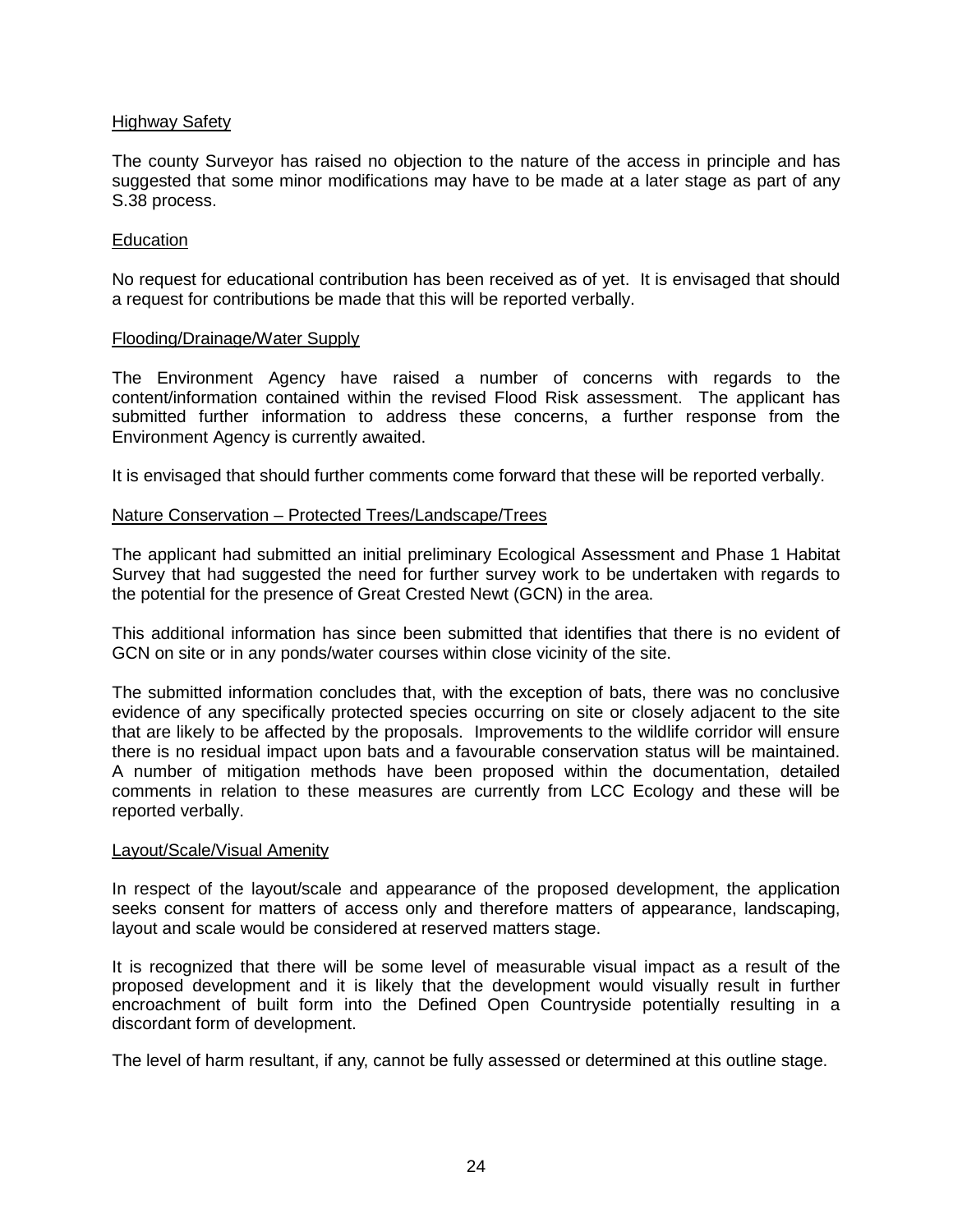#### Conclusion/Planning Balance

When assessing the proposals against the Core Strategy policies at this stage, one of the central issues for consideration is whether the proposals would cause harm to the Development Strategy (Key Statement DS1).

It is considered that the economic or social benefits associated, and in particular the provision of market and affordable housing, with the development would not outweigh the harm to the development strategy for the borough and the proposal, as submitted, is therefore considered to represent an unsustainable form of development.

It is for these reasons and having regard to all matters raised that I recommend accordingly.

RECOMMENDATION: That the application be REFUSED for the following reasons:

- 1. The proposal is considered contrary to Policies G5 and H2 of the Ribble Valley Districtwide Local Plan and key Statement DS1 and policies DMG2 and DMH3 of the Ribble Valley Core Strategy Proposed Main Modifications (May 2014) in that the approval would lead to the creation of new dwellings in the open countryside without sufficient justification which would cause harm to the development strategy for the borough as set out in the emerging core strategy leading to unsustainable development.
- 2. The proposed development would create a harmful precedent for the acceptance of other similar unjustified proposals without sufficient justification which would have an adverse impact on the implementation of the emerging planning policies of the Council contrary to the interests of the proper planning of the area in accordance with core principles and policies of the NPPF.

APPLICATION NO: 3/2014/0389/P (GRID REF: SD 373163 445294) PROPOSED CHANGE OF USE OF PART OF MIXED USE BUILDING CURRENTLY USED FOR AGRICULTURAL OFFICE, STAFF FACILITIES AND CIDER MAKING FOR USE AS A HOLIDAY COTTAGE AT DOVE SYKE NURSERY, EAVES HALL LANE, WEST BRADFORD, BB7 3JG

PARISH COUNCIL: This application has been discussed at a meeting of West Bradford Parish Council at which Members felt that they would like more information regarding the application and therefore requested a meeting with the Case Officer and Ward Councillors before making their final comments. Whilst the planning officers have agreed to such a meeting, the meeting had not taken place at the time of preparation of this report. Members will be informed orally of any further representations that are received from the Parish Council prior to the Committee meeting.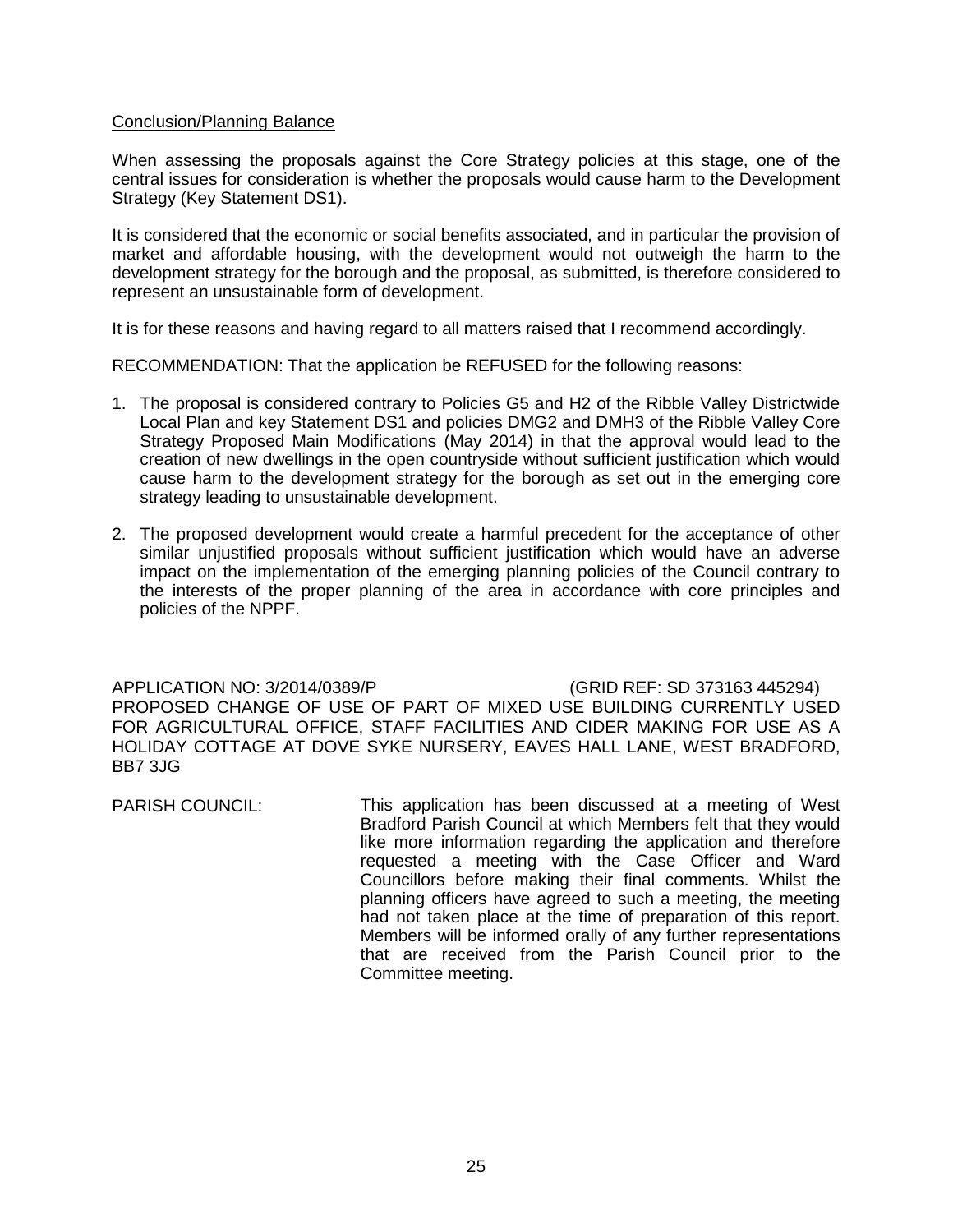ENVIRONMENT DIRECTORATE (COUNTY SURVEYOR):

ADDITIONAL REPRESENTATIONS:

Comments that the parking associated with the holiday cottage could be accommodated within the large curtilage of the property and that the development is unlikely to have a significant effect on the adjacent highway network. There is therefore no objection to the proposed development on highway grounds.

Two letters have been received. The first is from the owners/occupiers of two nearby dwellings and the second is from a planning consultant acting on behalf of those same nearby residents. The observations and objections contained in the letters are summarised as follows:

- 1. The building concerned is unsightly and its use, in part, as a holiday let is inappropriate and contrary to the development plan for the area.
- 2. The building is an industrial metal clad structure of no design merit. It is not in-keeping with vernacular building styles and is completely out of character with the Area of Outstanding Natural Beauty (AONB).
- 3. It is unclear from the submitted plans which part of the building is to be used for holiday let purposes as, for example, no bedrooms are shown. It is however, clear that the use as a holiday let will be mixed in with agricultural, office and staff facility uses. The configuration of the building does not lend itself to self contained holiday let use which seems to confirm that the actual use being sought is on site living accommodation for the applicant (a purpose for which it is already being used) and that the reference to a holiday let is a means of securing this. It is made clear in the conclusions of the Planning Statement (paragraph 7.2) that the use is to allow the applicant to reside in the premises for part of the year.
- 4. The proposed 'holiday cottage' part of the building will not be compatible with the commercial uses of the rest of the building and the overall nursery site. The commercial activities will result in conditions that will be detrimental to the amenities of the occupiers of the 'holiday cottage'.
- 5. There is no separate clear route to and from the property that is distinct from and not impeded by, in any way, the operation of the commercial unit as previously stipulated in November 2012 by the Lancashire County Council Highways Authority.
- 6. The property is incapable of being let as a separate concern as there are no defined facilities for the holiday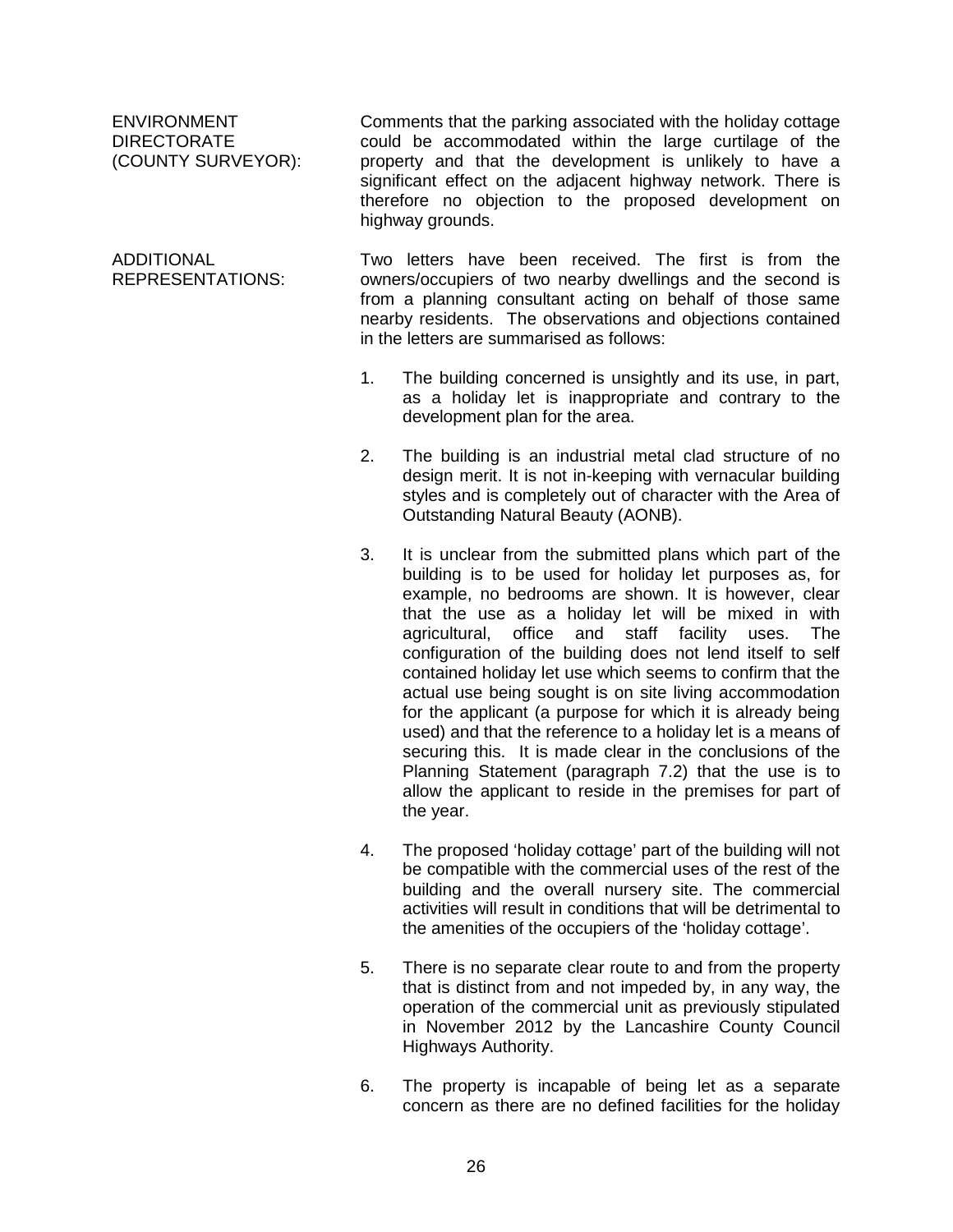cottage. Toilet, shower and kitchen facilities are as one with those used by the agricultural workers.

- 7. The proposal would lead to an increase in vehicular activity along a narrow, unlit and unmade track.
- 8. There would be a potential increase in noise from the site due to holiday revellers showing little respect for their environment.
- 9. There could be a worsening of the already untidy nature of the site with rubbish being discarded.
- 10. It is questioned whether the proposal would conform with the appropriate Building Regulations and Fire Regulations.
- 11. To allow the development would set a precedent for the conversion of other similar buildings.
- 12. As no internal alterations, modifications or further adaptations to the building are proposed, it is clear that the proposed holiday cottage will not be for letting or for use by anyone other than the owners themselves.
- 13. The Planning Statement (PS) submitted with the application refers at length to current planning policy but struggles to show convincing policy support for a holiday let in this location in a building of this nature. For example, whilst NPPF offers support for rural tourism, it is emphasised that they should be in sustainable locations and should respect the character of the area. The saved Local Plan policies and the policies of the emerging Core Strategy reflect these requirements. This building is not in a sustainable location being distant from public transport and shops; it is not well related to the village or other group of buildings; and the design of the conversion is not to a high standard in-keeping with local tradition. Taking all the relevant policies and guidance as a whole, the proposal is clearly contrary to the Development Plan.
- 14. Contrary to claims in the conclusions section of the Planning Statement, the proposal is clearly contrary to planning policy at all levels as it would constitute an isolated, unsustainable use in an unsuitable building without any proper design for holiday let purposes.

#### **Proposal**

The application relates to a building that was granted permission as an agricultural building including office and staff facilities (3/2007/0603/P). Condition No 8 of that permission contains a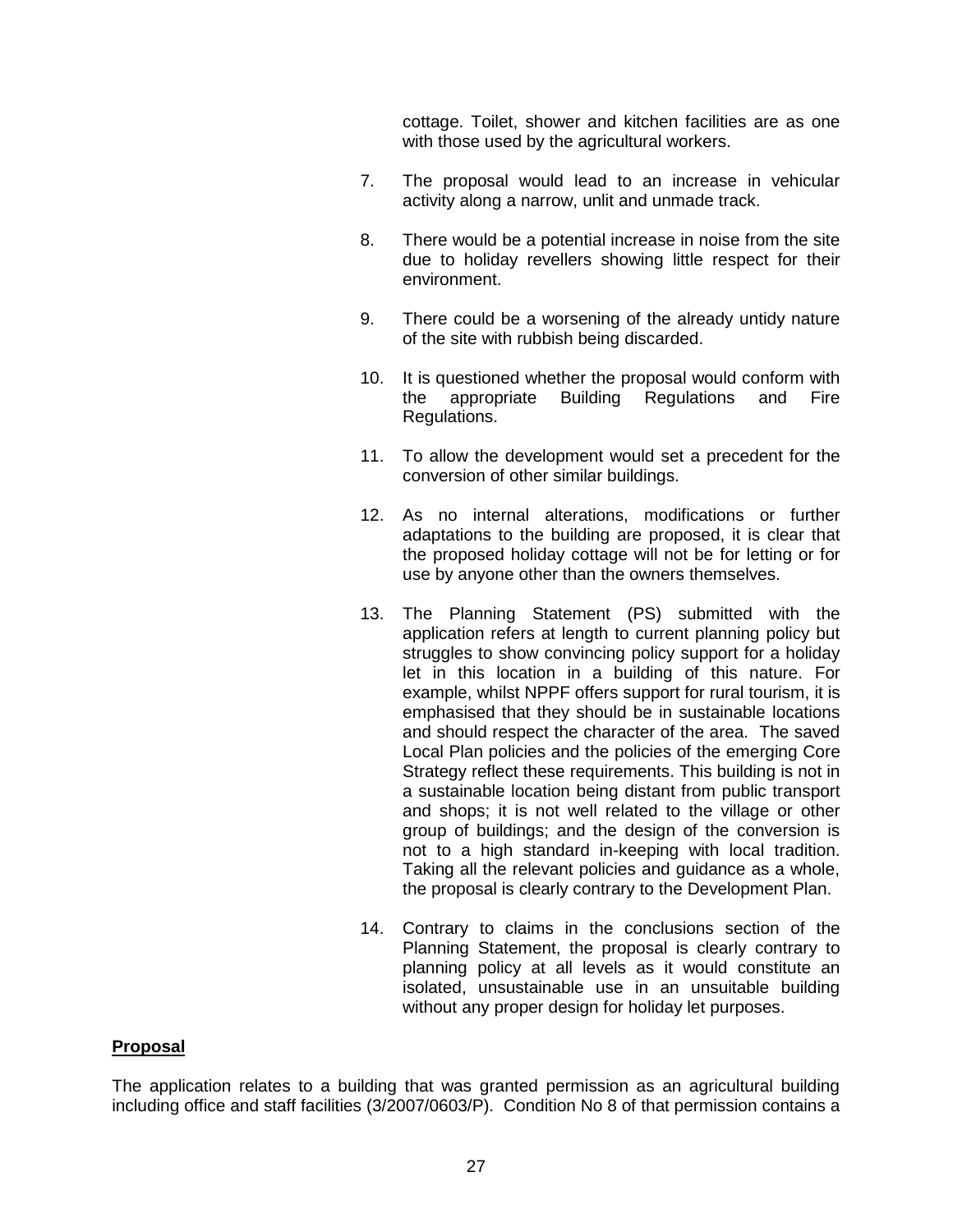restriction on the use of the building stating that 'the building hereby permitted shall be used to house an office, workers' amenities and planting/loading facilities in connection with the existing nursery business on site at present and for no other purpose' and there is also an hours of operation condition, No 9, which states that 'the use of the premises for customers in accordance with the permission shall be restricted to hours between 8am and 6pm Monday to Saturday and 9am to 4pm on Sundays'.

The building is divided into two distinct areas. Over one half, the ground floor is open to the underside of the roof and relatively open and is used for the nursery business and cider making. The ground floor of the second area is sub divided into a series of rooms and there is a first floor above this part of the building which has also been divided into a series of rooms.

The building has been put to a variety of uses with the large open area used in connection with the nursery/landscaping business and also for cider production. There is a ground floor room that is dedicated to Christmas wreath production; a ground floor office and associated store and a living/dining kitchen area and toilet and shower facilities which have been used on a daily basis by the applicants and their staff in connection with the operation of the business. The first floor rooms have been annotated on various plans as being used for storage and office purposes but it is acknowledged by the applicants that they have used these rooms as bedroom accommodation on a number of occasions.

A previous application (3/2012/0870/P) as originally submitted sought permission (partly retrospective) for the change of use of the building to a mixed use for agriculture, office, staff facilities, cider making and holiday cottage use. That application also sought to regularise the first floor accommodation over part of the building, and a number of window openings that were not shown on the original planning permission for the building (3/2007/0603/P) and which had therefore been formed without planning permission.

As shown on the plans originally submitted with that previous application, the holiday let comprised an open plan ground floor room containing living, dining and kitchen accommodation, and a WC and a shower room also on the ground floor, with three bedrooms, a lounge and store room occupying the (at that time unauthorised) first floor accommodation.

A report relating to that application as originally submitted was considered by Committee on 13 June 2013. Whilst expressing no objections to the regularisation of the first floor accommodation and window openings, or to the use of part of the building for cider making, Committee objected to the proposed use of part of the building as a holiday let. Committee therefore resolved that it was minded to refuse the application with the precise reason to be reported back to Committee, but based on the incompatibility of the holiday let use with the adjoining commercial enterprises which would result in conditions to the detriment of future occupiers of the units.

In response to the resolution by Committee on 13 June 2013, the applicant chose to amend the application by entirely deleting any reference to a proposed holiday let. The application forms, plans, Design and Access Statement and Planning Statement were all amended as appropriate.

A report on the application as amended was considered by Committee on 18 July 2013. Purely for information purposes (as the holiday let use was no longer part of the proposal) it was suggested in that report that the following reason would have satisfied the Committee's resolution at their previous meeting: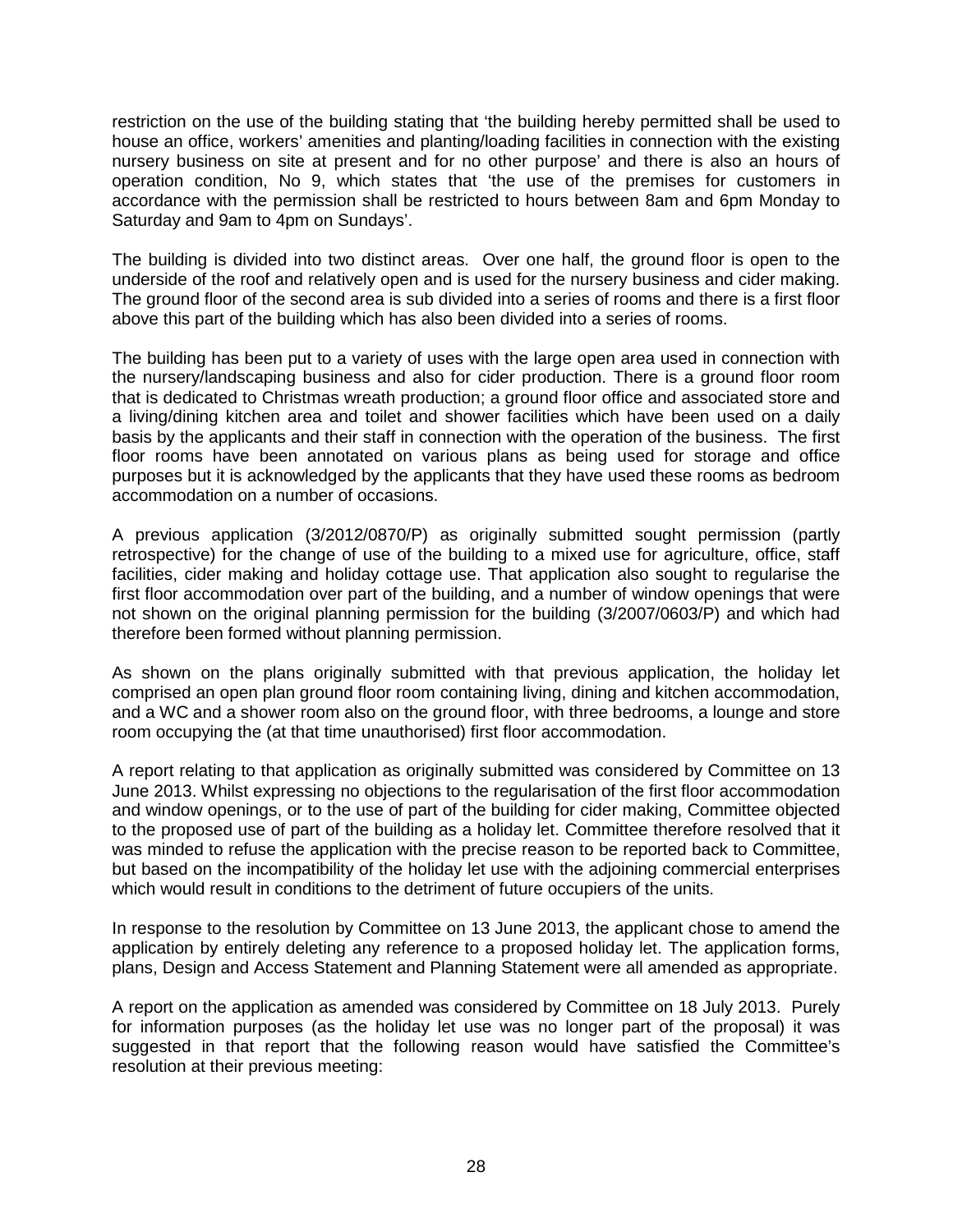'The proposed holiday let use of part of the building would not be compatible with the commercial uses of the rest of the building and the overall nursery site. These commercial enterprises would result in conditions that would be detrimental to the amenities or the future occupiers of the holiday let contrary to the requirements of Policy G1 of the Ribble Valley Districtwide Local Plan and Policy DMG1 of the Core Strategy 2008-2028 A Local Plan for Ribble Valley Regulation 22 Submission Draft'.

Committee therefore considered the application on the basis that it sought retrospective permission for the following:

- 1. The cider making use in part of the building.
- 2. A number of additional window openings.
- 3. The formation of the first floor accommodation over part of the building and the use of that first floor accommodation for purposes associated with the nursery and cider making business.

As no objections were raised to any of those elements of the previous application, Committee resolved that planning permission be granted subject to a number of conditions.

Permission is sought by this current application for part of the ground floor and the whole of the first floor accommodation to be used as a holiday let. On an amended plan received by the Local Planning Authority on 11 June 2014, it is stated that the holiday let would comprise an open plan family room with kitchen, dining and living accommodation plus a disabled WC/shower room, a separate WC and a storage room on the ground floor, with a lounge, three bedrooms and a store room at first floor level.

#### **Site Location**

The site is located off a single track approximately 350m to the southwest of the junction with Eaves Hall Lane, West Bradford. The track also provides access to two residential properties sited further to the southwest. The site is within the Forest of Bowland Area of Outstanding Natural Beauty.

#### **Relevant History**

3/2004/0997/P – Two proposed polytunnels. Approved with conditions.

3/2004/1015/P – Proposed lean-to extension to provide seed planting facilities. Approved with conditions.

3/2005/0650/P – Proposed extension to existing storage shed to provide a covered loading area. Approved with conditions.

3/2005/1055/P – Proposed agricultural building to house office, workers amenities and planting and loading facilities. Approved with conditions.

3/2007/0603/P – Proposed agricultural building to house office and staff facilities including the retention of another existing building. Approved with conditions.

3/2012/0870/P – Change of use of an agricultural building with office and staff facilities to mixed use for agricultural, office, staff facilities and cider making (retrospective). Approved with conditions.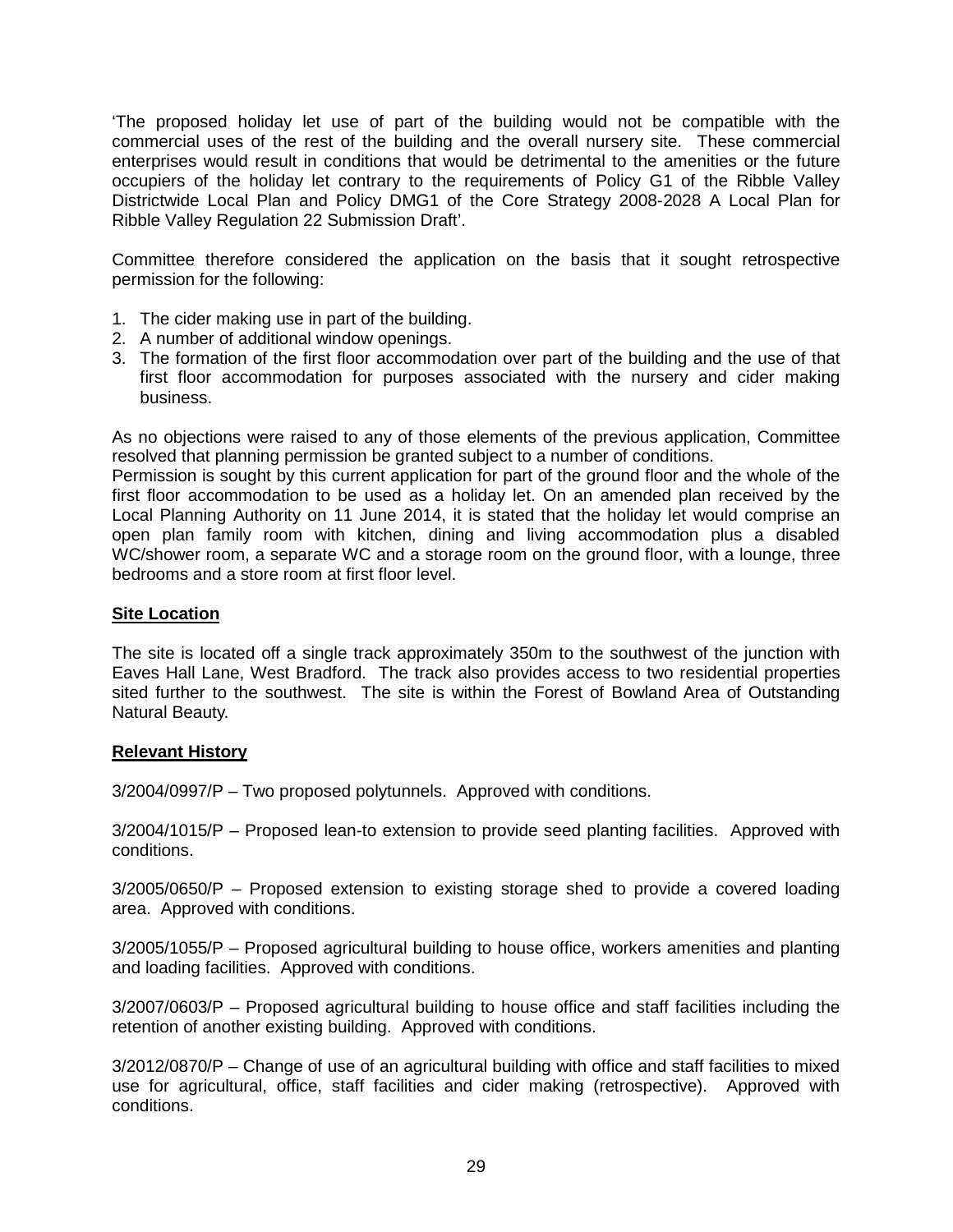## **Relevant Policies**

*Ribble Valley Districtwide Local Plan* Policy G1 - Development Control.

Policy G5 - Settlement Strategy.

Policy ENV1 - Area of Outstanding Natural Beauty.

Policy RT1 - General Recreation and Tourism Policy.

Policy RT3 - Conversion of Buildings to Tourism Related Uses.

*Core Strategy Regulation 22 Submission Draft Post Submission Version (including proposed main changes)* 

Policy DMG1 – General Considerations.

Policy DMG2 – Strategic Considerations.

Policy DME2 – Landscape and Townscape Protection.

Policy DMB1 – Supporting Business Growth and the Local Economy.

Policy DMB3 – Recreation and Tourism Development.

National Planning Policy Framework (NPPF).

## **Environmental, AONB, Human Rights and Other Issues**

The application seeks permission for the change of use of part of this existing building to form a three bedroom holiday let. It is accepted in the Planning Statement (PS) submitted with the application that the applicants have, on occasions, stayed overnight in this part of the building; and it is stated that the approval of this application would enable them to reside for brief periods of time lawfully at the property and to further diversify their business by enabling them to let the property for the majority of the year to paying visitors.

The agent states in the PS that the standard condition that is imposed by the Local Planning Authority in respect of a restriction of occupation of a property for holiday accommodation does not impose a requirement that it is let on the open market to members of the general public and the use of the accommodation solely by the applicants or by them and their friends and family would not contravene that standard condition. Whilst this might be true, the occupation of a 'holiday let' by the owners of the unit who live a few miles away from the site is certainly not in accordance with the 'spirit' of a permission for a holiday let. Such use would not be contributing towards the provision of tourist facilities, and it would not benefit the rural local economy. These are factors that usually provide the justification for a planning permission for a holiday let.

Irrespective of this particular aspect of the proposal, the application must be considered in relation to the requirements of the relevant policies of the Local Plan, the emerging Core Strategy, and NPPF.

Saved Policy RT3 of the Local Plan deals with the conversion of buildings for tourism related uses and states that 'planning permission will be granted for tourism related uses in rural buildings provided that all of the following criteria are met:

- 1. The proposed use will not cause unacceptable disturbance to neighbours in any way.
- 2. The impact of the proposal or additional elements likely to be required for the proper operation of the building will not harm the appearance or function of the area in which it is situated.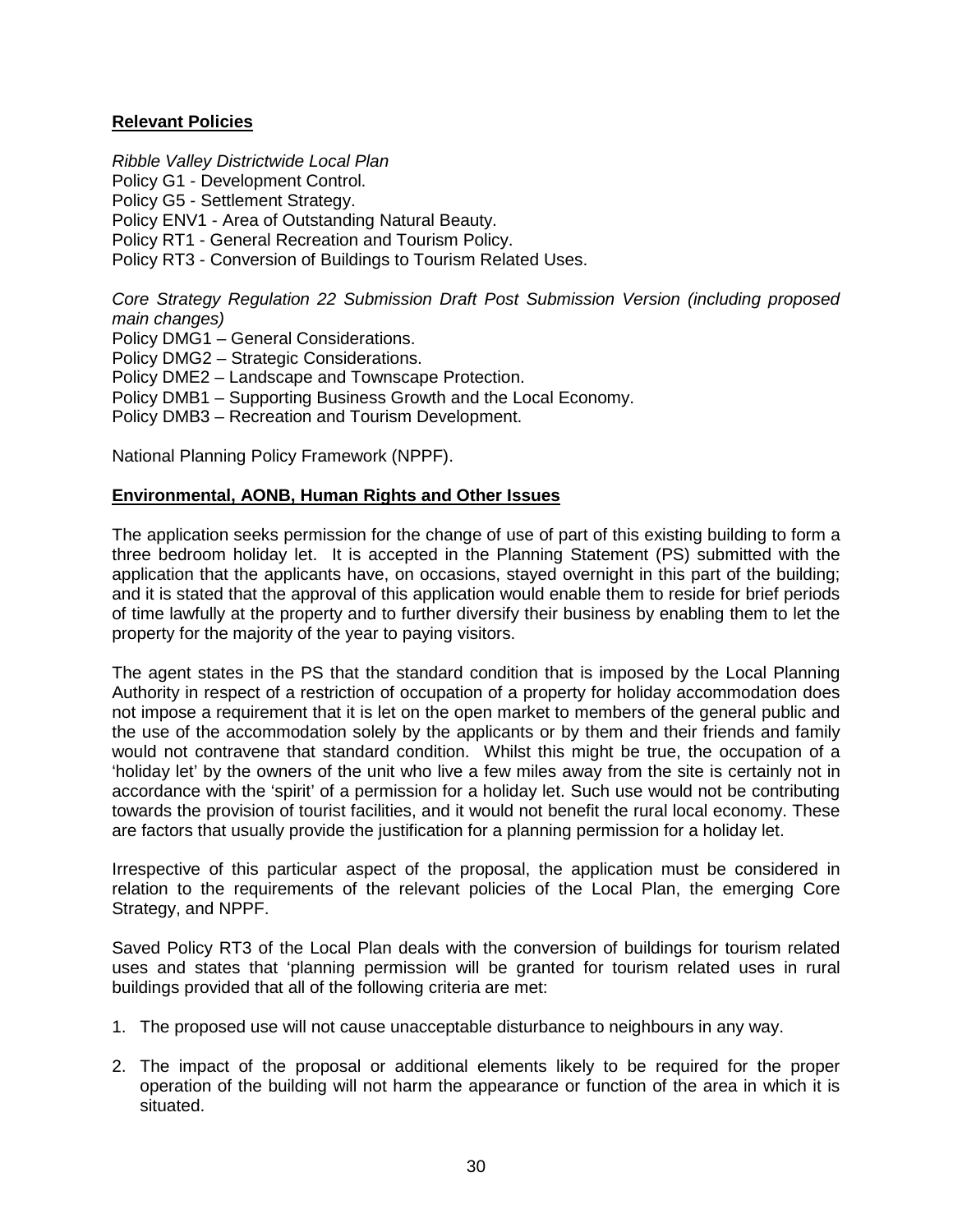- 3. The access to the site is of a safe standard or is capable of being improved to a safe standard without harming the appearance of the area.
- 4. The design of the conversion should be of a high standard and be in-keeping with local tradition particularly in terms of materials, geometric form and window and door openings.
- 5. If the building is isolated from others, then it should have a genuine history of use for agriculture or other rural enterprise and be structurally sound and capable of conversion for the proposed use without the need for major alterations which would adversely affect the character of the building.

I do not consider that this particular use of this part of the building would cause any unacceptable disturbance to the neighbours in any way. All new door and window openings for the proposed holiday let have already been formed and approved, and they do not have any detrimental effects upon the appearance of the locality. There is a safe access to the site and adequate space for the parking and turning of vehicles associated with the proposed use, and the County Surveyor has expressed no objections to the application. The building is part of a group and the proposal does not necessitate any building works. When judged solely in relation to this saved policy of the Local Plan, it could be argued that the proposal is acceptable.

There is no policy in the emerging Core Strategy relating specifically to the conversion of existing buildings for tourism related uses. Policy DMB1 states, however, that 'proposals that are intended to support business growth and the local economy will be supported in principle'. Policy DMB3 states that 'planning permission will be granted for development proposals that extend the range of tourism and visitor facilities in the borough' subject to a number of criteria being satisfied. Two of those criteria are as follows:

- 1. The proposal must be physically well related to an existing main settlement or village or to an existing group of buildings, except where the proposed facilities are required in conjunction with a particular countryside attraction and there are no suitable existing buildings or developed sites available.
- 2. The proposals should be well related to the existing highway network. It should not generate additional traffic movements of a scale and type likely to cause undue problems or disturbance. Where possible the proposals should be well related to the public transport network.

The site is located approximately 1.6km (1 mile) away from the settlement of West Bradford, the services of which are limited to a primary school, a village hall and a public house. A bus service (7, 7A, 7B) from Clitheroe to Nelson passes through West Bradford, but does not go up Eaves Hall Lane. The distance between the nearest bus stop at the bottom of Eaves Hall Lane and the application site is approximately 1.4km (0.9 mile); and this is along the access road from the site to Eaves Hall Lane and then down Eaves Hall Lane to the bus stop on the main road between Waddington and West Bradford. The site is approximately 7km (4.4 miles) away from the services and facilities in Clitheroe town centre.

The information in the above paragraph is relevant to the important consideration of the application in relation to NPPF.

At the heart of NPPF is a presumption in favour of sustainable development. Since the previous application for a holiday let at this site was first considered by Committee in May 2013, NPPF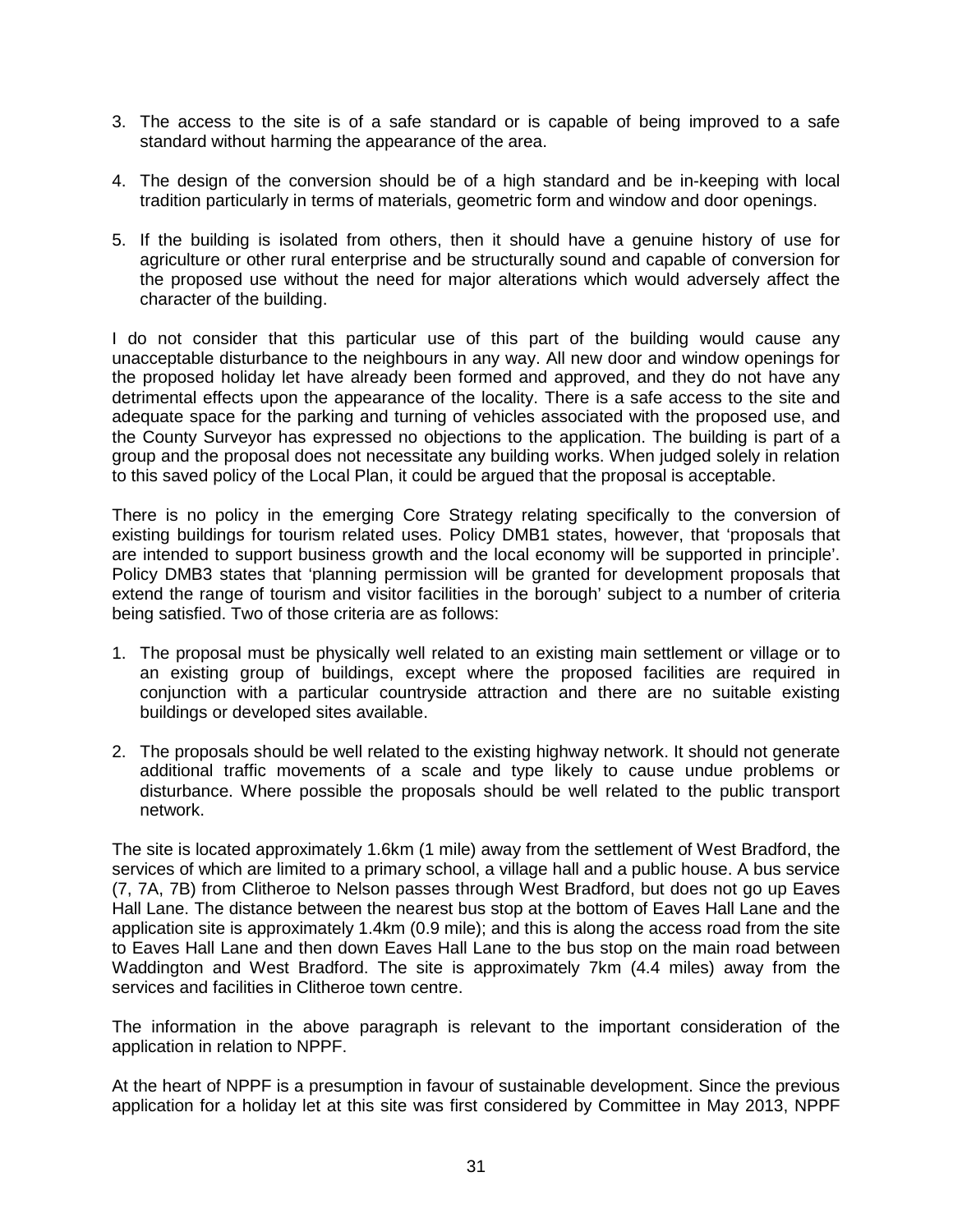has been a major consideration in the determination of applications and appeals. Of particular relevance to this application is an appeal decision received by the Council on 21 January 2014 relating to a proposal for four holiday cottages on a site at Tosside (3/2012/0972). That application had been refused for a reason relating to visual amenity, and a second reason that, due to its location, isolated from any services, which would need to be accessed primarily by private car, it does represent sustainable development as required by NPPF. That appeal site is located 3km away from Tosside and 4km away from Slaidburn and is some 10km from the service centre of Clitheroe. The Appeal Inspector noted that there is a local bus service serving nearby villages and Clitheroe but that the service is limited and that the route was some distance away from the appeal site. He commented further that, although there are tourist attractions in the locality, visitors to the proposed development would be dependent on the private car to visit other tourist attractions and to access basic services, amenities and entertainment. The appeal was dismissed because it would have a visual impact on the AONB and (of particular relevance to this application) because it would not be sustainably located.

Whilst Dove Syke is obviously closer to Clitheroe than Tosside is to Clitheroe, it is still a considerable distance from the nearest bus stop and the use of the holiday let at Dove Syke would be heavily dependent on the private car. The nearest settlement to Dove Syke (West Bradford) also has very limited facilities.

I also consider it relevant to note that the precise proposed use of the holiday let at Dove Syke, as described in the submitted Planning Statement, (involving use by the applicants themselves) would diminish its benefits to the provision of tourist accommodation in the locality and would also reduce any benefits to the local economy (as the applicants already live in the locality). For the reasons given above, it is concluded that the proposed holiday let would offer little benefit to the provision of tourist accommodation in the locality and little benefit to the rural local economy and also that, due to its isolated location in respect of services and facilities, would not represent sustainable development, and would therefore be contrary to the principal requirement of NPPF.

RECOMMENDATION: That planning permission be REFUSED for the following reason:

1. The proposed unit of holiday accommodation would offer only minimal benefit to the provision of tourist accommodation in the locality and consequently minimal benefit to the rural local economy. Due to its location that is isolated from any services and facilities, and its distance of approximately 1 mile from the nearest bus stop (on a country road with no pavements) the use of the holiday let would be heavily dependent upon the use of the private car. The proposal is therefore considered to be contrary to Policy RT1 of the Ribble Valley Districtwide Local Plan, Policy DMB3 of the Ribble Valley Core Strategy Regulation 22 Submission Draft – Post Submission Version (including proposed main changes) and the key sustainability principles of NPPF.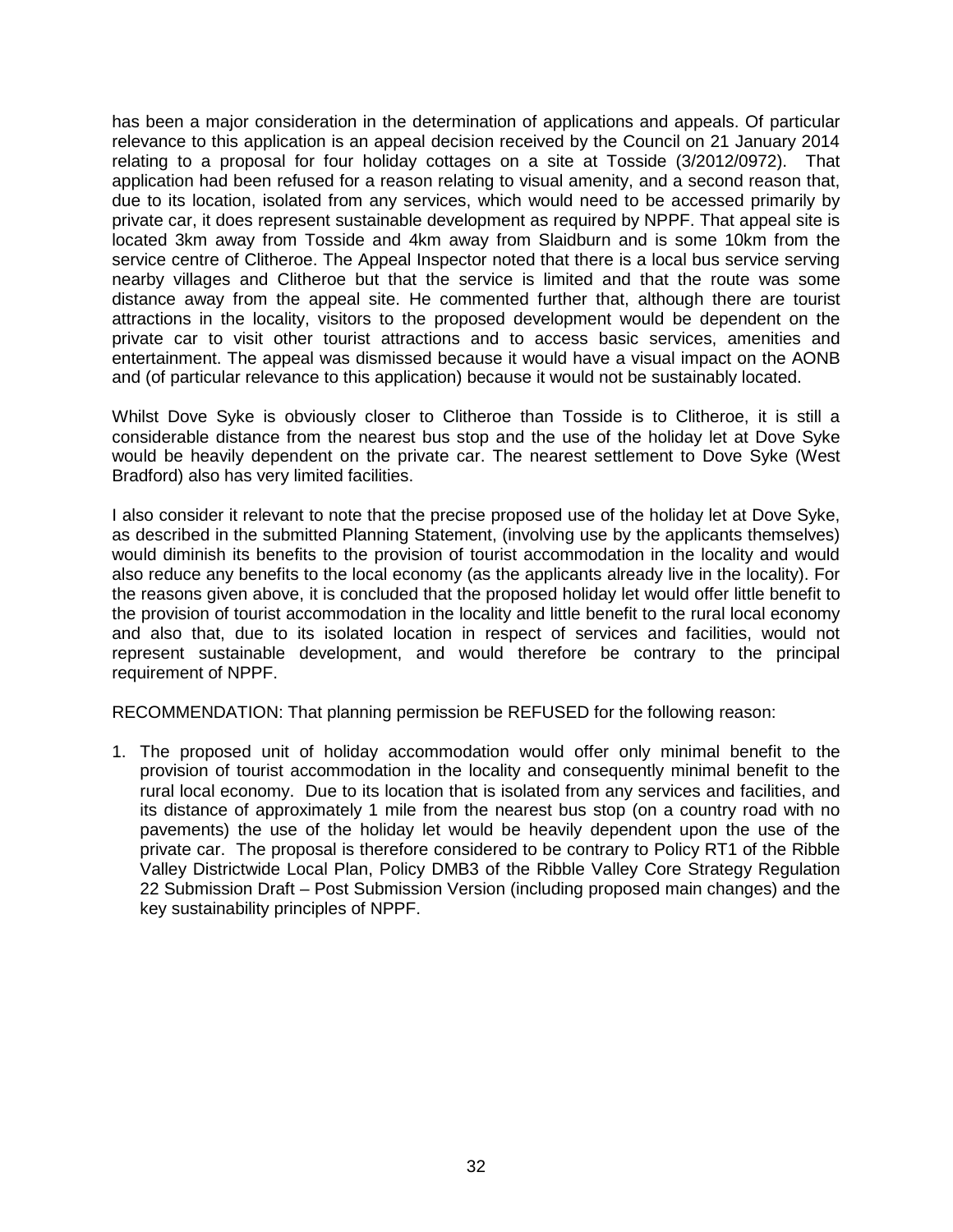# ITEMS DELEGATED TO DIRECTOR OF COMMUNITY SERVICES UNDER SCHEME OF DELEGATED POWERS

The following proposals have been determined by the Director of Community Services under delegated powers:

# APPLICATIONS APPROVED

| <b>Plan No</b> | <b>Proposal</b>                                                                                                                                                                                                                                                                                                                                                      | Location                                                      |
|----------------|----------------------------------------------------------------------------------------------------------------------------------------------------------------------------------------------------------------------------------------------------------------------------------------------------------------------------------------------------------------------|---------------------------------------------------------------|
| 3/2013/0036/P  | Discharge of conditions in relation to energy<br>requirements, contamination of land, otters,<br>water vole, vole, Cray fish and badgers,<br>creation<br>enhancement<br>habitat<br>and<br>plan,<br>methodology<br>management<br>and<br>treatment<br>of<br>Himalayan<br><b>Balsam</b><br>and<br>for<br>method<br>construction<br>statement<br>application 3/2010/0719 | Henthorn Road<br>Clitheroe                                    |
| 3/2014/0057/P  | Proposed replacement of a dilapidated<br>timber garage with a double garage                                                                                                                                                                                                                                                                                          | 4 Whalley Old Road<br>Langho                                  |
| 3/2014/0104/P  | Application for listed building consent for<br>new external signage and lighting                                                                                                                                                                                                                                                                                     | The White Bull Hotel<br>Main Street, Gisburn                  |
| 3/2014/0105/P  | Application for advertisement consent for<br>new external signage and lighting                                                                                                                                                                                                                                                                                       | The White Bull Hotel<br>Main Street, Gisburn                  |
| 3/2014/0106/P  | Proposed demolition of existing dwelling and<br>erection of 3 detached three<br>bedroom<br>dwellings                                                                                                                                                                                                                                                                 | 54 Fairfield Drive<br>Clitheroe                               |
| 3/2014/0127/P  | Erection of one B2 industrial unit                                                                                                                                                                                                                                                                                                                                   | Land adjacent to OBAS                                         |
| 3/2014/0142/P  | Proposed erection of stables with collecting<br>yard and midden                                                                                                                                                                                                                                                                                                      | Little Middop Farm<br><b>Burnley Road, Gisburn</b>            |
| 3/2014/0145/P  | Temporary change of use for 2 years from<br>public house to retail sales                                                                                                                                                                                                                                                                                             | The Victoria Hotel<br>1 Market Place, Clitheroe               |
| 3/2014/0202/P  | Removal of existing polytunnel and erection<br>of a single storey shed to be used for sale of<br>plants and as an information centre                                                                                                                                                                                                                                 | <b>Stydd Nursery</b><br>Stoneygate Lane<br>Ribchester         |
| 3/2014/0240/P  | Erection of two terraced dwellings fronting<br>Blackburn Road and erection of five two-<br>storey terraced cottages on existing car park<br>(parking spaces will remain for public<br>house). (Revision of planning application ref<br>3/2010/0934/P)                                                                                                                | <b>Black Bull Hotel</b><br><b>Church Street</b><br>Ribchester |
| 3/2014/0251/P  | Erection of roof over existing muck midden                                                                                                                                                                                                                                                                                                                           | <b>Yew Tree Farm</b><br>Nooke Laithe<br>Bolton-by-Bowland     |
| 3/2014/0265/P  | Erection of a wooden shed to be used as a<br>beauty salon including a decked entrance<br>area and decked side area; the shed<br>comprises a reception area, two treatment<br>rooms, a store/kitchen and a toilet room                                                                                                                                                | <b>Stydd Nursery</b><br>Stoneygate Lane<br>Ribchester         |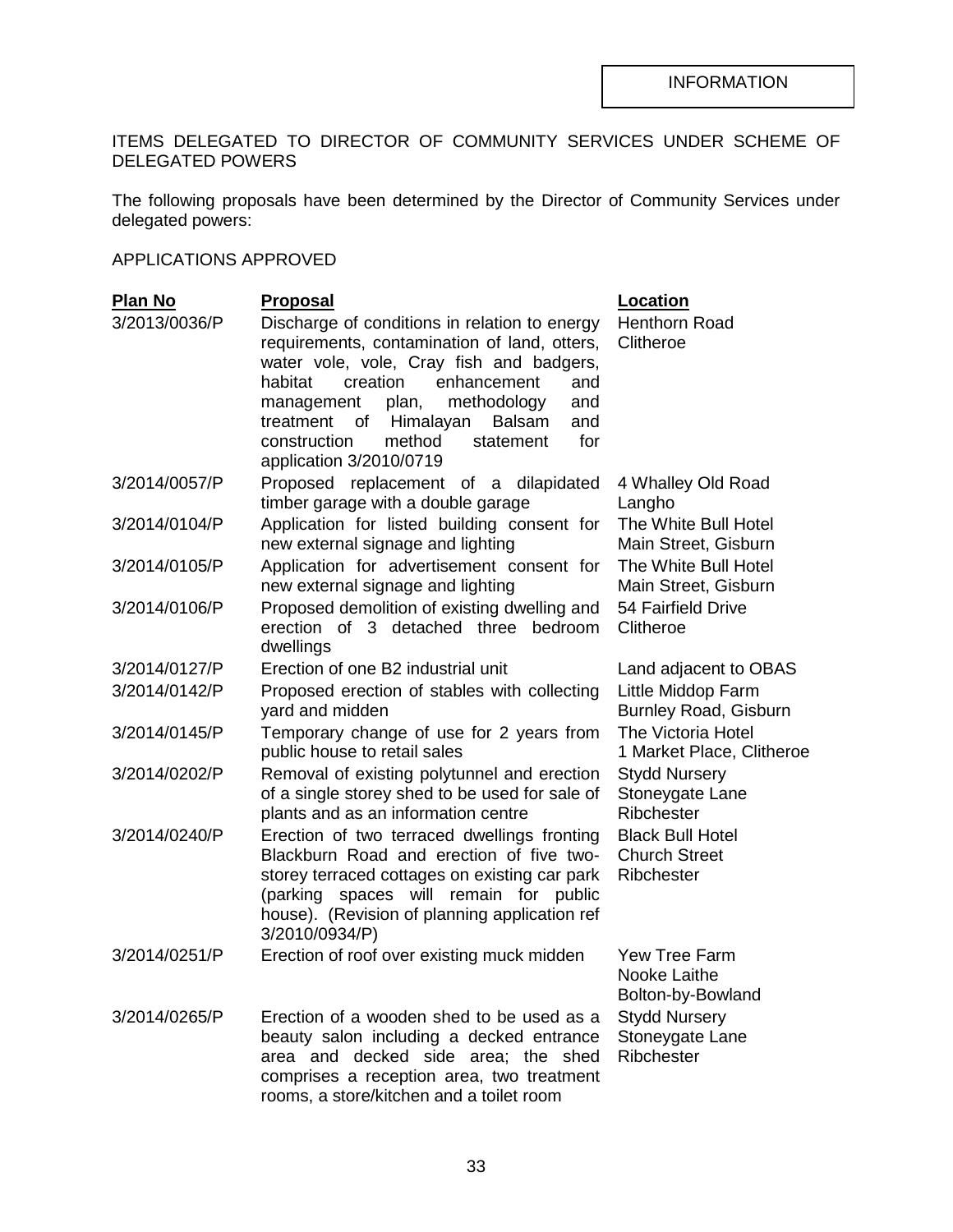| <b>Plan No</b>                            | <b>Proposal</b>                                                                                                                                                                                                         | Location                                                                                                            |
|-------------------------------------------|-------------------------------------------------------------------------------------------------------------------------------------------------------------------------------------------------------------------------|---------------------------------------------------------------------------------------------------------------------|
| 3/2014/0268/P                             | Discharge<br>of condition<br>relation<br>in<br>to<br>materials for car port and wall                                                                                                                                    | <b>Great Mitton Hall</b><br>Mitton Road, Mitton                                                                     |
| 3/2014/0281/P                             | Demolition of existing welfare facility and<br>garage and replacement with modular office<br>and welfare facility consisting of office, toilet,<br>changing/drying room (including shower)<br>and kitchen/small canteen | <b>Billington Waste Water</b><br><b>Treatment Works</b><br><b>Elker Lane</b><br><b>Billington</b>                   |
| 3/2014/0285/P                             | of<br>multi-purpose<br>Erection<br>agricultural<br>building                                                                                                                                                             | <b>Hillcrest Farm</b><br>Startifants Lane, Chipping                                                                 |
| 3/2014/0288/P                             | Removal<br>condition<br>2 of<br>planning<br>of<br>permission 3/2009/0525                                                                                                                                                | 6 Lamb Row<br>Sabden                                                                                                |
| 3/2014/0289/P                             | Proposed single storey garden room to rear                                                                                                                                                                              | 8 The Rydings<br>Langho                                                                                             |
| 3/2014/0292/P                             | Proposed first floor extension over the<br>existing garage and new first floor rooms<br>with dormer construction to the south<br>elevation                                                                              | Highfield, Eaves Hall Lane<br><b>West Bradford</b>                                                                  |
| 3/2014/0299/P                             | Discharge of condition 6 - External Lighting,<br>7 - Compliance with Ecological Survey and<br>Evaluation, 8 - Landscaping<br>and $9 -$<br><b>Materials</b><br>planning<br>permission<br>οf<br>3/2013/0059/P             | Rimington Caravan Park<br><b>Crosshill Lane</b><br>Rimington                                                        |
| 3/2014/0301/P                             | Two storey rear extension and first floor<br>extension over existing integral garage and<br>of existing garage<br>conversion<br>to<br>an<br>additional bedroom                                                          | 57 Moorland Road<br>Langho                                                                                          |
| 3/2014/0302/P                             | Proposed single storey extension and new<br>pitched roof over the existing flat roof area                                                                                                                               | Greenbanks Bungalow,<br>Grindleton Road, Grindleton                                                                 |
| 3/2014/0309/P                             | Discharge of condition in relation to drainage                                                                                                                                                                          | AJA Smith Transport Ltd and<br><b>Deli Solutions</b><br><b>Salthill Industrial Estate</b><br>Lincoln Way, Clitheroe |
| 3/2014/0314/P                             | Single storey rear extension and re-roofing<br>of the existing garage                                                                                                                                                   | 138 Preston Road<br>Longridge                                                                                       |
| 3/2014/0315/P                             | Extension to side elevation consisting of<br>integral garage to ground floor and master<br>bedroom and en suite at first floor                                                                                          | 4 Wheatley Drive<br>Longridge                                                                                       |
| 3/2014/0318/P                             | Porch extension and erection of detached<br>garage                                                                                                                                                                      | Radcliffe Holme<br>Goose Lane, Chipping                                                                             |
| 3/2014/0323/P &<br>3/2014/0324/P<br>(ABC) | Demolish existing lean-to rear extension and<br>construct new single storey rear extension<br>and internal alterations                                                                                                  | 6 Main Street<br>Bolton-by-Bowland                                                                                  |
| 3/2014/0327/P                             | Proposed kitchen alterations and extension<br>to rear courtyard, refurbishment of rear<br>porch and new toilets to be constructed<br>internally                                                                         | Derby Arms<br>Longridge Road, Thornley                                                                              |
| 3/2014/0334/P                             | Internal alterations with roof and single<br>storey rear extensions and front porch                                                                                                                                     | <b>West Winds</b><br>34 Barker Lane, Mellor                                                                         |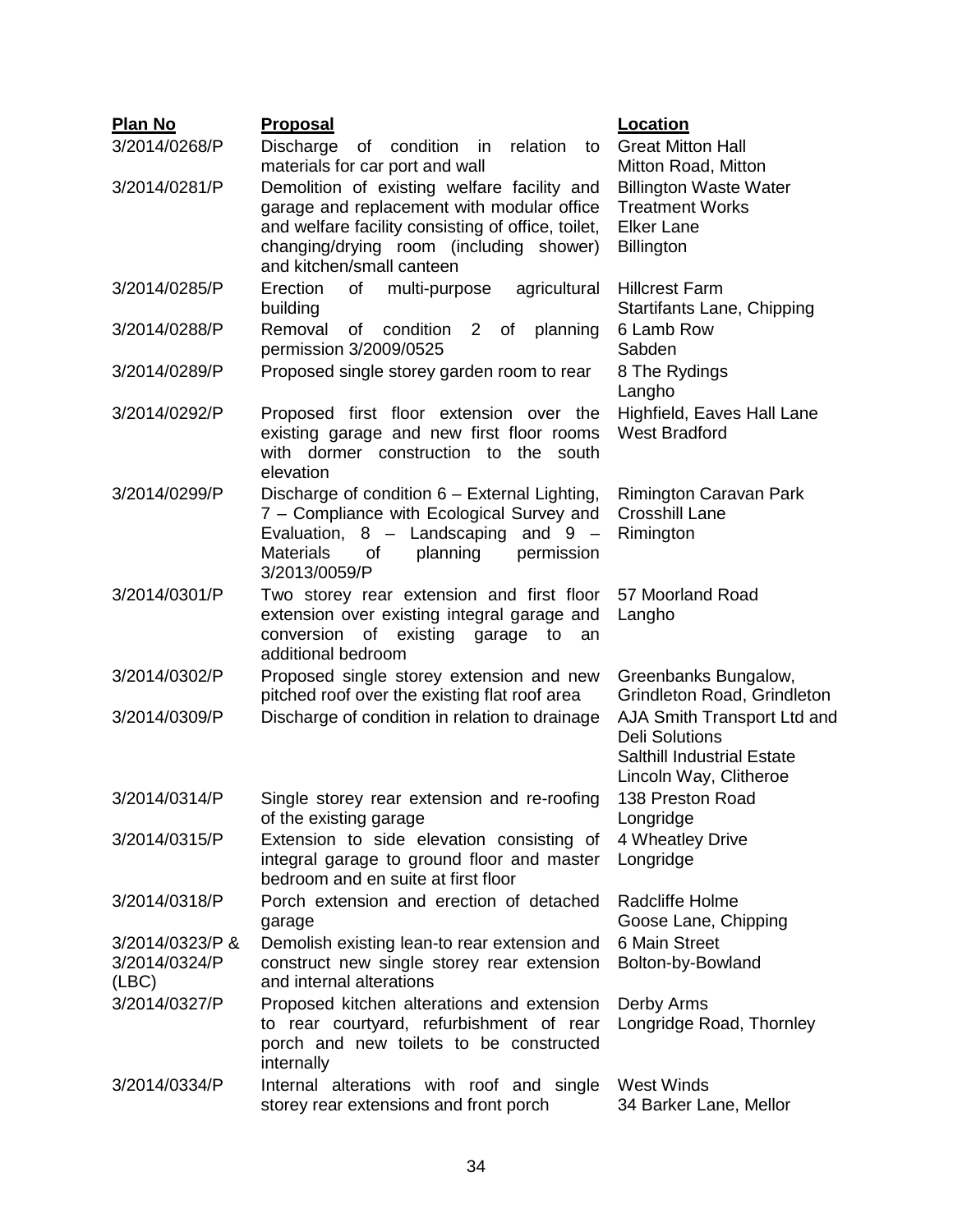| <b>Plan No</b><br>3/2014/0335/P | <b>Proposal</b><br>Proposed change of use from agricultural<br>land to designated car parking area for<br>residents of 16 – 20 Pollard Row only, 4<br>spaces at                                                                     | Location<br>Gooseleach Lane/<br>Simonstone Lane<br>Simonstone |
|---------------------------------|-------------------------------------------------------------------------------------------------------------------------------------------------------------------------------------------------------------------------------------|---------------------------------------------------------------|
| 3/2014/0341/P                   | Rear single storey extension                                                                                                                                                                                                        | 14 Clayton Court, Longridge                                   |
| 3/2014/0343/P                   | Recovering and repair of roof. Repair of Hayhurst Cottage<br>some windows as per plans. Rewiring of Pendleton<br>property. Replacement of door/screen to<br>lounge with door                                                        |                                                               |
| 3/2014/0345/P                   | Proposed single storey side extension                                                                                                                                                                                               | 37 Hayhurst Road<br>Whalley                                   |
| 3/2014/0349/P                   | Roofing over livestock handling area on<br>Field adjacent                                                                                                                                                                           | Rosebank<br>Lambing Clough Lane<br><b>Hurst Green</b>         |
| 3/2014/0350/P                   | Single storey side extension                                                                                                                                                                                                        | White Carr Lodge<br>Dilworth Bottoms, Ribchester              |
| 3/2014/0383/P                   | amendment<br>planning<br>material<br>Non.<br>to<br>permission 3/2011/0909/P. Amendments -<br>original plan stone to window cill height<br>amended to stone to DPC height; original<br>slate roofing amended to slate effect (tile); | 22 Waddow Grove<br>Waddington                                 |

and relocation of rear door and window on

# APPLICATIONS REFUSED

east elevation

| <b>Plan No</b><br>3/2013/0194/P | <b>Proposal</b><br>Application to discharge the<br>unilateral obligation dated<br>23 April 2003 on planning<br>permission 3/2003/0016/P | Location<br>Old House Barn<br>Gisburn Road<br>Sawley | <b>Reasons for Refusal</b><br>G5, H2, DMG2, DMH3<br><b>NPPF</b><br>and<br>unsustainable<br>development<br>0f<br>no<br>benefit to the local rural<br>economy. |
|---------------------------------|-----------------------------------------------------------------------------------------------------------------------------------------|------------------------------------------------------|--------------------------------------------------------------------------------------------------------------------------------------------------------------|
|                                 | 3/2014/0303/P Two storey rear extension                                                                                                 | 3 Fleming Square<br>Longridge                        | G1, H10, SPG/ DMG1,<br>DMH5 - overbearing,<br>oppressive,<br>overshadowing<br>detrimental to residential<br>amenity.                                         |
|                                 |                                                                                                                                         |                                                      | G1, ENV16, Longridge<br>CAA/ DMG1, DME4 -<br>subservient<br>not<br>to<br>Building of Townscape<br>Merit adversely affecting<br>character.                    |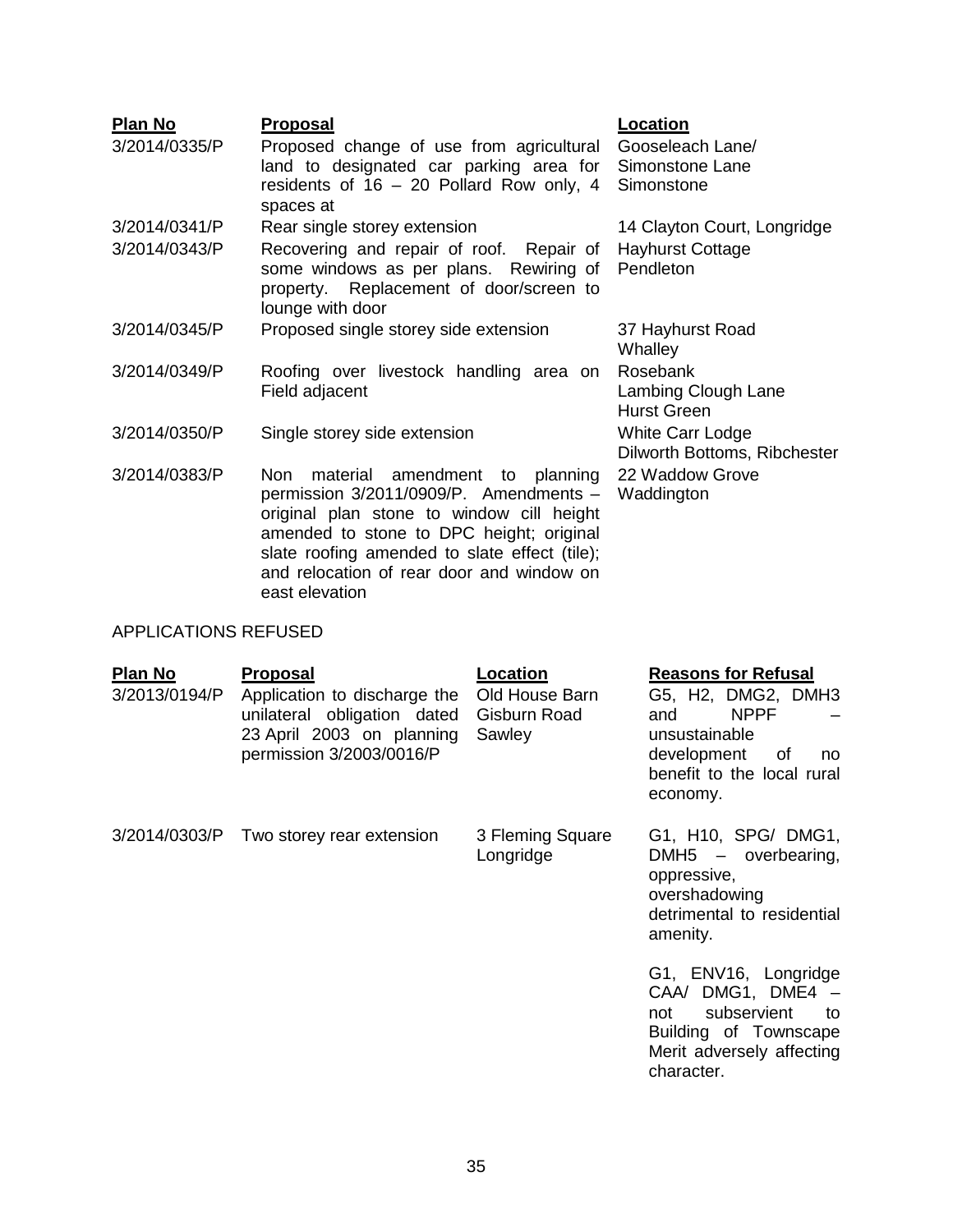| <b>Plan No</b><br>3/2014/0310/P | <b>Proposal</b><br>Renovation/conversion<br>οf<br>former two storey workshop<br>and lean-to outbuilding, to<br>create family dwelling with<br>enclosed yard area to the<br>side | <b>Location</b><br>The Old Workshop<br><b>Grindleton Brow</b><br>Grindleton | <b>Reasons for Refusal</b><br>G1, DMG1 - highway<br>safety.<br>$G1$ , H16, DMH4 – lack of<br>structural survey.<br>G1, ENV1, H17, DMG1,<br>EN2, DME2, DMH4 $-$<br>design detracting from<br>intrinsic<br>character<br>0f<br>building.                                                                                                                                                                                                                                                                                                                                                                                                                                                                                                                                                                                                                                                                                                                     |
|---------------------------------|---------------------------------------------------------------------------------------------------------------------------------------------------------------------------------|-----------------------------------------------------------------------------|-----------------------------------------------------------------------------------------------------------------------------------------------------------------------------------------------------------------------------------------------------------------------------------------------------------------------------------------------------------------------------------------------------------------------------------------------------------------------------------------------------------------------------------------------------------------------------------------------------------------------------------------------------------------------------------------------------------------------------------------------------------------------------------------------------------------------------------------------------------------------------------------------------------------------------------------------------------|
| 3/2014/0319/P                   | Three bed dwelling at land<br>to the north east                                                                                                                                 | <b>Whitehall Lane</b><br>Grindleton                                         | Policies G5 and H2 of<br><b>DWLP</b><br>the<br>and<br>Key<br>DS <sub>1</sub><br>and<br>Statement<br>DMG <sub>2</sub><br><b>Policies</b><br>and<br>DMH <sub>3</sub><br>of<br>the<br>Core<br>Strategy Proposed Main<br>Modifications (May 2014)<br>Creation of a new<br>dwelling in<br>the<br>open<br>countryside<br>without<br>sufficient<br>justification<br>causing<br>harm<br>to the<br>Development<br>Strategy<br>leading to unsustainable<br>development.<br>Policies G1, ENV1, Key<br>EN <sub>2</sub><br>Statement<br>and<br>Policies DMG1, DME2 -<br>Location and design of<br>the dwelling would cause<br>visual harm to AONB.<br>G1, ENV1,<br>Policies<br>and<br>ENV <sub>13</sub><br>Key<br>Statement EN2, Policies<br>DMG1, DME1, DME2 -<br>Inadequate<br>information<br>impact<br>on visual<br>re<br>amenity, arboriculture<br>and detailed elements of<br>design to adequately<br>assess its impacts.<br>Create<br>harmful<br>a<br>precedent. |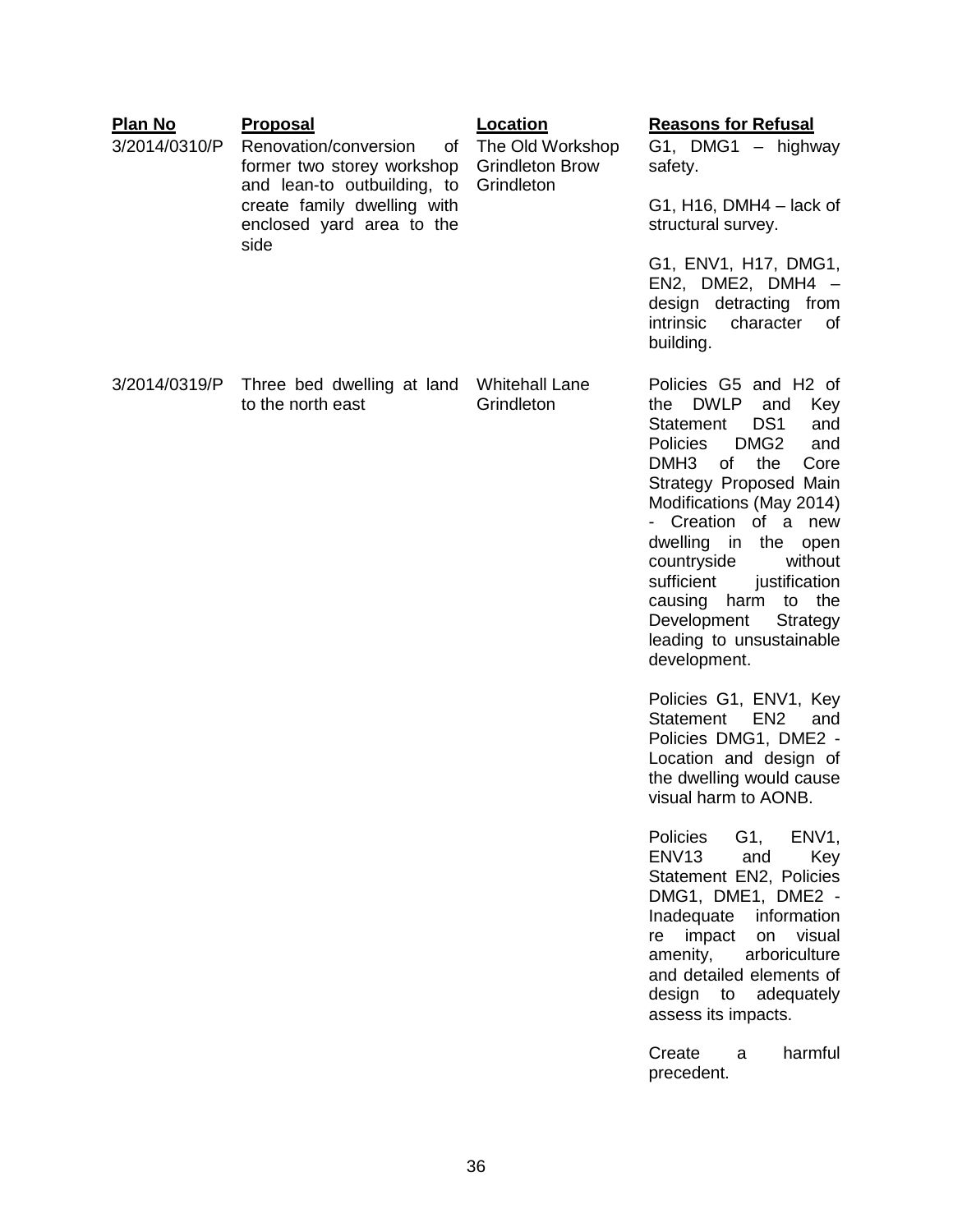| <b>Plan No</b><br>3/2014/0325/P | Proposal<br>Proposed erection of two<br>storey rear extension                                                                                                                      | Location<br>34 Wilson Street<br>Clitheroe                             | <b>Reasons for Refusal</b><br>G1, H10, SPG/ DMG1<br>and DMH5 - overbearing<br>oppressive,<br>and<br>overshadowing habitable<br>rooms of no. 36 Wilson<br>Street.                                                                     |
|---------------------------------|------------------------------------------------------------------------------------------------------------------------------------------------------------------------------------|-----------------------------------------------------------------------|--------------------------------------------------------------------------------------------------------------------------------------------------------------------------------------------------------------------------------------|
| 3/2014/0336/P                   | Advertisement<br>consent<br>application<br>for<br>non-<br>a<br>illuminated<br>plastic coated<br>aluminium sign height 1.9m<br>x 1.3m wide, pole mounted<br>0.13m from ground level | Littletown Lakes<br>Littletown Farm<br><b>Bedlam Road</b><br>Thornley | G1, ENV1,<br><b>Policies</b><br>DMG1 and DME2 $-$ the<br>sign is unnecessarily<br>large to the detriment of<br>the visual amenities of<br>the AONB and would<br>obstruct sight lines to the<br>of<br>detriment<br>highway<br>safety. |
| 3/2014/0342/P                   | The increase in height of 11 Primrose Road<br>adjacent<br>garden<br>wall<br>Primrose<br>Road<br>by<br>one<br>course and the fitting of a                                           | Clitheroe                                                             | DMG1<br>G1<br>and<br>to highway<br>Detrimental<br>safety.                                                                                                                                                                            |

TOWN AND COUNTRY PLANNING (GENERAL PERMITTED DEVELOPMENT) ORDER 1995, PART 11 DEVELOPMENT UNDER LOCAL OR PRIVATE ACTS OR ORDERS

gate

| Plan No       | <b>Proposal</b>                                                                                   | Location |
|---------------|---------------------------------------------------------------------------------------------------|----------|
| 3/2014/0346/P | Prior notification of proposed reconstruction of adjacent to A59 Chatburn<br>Railway Bridge DJH76 |          |

TOWN AND COUNTRY PLANNING (GENERAL PERMITTED DEVELOPMENT) ORDER 1995 PARTS 6 & 7 PRIOR NOTIFICATION OF AGRICULTURAL AND FORESTRY BUILDINGS AND ROADS PRIOR APPROVAL REQUIRED

| P <u>lan No</u> | <b>Proposal</b>                                                                                                                                                                                                                                                                             | Location |
|-----------------|---------------------------------------------------------------------------------------------------------------------------------------------------------------------------------------------------------------------------------------------------------------------------------------------|----------|
| 3/2014/0332/P   | Prior notification of proposed steel framed Higher Hodgefield House<br>building length 30m by height to eaves 3m x  Whalley Old Road<br>breadth 10m x height to ridge 4.5m as a Billington<br>replacement of original timber frame building<br>for storage of farm machinery and dry fodder |          |
| 3/2014/0375/P   | Prior notification of proposed agricultural Land adjacent to Radcliffe<br>building length 18.290m, height to eaves Farm, Lower Road, Longridge<br>4.736m, breadth 12.192m and height to ridge<br>6.722m                                                                                     |          |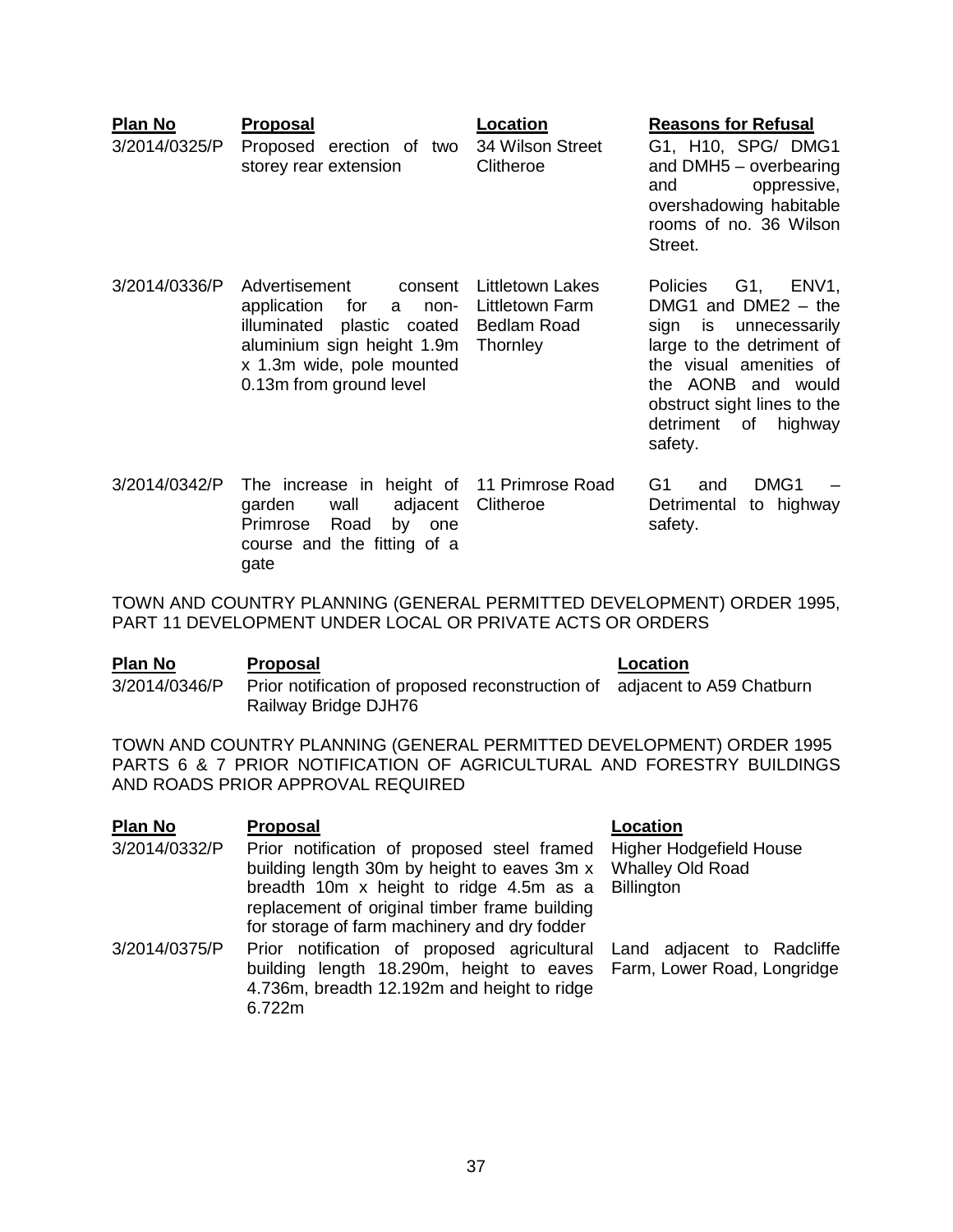TOWN AND COUNTRY PLANNING (GENERAL PERMITTED DEVELOPMENT) ORDER 1995 PARTS 6 & 7 PRIOR NOTIFICATION OF AGRICULTURAL AND FORESTRY BUILDINGS AND ROADS PRIOR APPROVAL **NOT** REQUIRED

| Plan No       | <b>Proposal</b>                                                                                                                                                                                                        | Location |
|---------------|------------------------------------------------------------------------------------------------------------------------------------------------------------------------------------------------------------------------|----------|
| 3/2013/0573/P | Application For prior notification/approval for Fishes and Peggy Hill Farm<br>change of use of the barn at Fishes and Henthorn Road<br>Peggy Hill Farm from B1 (Office) to C3 Clitheroe<br>(Residential Dwellinghouse) |          |

#### APPLICATIONS WITHDRAWN

| Plan No       | <b>Proposal</b>                                                                                                                                                                           | <b>Location</b>                                               |
|---------------|-------------------------------------------------------------------------------------------------------------------------------------------------------------------------------------------|---------------------------------------------------------------|
| 3/2014/0138/P | Outline application for the erection of four<br>detached dwellings                                                                                                                        | Land at Bentlea Road<br>Gisburn                               |
| 3/2014/0329/P | Erection of three detached dwellings,<br>detached garage/car port and access drive                                                                                                        | Land at Old Hive<br>Chipping                                  |
| 3/2014/0406/P | Change of use from office to residential use<br>with<br>associated internal and<br>alterations including single storey extension<br>proposed extension of residential<br>and<br>curtilage | <b>Field Barn</b><br>external Old Langho Road<br>Old Langho   |
| 3/2014/0433/P | Change of use of agricultural building to a Lanshaw Barn<br>dwellinghouse                                                                                                                 | Higher Woodhouse Lane<br>Slaidburn                            |
| 3/2014/0440/P | Change of use of agricultural building to a<br>dwelling house                                                                                                                             | Land adjacent Countess Hey<br>Farm, Elmridge Lane<br>Chipping |

## APPLICATIONS TO BE DETERMINED BY LANCASHIRE COUNTY COUNCIL

| <b>Plan No</b> | <b>Proposal</b>                                                                                                                                                                                                                                                                                                                                            | Location |
|----------------|------------------------------------------------------------------------------------------------------------------------------------------------------------------------------------------------------------------------------------------------------------------------------------------------------------------------------------------------------------|----------|
| 3/2014/0380/P  | Observations on application LCC/2014/0060 - St Wilfrid's School<br>provision of a nursery block. The proposal Longridge<br>includes the erection of a temporary building<br>to accommodate the nursery that operates<br>from within the school. Due to the increase in<br>pupil numbers, the school wish to free up the<br>room within the school building |          |

## SECTION 106 APPLICATIONS

| <b>Plan No</b> | Location                                                | Date to<br><b>Committee</b> | <b>Number</b><br>0f | <b>Progress</b>                  |
|----------------|---------------------------------------------------------|-----------------------------|---------------------|----------------------------------|
|                |                                                         |                             | <b>Dwellings</b>    |                                  |
| 3/2012/0785    | <b>Clitheroe Hospital</b><br>Chatburn Road<br>Clitheroe | 6/12/12                     | 57                  | <b>With Applicants Solicitor</b> |
| 3/2013/0737    | Hansons Garden Centre<br><b>Whalley Road, Barrow</b>    | 13/2/14                     | 43                  | <b>With Applicants Solicitor</b> |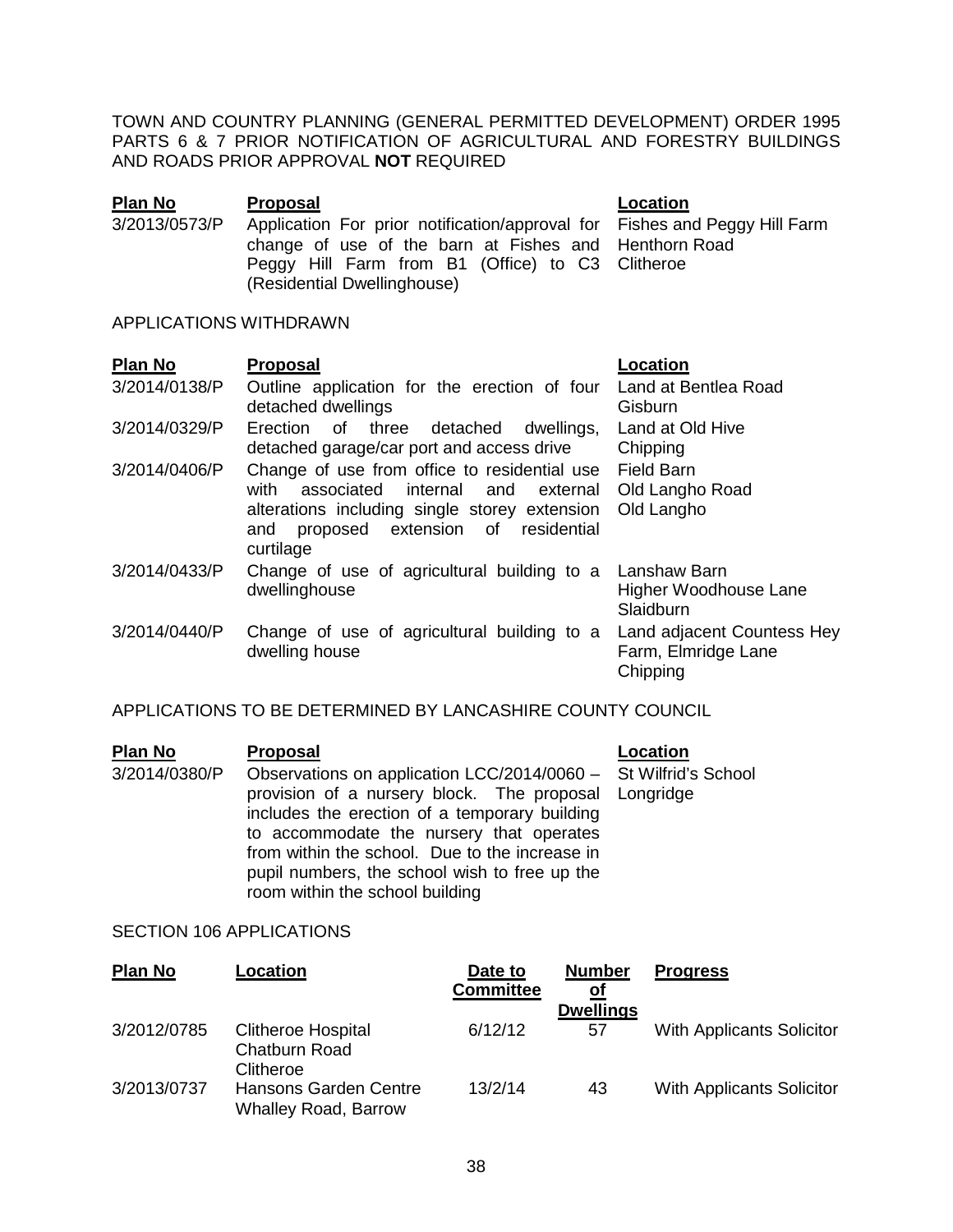| Plan No            | Location                                   |                             | Date to<br><b>Committee</b> | <b>Number</b><br><u>of</u><br><b>Dwellings</b>                                      | <b>Progress</b>                                             |                                                |
|--------------------|--------------------------------------------|-----------------------------|-----------------------------|-------------------------------------------------------------------------------------|-------------------------------------------------------------|------------------------------------------------|
| 3/2013/0771        | Land off Middle<br>Road, Barrow            | Lodge                       | 13/2/14                     | 102                                                                                 | for signature                                               | With Applicants Solicitor                      |
| 3/2014/0981        | Land at Chatburn Road<br>Clitheroe         |                             | 13/2/14                     | 23                                                                                  | With Agent                                                  |                                                |
| 3/2013/0440        | Land R/O Pendle Street<br>East, Sabden     |                             | 10/4/14                     | 17                                                                                  | With Legal                                                  |                                                |
| <b>Non Housing</b> |                                            |                             |                             |                                                                                     |                                                             |                                                |
| 3/2011/0649P       | Calder Vale Park<br>Simonstone             |                             | 15/3/12                     |                                                                                     | Subject<br>procedures,<br>received<br>Lancashire<br>Council | to<br>departure<br>draft 106<br>from<br>County |
| Plan No            | Location                                   | Date to<br><b>Committee</b> |                             | <b>Time from</b><br><b>First Going to</b><br><b>Committee to</b><br><b>Decision</b> | <b>Number</b><br><u>of</u><br><b>Dwellings</b>              | <b>Progress</b>                                |
| 3/2013/0691        | Elmridge Farm<br>Elmridge Lane<br>Chipping | 13/2/14                     |                             | 15 weeks                                                                            | 4                                                           | Decision                                       |

# APPEALS UPDATE

| <b>Application</b><br>No | Date<br>Received | <b>Applicant</b><br><b>Proposal/Site</b>                       | Type of<br><u>Appeal</u> | Date of<br><b>Inquiry/Hearing</b> | <b>Progress</b>                 |
|--------------------------|------------------|----------------------------------------------------------------|--------------------------|-----------------------------------|---------------------------------|
| 3/2013/0378<br>R         | 09/12/13         | 3<br>$\overline{2}$<br>and<br>View,<br>Greendale<br>Grindleton | <b>WR</b>                |                                   | Appeal dismissed<br>16/05/14    |
| 3/2013/0578<br>R         | 06/02/14         | <b>Wolfen Hall</b><br>Chipping                                 | LВ                       |                                   | Awaiting decision               |
| 3/2013/0848<br>Condition | 20/02/14         | 7 Church Close<br>Mellor                                       | <b>WR</b>                |                                   | Awaiting decision               |
| 3/2013/0201<br>R         | 14/04/14         | 129<br>Whalley<br>Road<br>Sabden                               | HH                       |                                   | Appeal dismissed<br>23/05/14    |
| 3/2014/0064<br>R         | 16/04/14         | 14 Green Park<br>Whalley                                       | ΗH                       |                                   | Awaiting decision               |
| 3/2013/1060<br>R         | 23/04/14         | 70a<br>Downham<br>Road Chatburn                                | HH                       |                                   | Awaiting decision               |
| 3/2013/0445<br>R         | 29/04/14         | Higher<br>Flass<br>Farm                                        | Hearing                  |                                   | Awaiting<br>hearing<br>date     |
| 3/2013/1048<br>R.        | 07/05/14         | Holmes<br>Cottage<br>Clitheroe                                 | ΗH                       |                                   | Awaiting decision               |
| 3/2013/0722<br>Non Det   | 16/05/14         | Englands<br>Head<br>Farm Paythorne                             | WR.                      |                                   | Statement<br>due<br>$20th$ June |